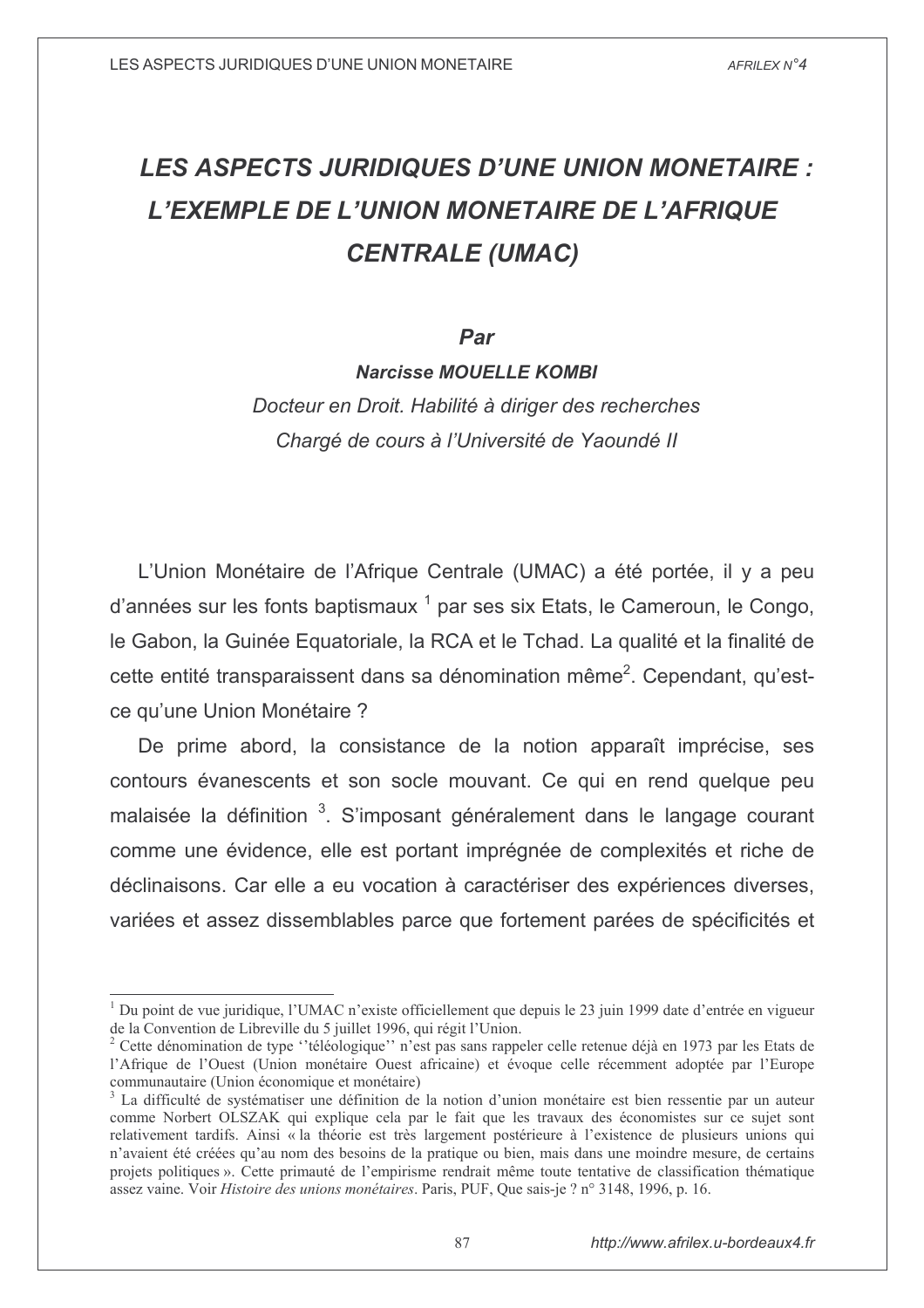d'originalités<sup>4</sup>. Aussi cette notion s'est-elle souvent exposée à des conceptions élastiques, à des confusions et à des amalgames <sup>5</sup>.

L'empirisme permet néanmoins de dégager une piste. A cet égard, l'union monétaire peut être appréhendée, prima facie, comme un espace de coopération monétaire privilégié se caractérisant par un faisceau de critères : existence d'une même unité monétaire, unicité de la banque centrale, réglementation commune des relations monétaires et financières avec les pays tiers, libre circulation des capitaux et mise en commun des réserves de change des pays membres<sup>6</sup>.

L'UMAC fait partie d'un ensemble de coopération monétaire plus vaste, la zone franc. Souvent présenté comme un « exemple sans équivalent dans le monde<sup> $\tau$ </sup> », cet ensemble coïncide avec une aire d'utilisation de monnaies sans égales valeurs mais avant la même référence, le franc, qui remplit la fonction d'une monnaie commune <sup>8</sup>. Y ont coexisté, à côté du franc francais (disparu légalement depuis 1999), stricto sensu, le franc de la Communauté Française du Pacifique, le franc comorien, le franc de la communauté financière africaine en usage en Afrique de l'Ouest et le franc de la coopération financière en Afrique utilisé en Afrique Centrale<sup>9</sup>. Y opèrent autant de banques centrales mises en place par des conventions particulières et régies par des statuts spécifiques. Dans cette aire transcontinentale, les différentes monnaies fonctionnent en une espèce d'osmose et sont liées par des mécanismes préférentiels de transférabilité et de convertibilité<sup>10</sup>. Ici se

 $4$  A propos de ces diverses expériences historiques ou actuelles, voir le panorama dressé par N. OLSZAK, *op. cit.* <sup>5</sup> Il en est ainsi de la confusion souvent entretenue entre les notions d'Union monétaire, de zone monétaire et de système monétaire . Cf D. CARREAU, "Les zones monétaires en droit international public", Mélanges Mann, 1977, p. 673.

 $6$  Par rapport aux critères caractéristiques de la zone monétaire, Cf. P. DAILLIER et A. PELLET, Droit international public, Paris, LGDJ, 1999, P. 1037.

 $\frac{7}{1}$  N. OLSZAK, *op. cit.* P. 105

<sup>&</sup>lt;sup>8</sup> Nous sommes ici au cœur d'une nuance subtile, qui peut être efficacement révélée par la distinction qui s'établit entre la monnaie unique et la monnaie commune. L'Union monétaire est la forme la plus achevée et pratiquement irréversible de zone monétaire. Dans la zone monétaire une monnaie commune sert de référence et d'instrument international aux autres monnaies. Ainsi, la zone dollar, la zone sterling, la zone franc rassemblent des monnaies intégralement convertibles à taux de change fixe mais qui subsistent en tant que telles. La monnaie unique soubassement de l'Union monétaire signifie absence ou disparition des monnaies particulières et par conséquent l'abolition des politiques monétaires nationales. A ce sujet voir J.P. PATAT L'Europe monétaire, Paris, La Découverte, 1990, pp. 47-48.

A ce propos, voir l'ouvrage d'A. NEURISSE, *Le franc CFA*, Paris, LGDJ, 1987, 278 p.

<sup>&</sup>lt;sup>10</sup> Pour une vue systématique et plus exhaustive de ces mécanismes, se reporter à H. GERARDIN, La zone franc, t; I: Histoire et institutions, et t. II: La dynamique de l'intégration monétaire et ses contraintes, Paris, l'Harmattan, 1989 et 1994, respectivement.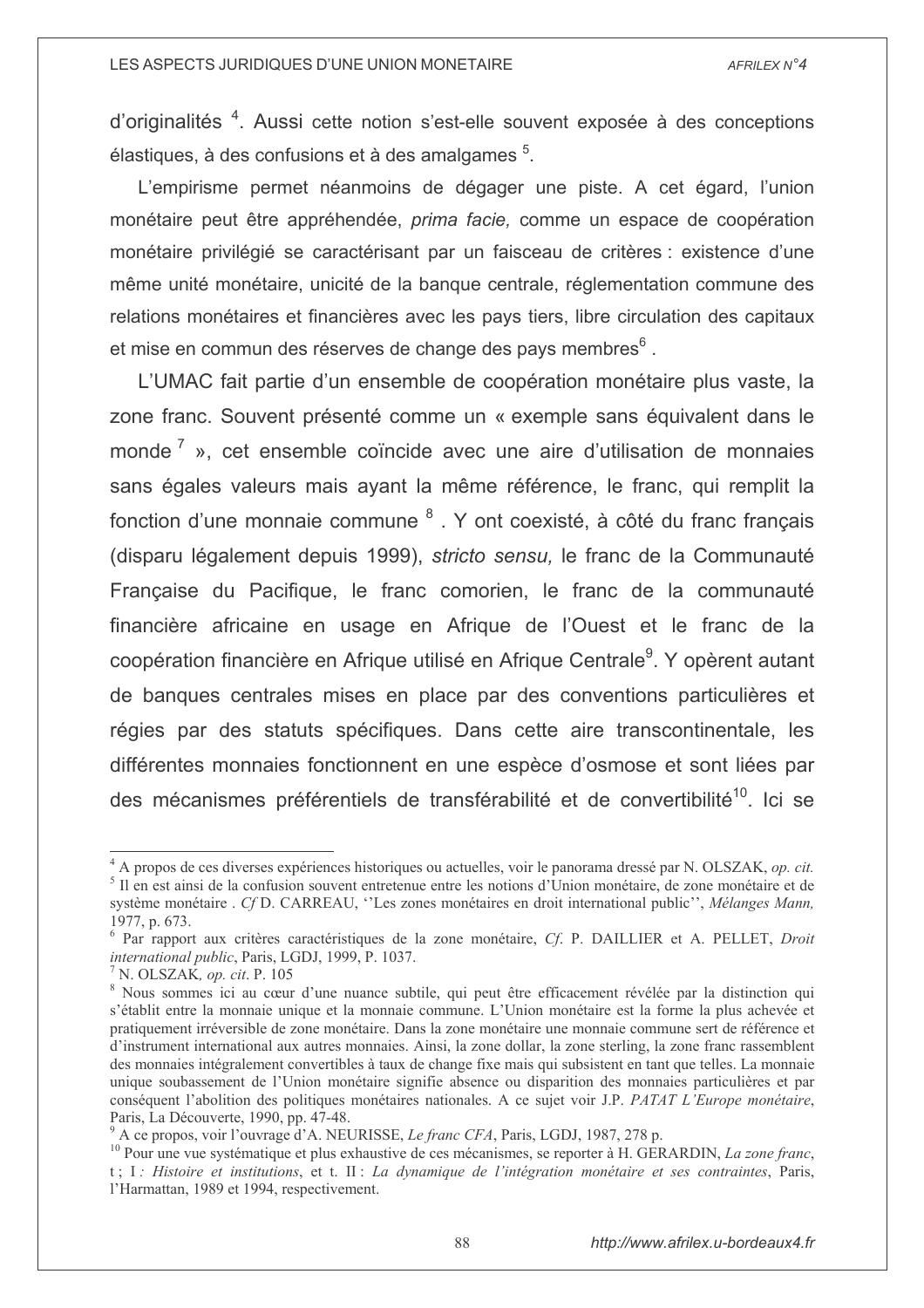dessine schématiquement ce qu'il est convenu d'appeler le système monétaire franco-africain, qu'un spécialiste comme Michel LELART n'hésite pas à considérer comme un phénomène unique au monde <sup>11</sup>.

Mais dans la pureté des principes, davantage qu'une zone monétaire, la zone Franc est un système monétaire basé sur des facteurs historiques, linguistiques et politiques.

L'histoire, de l'UMAC se confond avec celle de la zone franc, qui elle même plonge ses racines dans le processus historique d'extension de l'usage du franc dans les dépendances et les territoires français d'outre-mer<sup>12</sup>.

Tous ces territoires y compris le Cameroun (ancien territoire sous tutelle) et à l'exception de la Guinée de Sékou Touré (qui rompit avec les liens coloniaux en 1958), accèdent a la souveraineté internationale en 1960. Dès lors, de mécanisme purement interne, les relations monétaires entre la France et ses anciennes colonies deviennent des mécanismes internationaux. Ces mécanismes sont encadrés par des conventions bilatérales de coopération économique, monétaire et financière conclues entre Paris et les jeunes Etats qui, dès lors disposent chacun d'un compte d'opérations ouvert auprès du Trésor français <sup>13</sup>. C'est que, dans l'ensemble, les anciennes possessions françaises ont rejeté la solution du nationalisme monétaire et ont choisi de conserver la monnaie commune mise en place par la puissance coloniale. Toutefois dès 1962, certains Etats comme le Mali, la Mauritanie et Madagascar sortent du système. Et à partir de 1972, la plupart des instruments conventionnels initiaux sont dénoncés. Le cadre juridique de la coopération francoafricaine est révisé <sup>14</sup> et d'importantes réformes interviennent, avec pour effet l'élargissement des pouvoirs des Etats africains qui, s'ils continuent à être titulaires d'un compte d'opérations à Paris ont désormais la faculté de diversifier leurs

<sup>&</sup>lt;sup>11</sup> M. LELART, *Le système monétaire international*, Paris, La Découverte, 1991, p. 113.

<sup>&</sup>lt;sup>12</sup> Cette Histoire est relativement bien connue, on en trouvera des éléments dans plusieurs travaux, notamment H. GERARDIN, la zone franc, t. I : Histoire et institutions, op. cit. et du même auteur, La zone franc face à son histoire et aux autres zones monétaires in R. SANDRETTO (dir.), Zone franc. Du franc CFA à la monnaie unique européenne, Paris, Editions de l'Epargne, 1994 N. 17-59, N. OLSZAK, op. cit., p. 106 et ss ; X. DE LA FOURRIERE, La zone franc, Paris, PUF, Que sais-je ?, 1971, n° 868, 128p.

<sup>&</sup>lt;sup>13</sup> Ces conventions ne remettent pas en cause la souveraineté monétaire des jeunes Etats. En témoigne, par exemple, l'article 25 de l'Accord de coopération en matière économique, monétaire et financière conclu entre la France et le Cameroun le 13 Novembre 1961, qui stipule : « la qualité d'Etat indépendant et souverain acquise par le Cameroun lui confère le droit de créer une monnaie nationale et un institut d'émission qui lui soit propre ».  $^{14}$  Cf., G. FEUER, la révision des accords de coopération franco-africains et franco-malgaches, AFDI, 1973,

pp. 720-739 et Anonyme, La crise de la coopération franco-africain', in Le mois en Afrique, n° 90, juin 1972, pp. 95-115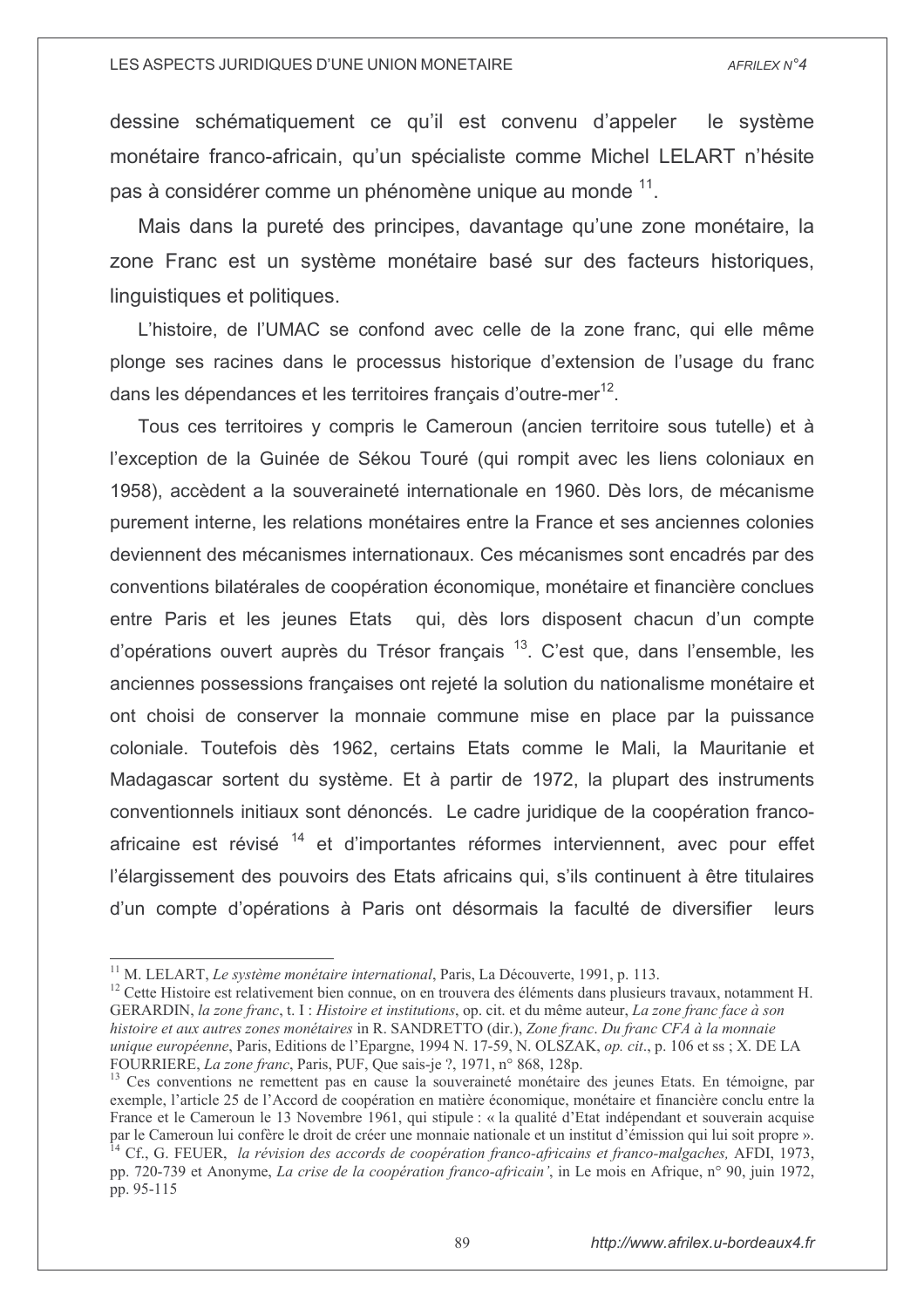réserves en monnaies étrangères, la France garantissant celles-ci. D'où la diminution relative de l'emprise, et de la prédominance des autorités françaises dans les mécanismes de coopération monétaire sous-régionale. D'où aussi la rénovation des structures organiques du système monétaire franco-africain qui se résume en la création de deux nouveaux instituts d'émission : la Banque des Etats de l'Afrique Centrale (BEAC) dont le siège à Yaoundé avec le traité de Brazzaville du 22 novembre 1972 et la Banque des Etats de l'Afrique de l'Ouest (BCEAO) dont le siège est à Dakar, avec le traité du 24 novembre 1973<sup>15</sup>.

Aussi bien, les deux piliers du système monétaire franco-africain que sont l'Union monétaire de l'Afrique centrale (UMAC) et l'Union monétaire ouest africaine (UMOA) représentent des modèles de réussite à plus d'un titre.

Il s'agit premièrement d'exemples de coopération sud-sud réussie. En matière monétaire, il n'existe sans doute pas d'équivalent sur les autres continents et même en Afrique non francophone. Car l'union monétaire n'est ni une fatalité, ni une donnée permanente des relations internationales. Ainsi, à leur accession à l'indépendance, de nombreux Etats africains, au nom d'une conception ardente et fervente de la souveraineté, ont choisi de donner une expression tangible à leur droit de battre monnaie. Tel a été le cas pour le Nigéria, l'Angola, le Ghana, la Guinée (Conakry) le Botswana, l'Afrique du Sud, l'Ethiopie, les pays Arabes de l'Afrique du Nord, etc. qui décident "d'accentuer leur personnalité et leur indépendance en refusant toute coopération organique" dans ce domaine 16.

Pour ces Etats, dont les motivations étaient d'ordre politique, économique et parfois idéologique, le choix d'une monnaie nationale était la voie salutaire, le gage d'une politique de développement autonome, endogène et bien maîtrisée ; mais aussi le symbole du rejet du colonialisme, de la rupture du lien de dépendance. L'expérience a révélé que ces options n'allaient pas sans difficulté, en rapport notamment avec l'insertion des nouvelles monnaies locales dans le système monétaire international, leur stabilité, leur parité et leur convertibilité. En optant pour

90

<sup>&</sup>lt;sup>15</sup> Ces deux instituts d'émission ont été précédés par la Banque centrale des Etats de l'Afrique équatoriale et du Cameroun et la Banque centrale des Etats de l'Afrique occidentale, créées en 1959.

 $^{16}$  B. VINAY, Les institutions monétaires in G. CONAC (dir;), Les grands services publics dans les Etats francophones d'Afrique noire, Paris, Economica, 1984, p. 181.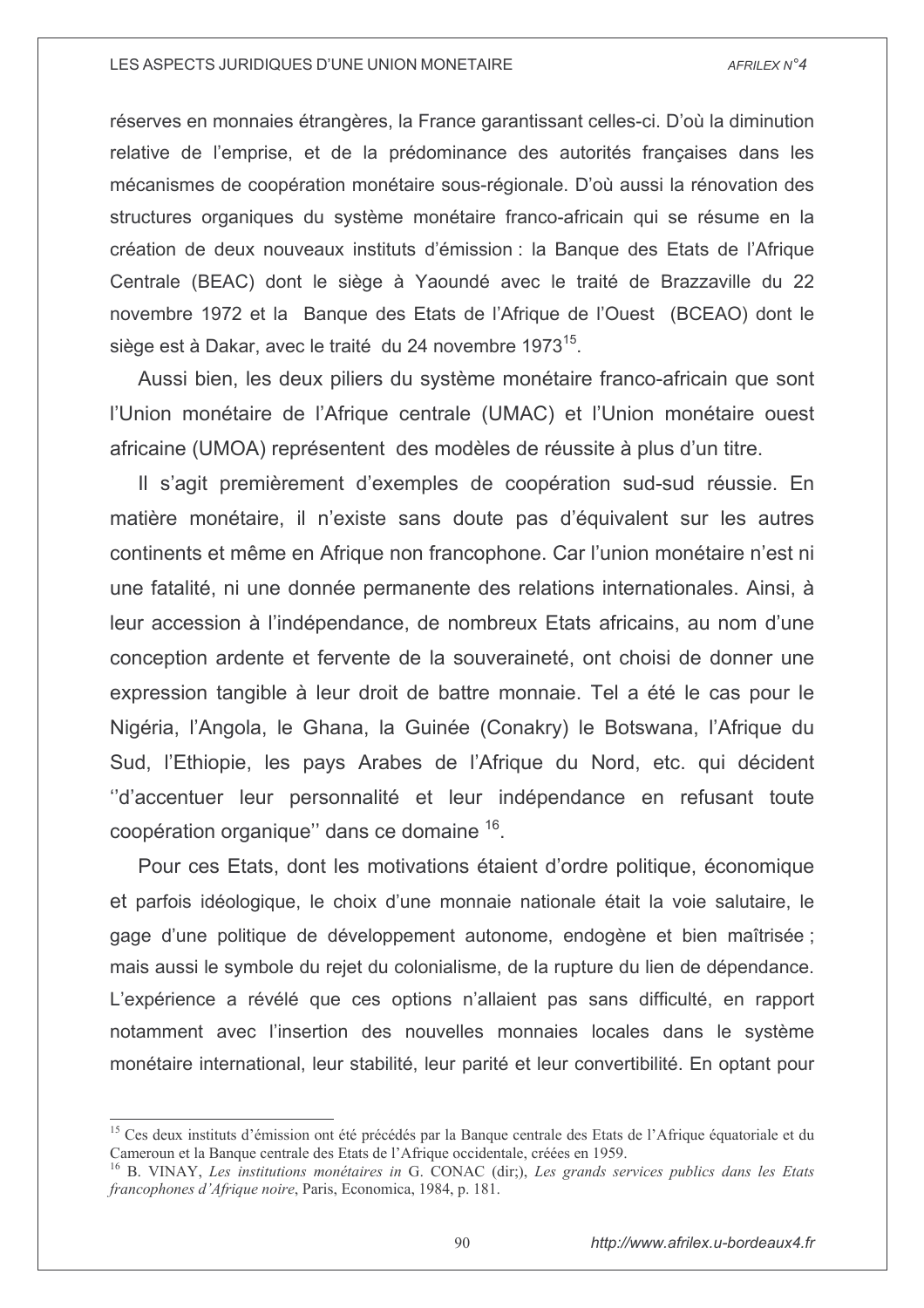la solidarité et l'autonomie monétaire collective, les Etats africains francophones ont sans doute su éviter plusieurs écueils 17.

Le système monétaire franco-africain apparaît deuxièmement comme un exemple de coopération nord-sud réussi <sup>18</sup>. Car l'histoire de la coopération monétaire en Afrique francophone, se confond avec l'histoire des relations monétaires entre celleci et la France, centre d'impulsion de la dynamique fédératrice. Sans doute est-il important de relever que malgré l'antériorité du Commonwealth, une zone sterling n'a pas pu être organisée avec efficacité et longévité <sup>19</sup>.

Troisièmement, l'UMAC apparaît comme un exemple réussi d'intégration. On a même pu y voir "la seule réalisation tangible d'une véritable intégration "monétaire <sup>20</sup>. Cette réussite peut apparaître paradoxale au regard tant de l'état défectueux des intégrations sous régionales en Afrique<sup>21</sup>, qui renvoie à des échecs relatifs, à des pesanteurs et à des résistances, malgré les exhortations du plan d'action de Lagos et les impératifs de la mise en place progressive de la Communauté économique africaine. Il n'est que d'évoquer l'exemple de la Communauté économique des Etats de l'Afrique centrale pour s'en convaincre. Par ailleurs, en Afrique centrale, l'unification monétaire n'a pas attendu l'intégration économique et politique. La spontanéité de la volonté coordinatrice des Etats, la rapidité et la promptitude de cette unification tranchent nettement avec le caractère laborieux, évolutif, continu et progressif parce que complexe, du processus classique d'union monétaire, avec ses multiples critères de convergence et ses exigences pointilleuses en matière d'équilibre budgétaire, tel que l'a révélé récemment la mise en place d'une

<sup>&</sup>lt;sup>17</sup> Malgré divers "malheurs" identifiés et décrits par O. VALLEE dans son ouvrage Le prix de l'argent CFA : heurs et malheurs de la zone franc, Paris, Karthala, 1989, 268 p.

<sup>&</sup>lt;sup>18</sup> Dans ce sens, voir A. DELAGE et A. MASSIERA le franc CFA. Bilan et perspectives, Paris, l'Harmattan, 1994, 188 p.

<sup>&</sup>lt;sup>19</sup> La zone sterling qui comprenait autrefois une quinzaine de pays africains et dont le fonctionnement avait toujours été très souple et les structures très embryonnaires a connu un coup fatal avec la décision, prise par le Royaume Uni en 1972, de supprimer la libre circulation des capitaux à l'intérieur de la zone.

 $20$  N. OLSZAK, op. cit., p. 16.

<sup>&</sup>lt;sup>21</sup> Cf. Bax D. NOMVETE, Intégration régionale en Afrique : une route pleine d'obstacles, in Les enjeux de l'intégration régionale en Afrique centrale, Actes du séminaire organisé à Yaoundé le 25 et 26 juillet 1995 en collaboration avec le secrétariat général de l'UDEAC, Fondation Friedrich Ebert, P. 61; M.L. ROPIVIA, Institutions déliquescentes et espace éclaté : quelle intégration régionale en Afrique centrale ? in D. BACH (dir.), Régionalisation, mondialisation et fragmentation en Afrique subsaharienne, Paris, Karthala, 1998, pp. 175-184, G. PAMBOU TOHIVOUNDA, Prospectives des intégrations régionales du Tiers Monde', Journal du Droit international (Clunet), 1984, n° 2, pp. 280-290.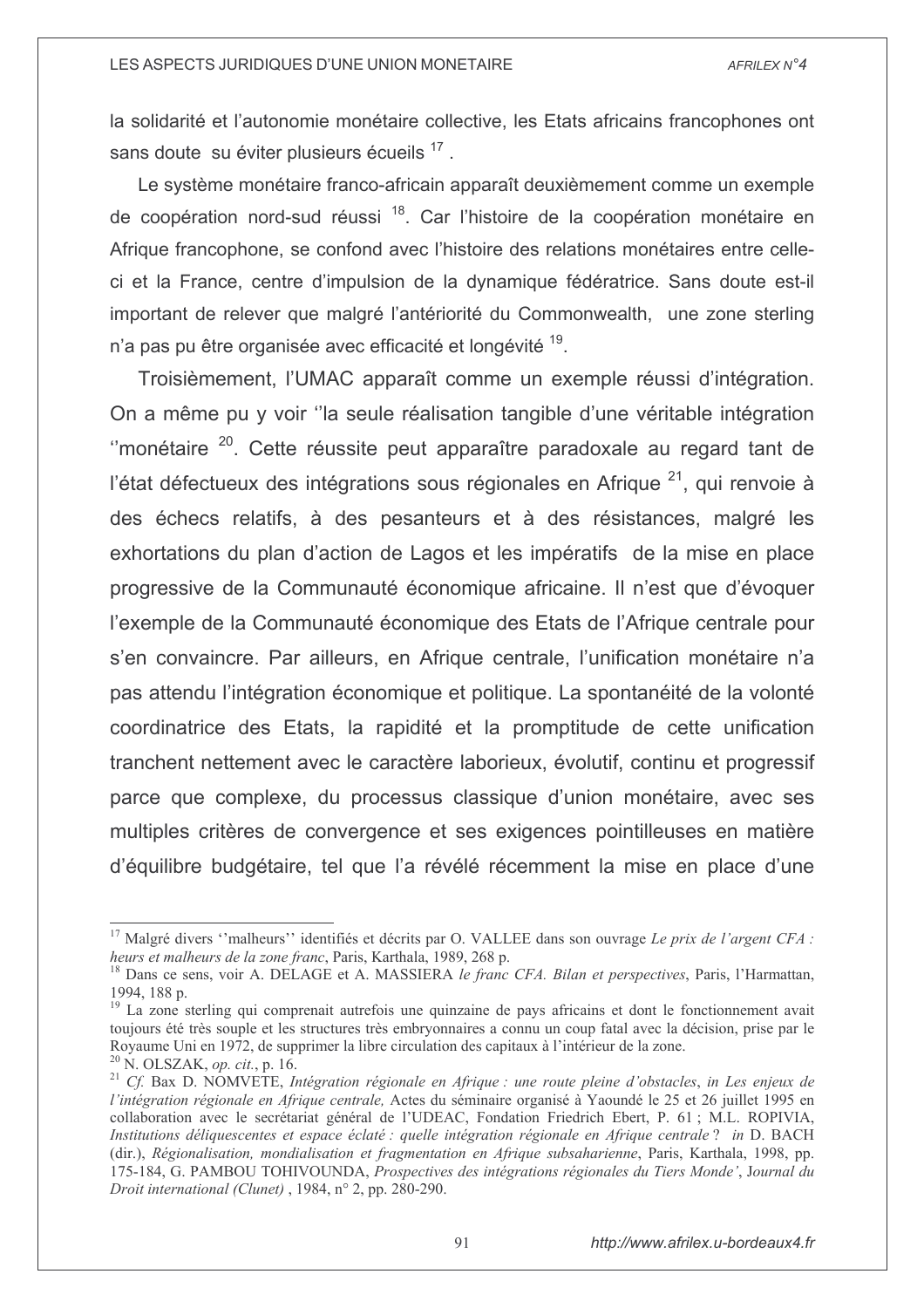monnaie unique en Europe<sup>22</sup>. En Afrique francophone, le volontarisme politique a prévalu sur les considérations techniques.

Aussi bien, la coopération monétaire en Afrique centrale et en Afrique occidentale francophone a révélé sa capacité de résistance, ainsi que sa vivacité face à divers soubresauts et à des facteurs déstabilisants. Elle a ainsi survécu à la dévaluation en 1994 du franc CFA<sup>23</sup> alors même que certains spécialistes avaient pu pronostiquer qu'une telle dévaluation risquerait « d'ouvrir la voie à un processus aboutissant à une dislocation progressive de la communauté »  $^{24}$ . Cette coopération a également résisté aux graves crises économiques qui ont frappé la majorité de ses Etats membres et ont rendu nécessaire l'intervention du Fonds Monétaire international et de la Banque mondiale, à travers des programmes d'ajustement structurel tendant à remédier aux déficits de leur balance de payement et de leur compte d'opérations au Trésor français.

Enfin, à la faveur de l'arrimage du franc CFA à l'euro et suite a un compromis politique entre les différentes parties concernées, la coopération monétaire en Afrique centrale affirme sa pérennité, et sa vitalité au delà de la renonciation par la France, à sa souveraineté monétaire <sup>25</sup>.

S'il en est ainsi, c'est que dans un contexte de mondialisation marqué par ce que René Jean DUPUY a appelé le "dédoublement du monde" 26, et impliquant nécessairement la mutation de l'ordre économique international, la

<sup>&</sup>lt;sup>22</sup> Sur la dynamique de l'intégration monétaire en Europe, la littérature est assez fournie. On se reportera par exemple à : J.P. PATAT, op. cit. ; N. GAUTRAS, Le système monétaire européen. Bilan et aveni' in la CEE en crise, Paris, Economica, 1982, pp. 91-146 ; A.D. SCHOR, Le système monétaire européen Paris, PUF, Que saisje ?, n° 2225, 1985, 128 p; S. BIENVENU, Les enjeux concrets du passage à l'Union économique et monétaire', RMCUE, 1996, pp. 287-297.

<sup>&</sup>lt;sup>23</sup> A ce sujet, voir T. DOELNITZ, La dévaluation du franc CFA ou la fin d'un tabou', Universalia, 1995, pp. 157-159; J.M. SEVERINO, R. FORGEVILLE (dir.), La zone franc après la dévaluation du franc CFA, Notes de la coopération française, n° 5. Juin 1995.

<sup>&</sup>lt;sup>24</sup> M. LELART, *Le système monétaire international, op. cit.* p. 116.

<sup>&</sup>lt;sup>25</sup> L'acte juridique fondamental est ici la Décision du Conseil de l'Union européenne du 23 novembre 1998 concernant les questions de change relatives au franc CFA et au franc comorien publiée sous le n° 98/683/CE dans le JDCE, législation, L320, 28 Novembre 1998, pp. 58-59, et entrée en vigueur le 1<sup>er</sup> janvier 1999. Sur les relations entre le franc CFA et l'euro, lire : M. LELART, "La zone franc et la construction monétaire européenne", in D. BACH (dir.), op.cit. pp. 199-214; I. DOUMBIA, Le nouveau statut juridique des relations entre la zone euro et la zone franc, RJDIC, n° 1, janvier-avril 2000, pp. 103 : 118 et le dossier spécial euro/franc CFA coordonné par F. GAULME in Afrique contemporaine, n° 189, janvier-mars 1999, pp. 3-31. <sup>26</sup> R.J. DUPUY, <sup>26</sup> Le dédoublement du monde'', *RGDIP*, t. 100, n° 4, 1996, pp. 313-321.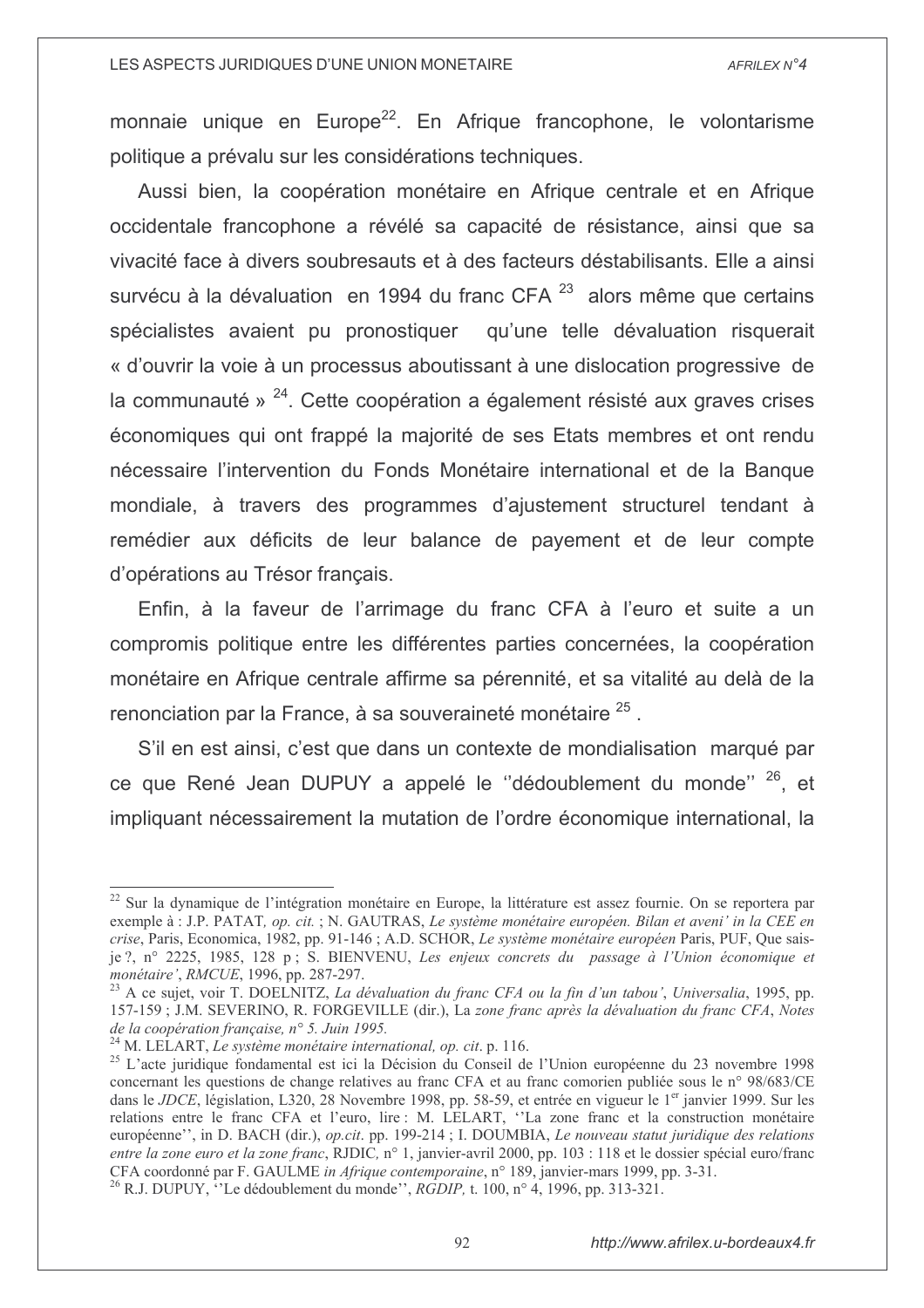coopération monétaire en Afrique francophone a révélé sa capacité d'adaptation.

Témoin de cette adaptabilité, la rénovation toute récente du cadre juridico institutionnel de la coopération économique et monétaire en Afrique centrale avec le sabordage de l'UDEAC<sup>27</sup> et la création de la CEMAC dont l'UMAC est l'une des institutions phares<sup>28</sup>. L'inspiration de cette rénovation est explicite dans le préambule de la convention régissant l'Union, qui insiste sur la nécessité de renforcer les avantages que les Etats membres tirent de leur appartenance à la même communauté monétaire, et de consolider les acquis leur coopération ainsi que sur l'urgence de conforter leurs de interdépendances. Aire de coopération monétaire, espace d'intégration monétaire ou communauté monétaire l'UMAC se caractérise avant tout par des notions d'ordre téléologique, c'est-à-dire en fonction de sa finalité et de son objet. On y voit ainsi, de prime abord, une structure à compétence essentiellement économique et financière. Mais cette structure n'était pas inscrite dans le grand livre du destin, dès lors qu'une union monétaire ne s'impose jamais que comme le produit d'un volontarisme politique, la résultante de la volonté coordinatrice des Etats. Elle est fondamentalement une institution, c'est à dire une structure organisée de facon stable, affectée à des missions spécifiques et juridiquement encadrée.

Très souvent, l'étude des zones et unions monétaires n'a intéressé que les économistes<sup>29</sup>. Or, les données juridiques y sont fondamentales. Quelle est donc la part du droit dans la conception d'une structure comme l'UMAC ? De quel poids pèsent les impératifs juridiques dans son existence? Plus globalement, quelles sont les règles régissant la compétence, le mode de fonctionnement, le statut des organes et la condition des agents de l'UMAC ?

<sup>&</sup>lt;sup>27</sup> R. POURTIER, *La rénovation de l'UDEAC sens et non sens de l'intégration en Afrique centrale*, in D. BACH (dir.), *op.cit* ; pp. 185-197.

<sup>&</sup>lt;sup>28</sup> J. MOUANGUE KOBILA et L. DONFACK SOKENG, *La CEMAC*: *A la recherche d'une nouvelle* dynamique de l'intégration en Afrique centrale, Annuaire africain de Droit International, vol. 6, 1998, pp. 65-105 ; D. AVOM, Le traité de la CEMAC : nouveau départ pour un processus d'intégration économique en *Afrique centrale* ? RJPIC, n° 2, mai-août 1999, pp. 158 – 179.

Nous sommes ici dans l'un des domaines privilégiés des spécialistes de la monnaie et de l'économie monétaire internationale. Cf. A. SAMUELSON, *Economie monétaire internationale*, Paris, Dalloz, 4<sup>e</sup> édition, 1986.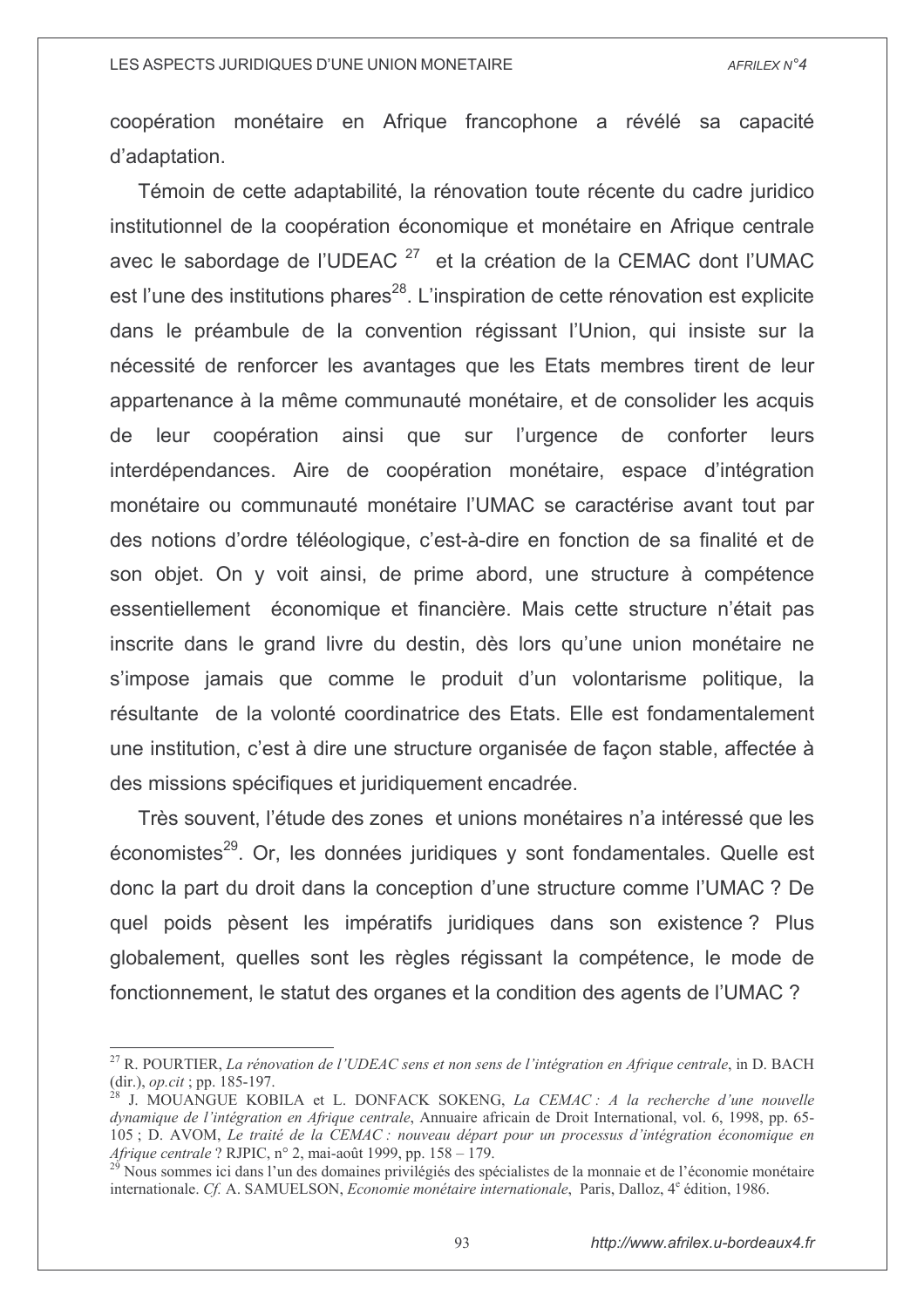Ainsi se dévoile un éventail significatif des questions juridiques que peut soulever aujourd'hui, l'étude approfondie d'une expérience de coopération monétaire sous-régionale.

Cette monographie, au-delà de sa portée descriptive a une ambition plus large, en ce sens qu'intégrant une dimension théorique, elle entend systématiser les réponses à des interrogations dignes d'intérêt et rassembler de manière cohérente, les éléments épars du puzzle qui détermine la physionomie juridico- institutionnelle de l'UMAC.

Cette entreprise est sous-tendue par une hypothèse de base. La zone UMAC évoque une organisation internationale *sui generis* dont la conception marquée du sceau d'une certaine ambivalence. Partiellement est supranationale, elle est une combinaison à la fois de communautarisme et d'inter étatisme, de mécanismes de subordination et de coordination. d'intégration et de coopération. Cette ambivalence détermine le caractère du droit qui la régit et des normes juridiques qu'elle secrète. Ainsi, à la flexibilité de son aménagement institutionnel (I) correspond la rigidité de son produit normatif (II)

# I-LA FLEXIBILITE DE L'AMENAGEMENT INSTITUTIONNEL.

Cette souplesse procède du volontarisme des bases fondamentales de l'Union et se reflète dans le classicisme de son statut juridique.

# A-Le volontarisme des bases fondamentales

L'UMAC est un produit du consensualisme interétatique. Elle a pour source primordiale la volonté de ses membres fondateurs. Ce volontarisme imprègne tant ses bases juridiques que les modalités de participation à cette structure de coopération multilatérale.

94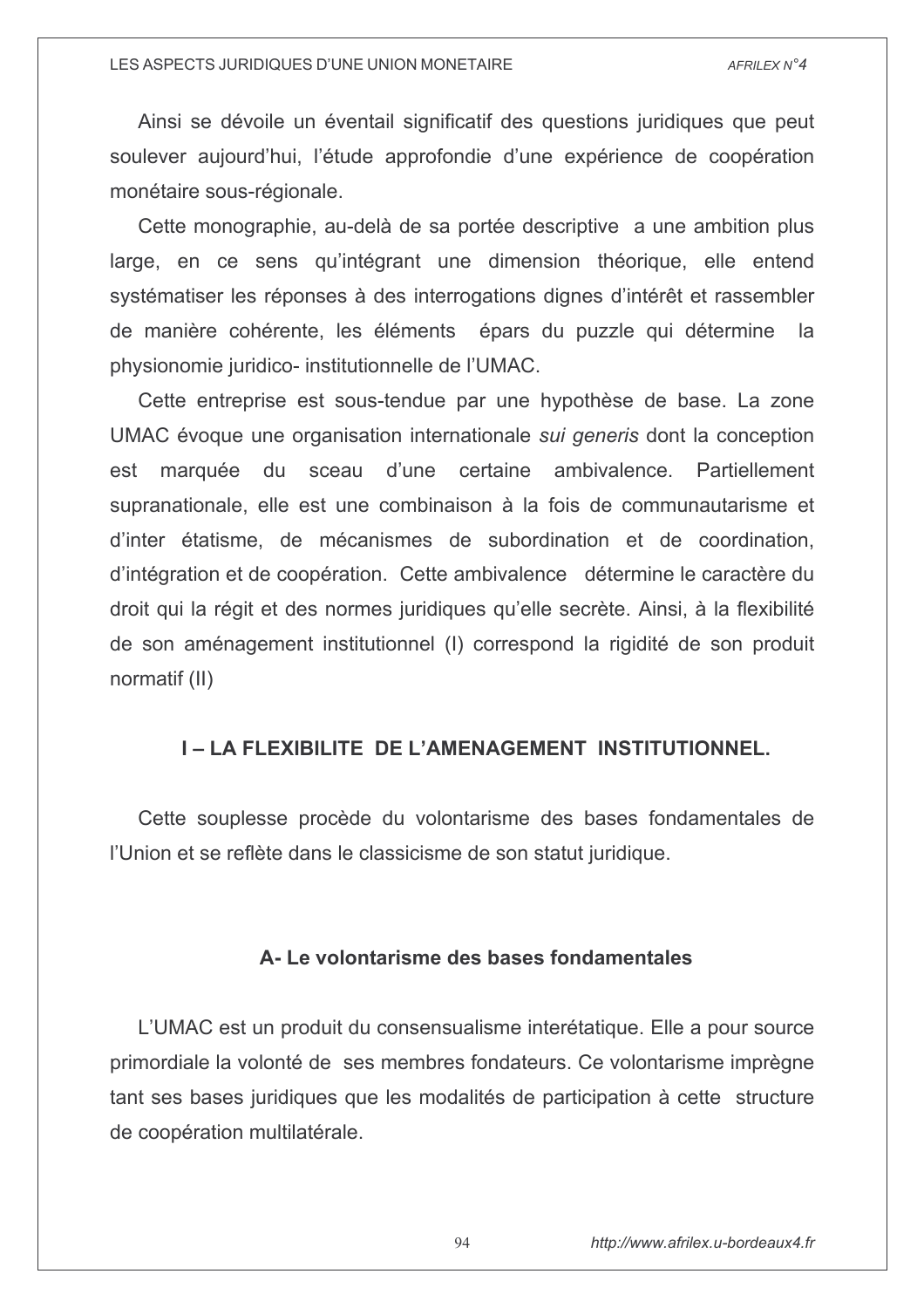# Le consensualisme des bases juridiques

L'UMAC a un fondement conventionnel, elle n'est le fait ni d'un acte unilatéral étatique, ni d'une résolution d'une organisation ou conférence internationale et encore moins d'un acte concerté non conventionnel. Si le principe de sa création a été arrêté par l'article 2 du traité instituant la CEMAC signé à N'Diamena le 16 mars 1994, et ses principaux organes déterminés par l'additif audit traité relatif au système institutionnel et juridique de la communauté, ses compétences, son organisation et son fonctionnement sont définis par la convention de Libreville du 5 juillet 1996. Instrument dont les dispositions se sont substituées à celles de la convention de coopération monétaire signée à Brazzaville le 22 novembre 1972 entre le Cameroun, le Congo, le Gabon, la RCA et le Tchad, complétée par le traité relatif à l'adhésion de la Guinée équatoriale signé à le 24 août 1984. Acte constitutif stricto sensu de l'UMAC, cet instrument multilatéral dont la République du Tchad est dépositaire, a certes une double nature tant conventionnelle que constitutionnelle. Mais il est d'abord et avant tout un traité, c'est-à-dire un acte écrit, né de la concordance des volontés de six Etats souverains et engendrant des effets ou obligations juridiques à l'égard de ces Etats<sup>30</sup>. Aussi bien, il est régi par le droit international et est principalement sous l'emprise du droit des traités, tel que codifié par la convention de Vienne du 23 mai 1969 31 (qu'ont ratifiée tous les Etats membres de l'UMAC) et dont l'article 5 précise qu'elle s'applique « à tout traité qui est l'acte constitutif d'une organisation internationale ». Ainsi, le consensualisme, qui est la philosophie primordiale de tout l'édifice du droit des traités <sup>32</sup> a-t-il imprégné toutes les procédures et les mécanismes ayant déterminé la négociation, la conclusion et l'entrée en

<sup>&</sup>lt;sup>30</sup> Pour une approche approfondie des critères de l'acte conventionnel, se référer à P. REUTER, *Introduction au* droit des traités, Paris, PUF, 1985, pp. 33-37; F. PLOIRAT, Le traité comme acte juridique international, Thèse, Paris II, 1997, 614 p. et J.A. BARBERIS, *Le concept de traité international et ses limites*, AFDI, 1984, pp 239-270.

Sur cet instrument fondamental, Voir P. REUTER, La convention de Vienne du 23 mai 1969 sur le droit des traités, Paris A. Colin, 1970, 98 p. et R. AGO, Le droit des traités à la lumière de la convention de Vienne, RCADI, 1971 - III, vol. 134, pp. 303-330.

 $^{32}$  Cf., D. ALLAND, Droit international public, Paris, PUF, 2000, p. 216 et P.M. DUPUY, Droit international *public*, Paris, Dalloz, 2<sup>e</sup> éd., 1993, p. 183.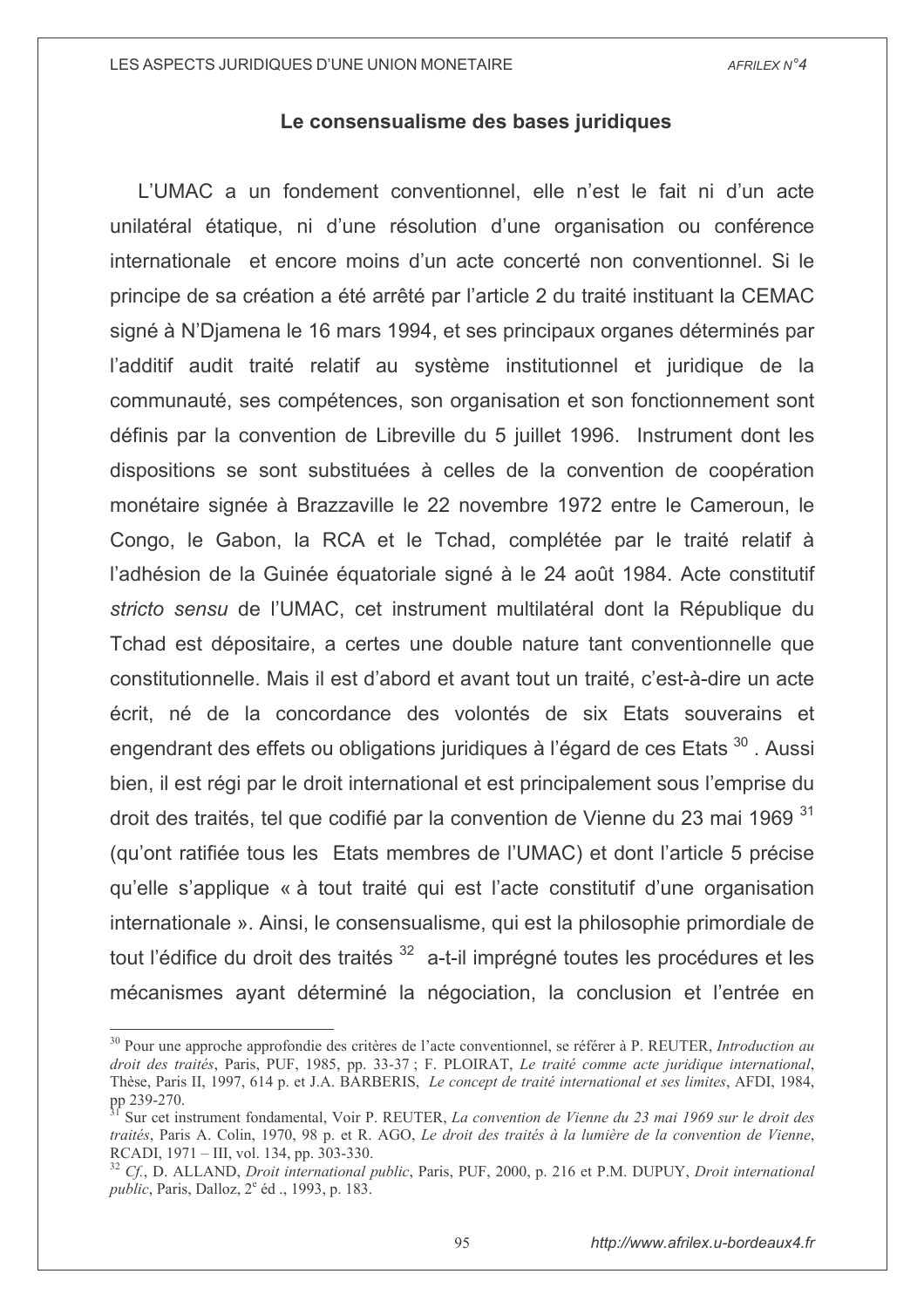vigueur de la convention régissant l'UMAC, à un point tel que, pour les opérations conditionnant la vie et le sort de cet instrument s'est imposée la règle du consentement unanime. D'abord, l'adoption du texte de la convention a requis le consentement, exprimé par la signature, de tous les Etats intéressés. Ensuite, l'article 39 al 1 dudit texte subordonne son entrée en vigueur à l'expression, par la ratification, du consentement de tous les Etats signataires à être liés <sup>33</sup>. L'exigence de la conformité de cette ratification aux règles constitutionnelles respectives des Hautes Parties contractantes 34 posée par l'article 21 al.1 laisse apparaître, en filigrane, l'épineux problème des ratifications imparfaites auguel les articles 27 et 46 de la convention de Vienne apportent une réponse de droit positif 35.

Enfin, si tout Etat membre a la possibilité de soumettre à la conférence des chefs d'Etat des projets de révision ou d'amendement de la convention régissant l'UMAC, aucune modification de celle-ci ne peut intervenir sans l'approbation de tous les Etats membres<sup>36</sup>. Par ailleurs, l'adhésion d'un nouvel Etat à l'acte constitutif de l'UMAC, via l'admission au sein de la CEMAC, ne peut intervenir qu'avec l'accord unanime des Etats membres <sup>37</sup>. L'adoption de la règle de l'unanimité<sup>38</sup>, de préférence à celle de la majorité s'explique par la nature spécifique de l'Union et par les objectifs intégrationniste qu'elle poursuit.

L'intégration, requérant solidarité et communion des parties prenantes, ne peut se construire contre la volonté et les intérêts de l'une ou de l'autre d'entre elles. Ces objectifs n'ont de sens que si l'Union est établie sur le socle d'un

<sup>&</sup>lt;sup>33</sup> Art. 39 al. 1 de la convention UMAC. Cette disposition est formulée ainsi qu'il suit : "la présente convention entre en vigueur et s'applique sur le territoire de chacun des Etats signataires à compter du premier jour du mois suivant le dépôt de l'instrument de ratification de l'Etat signataire qui procèdera le dernier à cette formalité. Toutefois, si le dépôt a lieu moins de quinze jours avant le début du mois suivant, l'entrée en vigueur de la Convention sera reportée au premier jour du deuxième mois suivant la date de ce dépôt".

<sup>&</sup>lt;sup>34</sup> S'agissant desdites règles constitutionnelles voir notre contribution sur "Les dispositions relatives aux conventions internationales dans les nouvelles constitutions des Etats d'Afrique francophone", à paraître in Annuaire africain de Droit international, vol. 8, 2000.

<sup>&</sup>lt;sup>35</sup> A propos de ces dispositions, lire J. HOSTERT, Droit international et droit interne dans la convention de Vienne sur le droit des traités, AFDI, 1969, pp. 92-121 et Th. MERON, Article 46 of the Vienna Convention of the Law of Treaties, BYBIL, 1979, pp. 175-199.

<sup>&</sup>lt;sup>36</sup> Art. 36 Convention UMAC.

<sup>&</sup>lt;sup>37</sup> Art. 7 Traité CEMAC.

<sup>&</sup>lt;sup>38</sup> Sur la règle de l'unanimité, Cf. M. BETTATI, Le droit des organisations internationales, Paris, PUF, Que sais-je? n° 2355, 1987, pp. 66-67.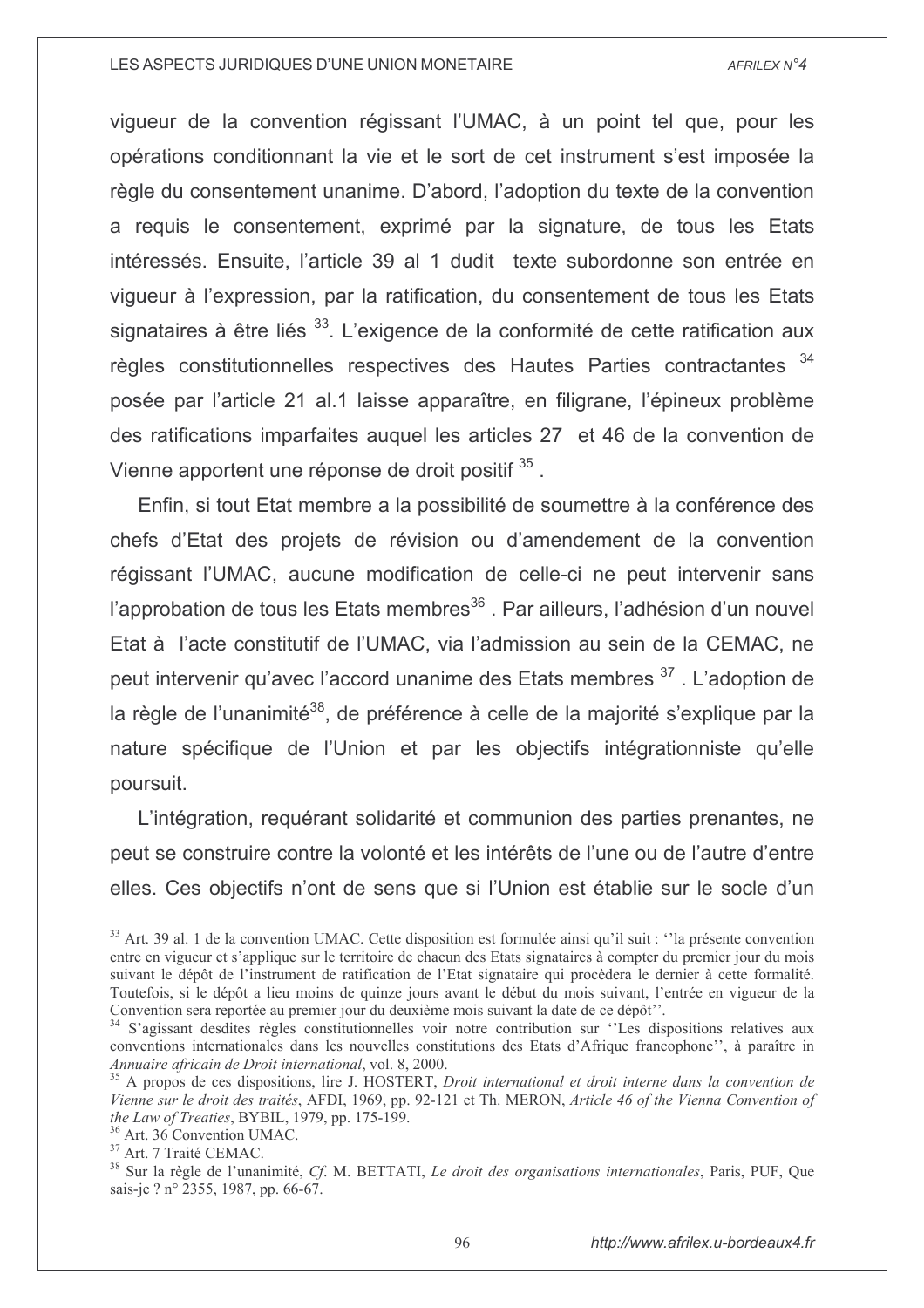consensus, par un accord collectif sur l'essentiel, par l'acceptation unanime des règles du jeu. La nécessaire adhésion de tous et de chacun aux normes communautaires donne toute leur effectivité au principe de l'égalité souveraine des Etats membres et à l'exigence du respect de l'identité nationale de ceuxci<sup>39</sup>. Aucun Etat membre ne pouvant formellement être marginalisé ou mis en minorité, chacun dispose d'un véritable pouvoir de veto. On a ainsi vu le Cameroun bloquer le processus de mise en place de l'organisation communautaire pendant deux ans, c'est-à-dire aussi longtemps qu'il n'obtenait pas une représentation significative au conseil d'administration de la BEAC<sup>40</sup>. Le volontarisme ainsi magnifié conditionne également les modalités de la participation à l'Union.

# Le volontarisme des modalités de participation

Comme nous l'avons déjà signalé, l'UMAC est une association de six Etats, qui en sont les fondateurs et dont les motivations profondes sont révélées par les préambules du traité instituant la CEMAC et de la convention régissant l'UMAC. Ces Etats, conscients de la nécessité de développer ensemble leurs ressources humaines et naturelles, résolus à donner une impulsion nouvelle et décisive au processus d'intégration en Afrique centrale et considérant la nouvelle dynamique en cours dans la zone franc, au regard des mutations et du recentrage des stratégies de coopération et de développement, ont décidé de créer entre eux une communauté économique et monétaire. Cette communauté, dont la mission essentielle est de "promouvoir un développement harmonieux des Etats membres"<sup>41</sup>, est soutenue par deux piliers cardinaux : l'Union économique et l'Union monétaire.

<sup>&</sup>lt;sup>39</sup> Art. 2 convention UMAC.

<sup>&</sup>lt;sup>40</sup> A ce sujet, lire dans Cameroon Tribune, n° 6617/2906 du 12 juin 1998 l'article de C. CHAMPIN, l'Afrique centrale veut rattraper son retard.

<sup>&</sup>lt;sup>41</sup> Art. 1<sup>er</sup> Traité CEMAC.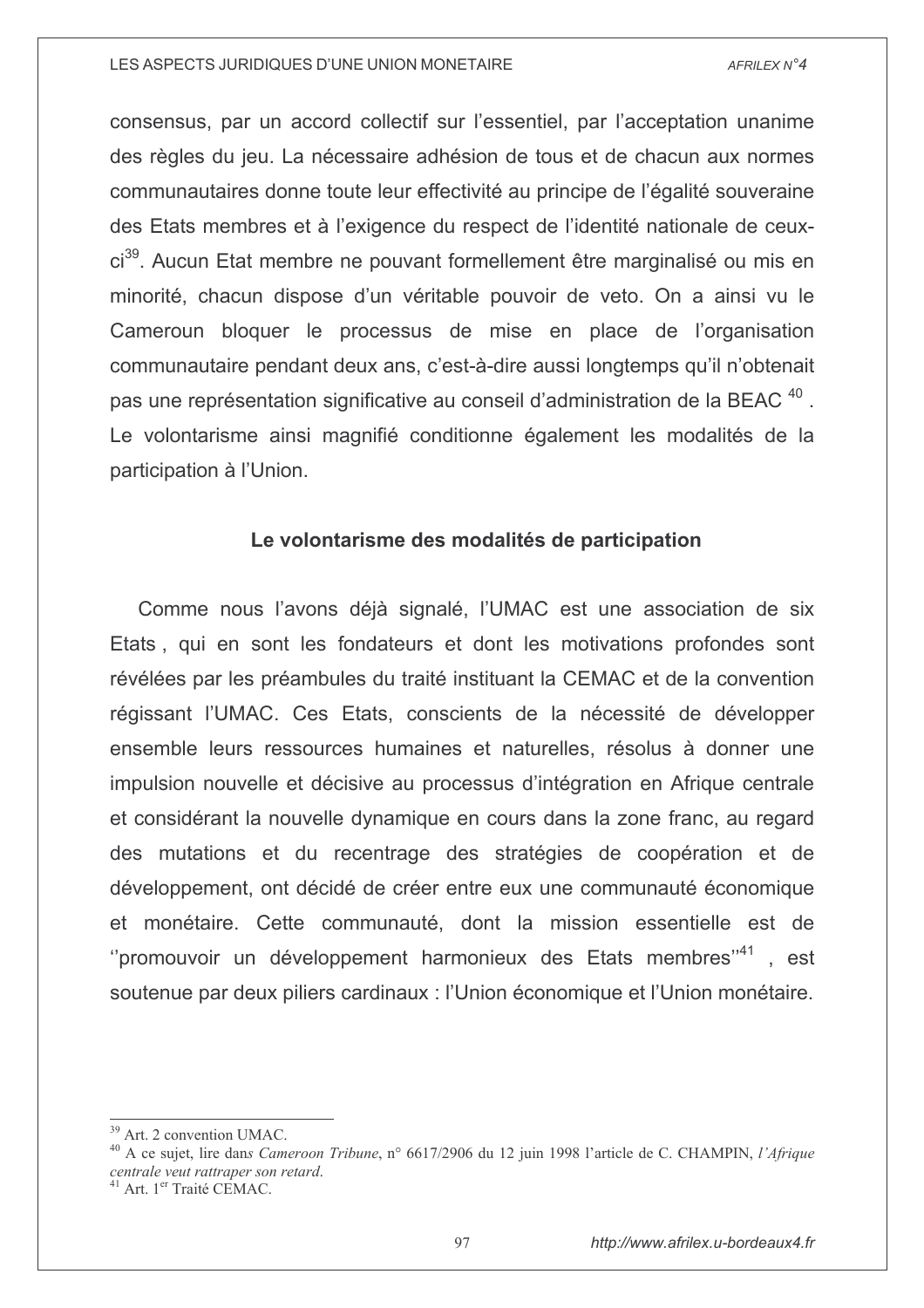A travers ces deux institutions, il s'agit de passer d'une simple situation de coopération, qui a montré ses limites dans l'UDEAC<sup>42</sup>, à une situation d'union pouvant permettre d'accélérer et de parfaire la dynamique intégrationniste, en catalysant la cohésion de l'espace économique sous-régional.

La création de l'UMAC témoigne ainsi de la double volonté de consolider les acquis de la coopération monétaire en Afrique centrale et de conforter la communauté de monnaie et les interdépendances qu'elle implique, d'une part par la définition d'un cadre juridique adéquat et d'autre part, par l'harmonisation des politiques économiques et des législations des Etats membres. L'Union procède ainsi d'un ardent "volontarisme intégrateur"<sup>43</sup>. Symétriquement, la dilution de ce facteur psychologique peut être le prélude à une rupture de la participation, qui se formalisera par la dénomination des instruments communautaires, procédure prévue par l'article 51 de l'additif relatif au système institutionnel et juridique de la CEMAC.

En effet, chaque Etat membre conserve l'entière liberté et la souveraine faculté de quitter l'organisation monétaire.

Ainsi, créée par six Etats, l'UMAC est-elle à tout jamais figée dans ce membership? La réponse est négative. En effet, il existe des possibilités d'élargissement de son assise géographique, par l'admission de nouveaux membres. Les conditions de cette admission sont posées par l'article 6 du Traité CEMAC. Il s'agit premièrement de conditions de fond et deuxièmement de conditions de procédure. Pour ce qui est du fond, tout Etat africain peut solliciter son adhésion à la CEMAC et partant à l'UMAC, pour autant qu'il partage les mêmes idéaux que ceux auxquels les membres originaires se déclarent solennellement attachés <sup>44</sup>. A cet égard, l'on pense d'abord aux

<sup>&</sup>lt;sup>42</sup> Voir à ce sujet, D. DARLAN, Les difficultés rencontrées par l'UDEAC dans la pratique de la coopération régionale, thèse de 3<sup>e</sup> cycle en Relations et coopération internationales, Aix – Marseille III, 1978, 212 p; Afrique centrale : qui ne progresse pas recule, in Jeune Afrique,  $N^{\circ}$  1393 16 septembre 1987, p. 36 et pour une étude d'ensemble, M. FOHOUO, l'Union douanière et économique de l'Afrique centrale, Thèse, Droit, Paris I, 1984, 2 vol., 478p.

<sup>&</sup>lt;sup>43</sup> L'expression est du Pr. M. KAMTO in La Communauté économique des Etats de l'Afrique centrale (CEEAC) : Une communauté de plus ?, AFDI, 1987, p. 852.

 $\frac{1}{2}$  L'adhésion d'un Etat tiers sera certainement conditionnée à l'observance d'un certain nombre de "critères de convergence": application des politiques macro-économiques de l'organisation, maintien d'un taux d'endettement et d'inflation ne dépassant pas les seuils requis, non-recours à la monnaie pour faire face aux difficultés de déséquilibre macro-économique etc. Cf. L. OYOUBI, Surveillance multilatérale et convergence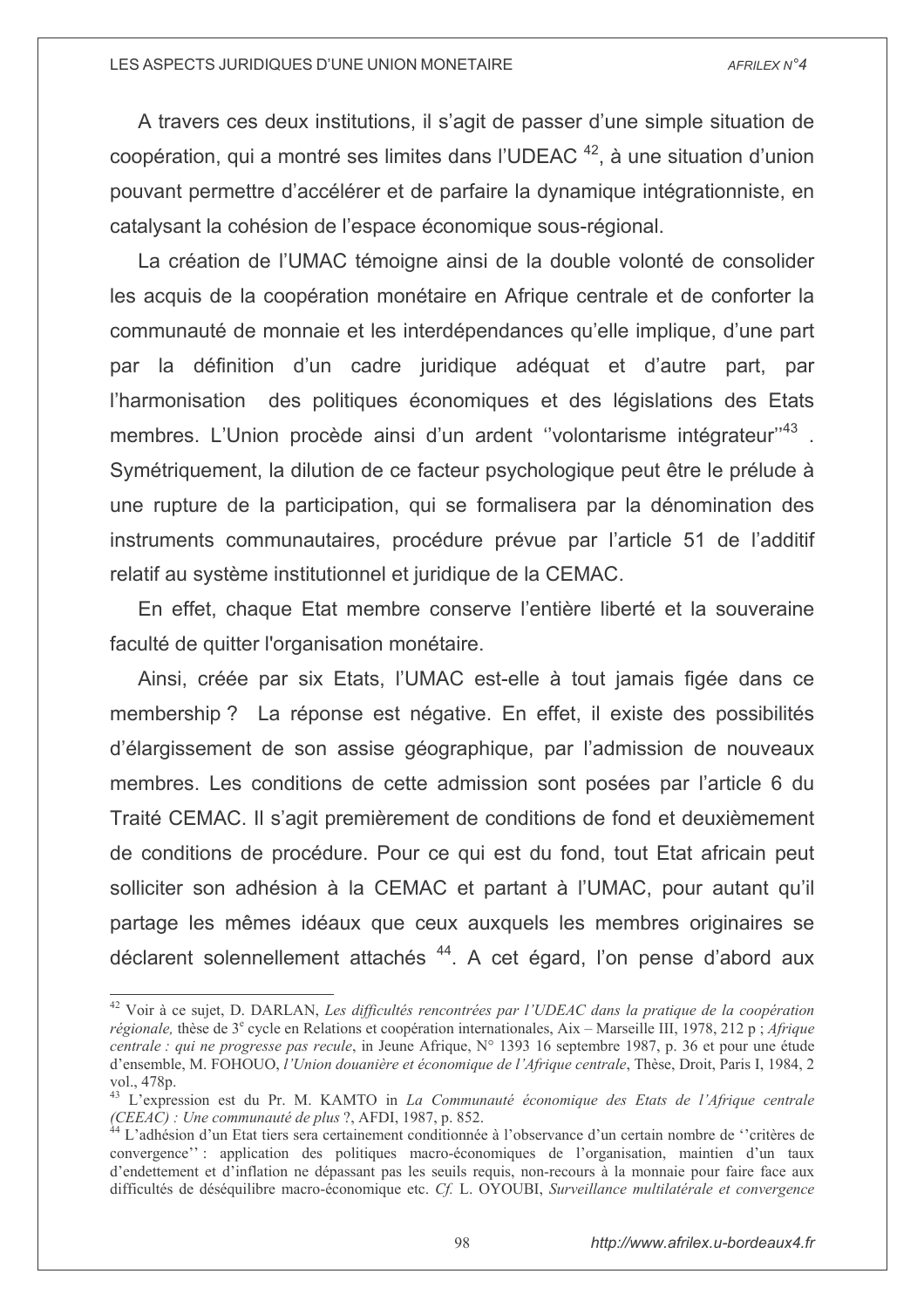autres Etats de la Communauté économique des Etats de l'Afrique centrale, (CEEAC) organisme auquel sont affiliés tous les membres de l'Union<sup>45</sup>. Mais l'exigence d'une convergence d'idéaux est suffisamment souple et vague pour permettre à l'UMAC de transcender les clivages régionaux, géographiques ou linguistiques, puisque aussi bien ses actes constitutifs sont rédigés en français, en anglais et en espagnol. Par ailleurs, à la différence de l'UEMOA, la CEMAC semble receler des virtualités panafricanistes<sup>46</sup>.

Il n'est cependant pas précisé si l'adhésion à l'UMAC est exclusive de l'appartenance à toute autre zone d'intégration ou de coopération monétaire. Mais en réalité, la multiple appartenance apparaît en elle-même comme une aberration, dès lors qu'on conçoit difficilement qu'un Etat puisse à lui seul se réclamer de plusieurs monnaies officielles.

Quant à la procédure, l'admission d'un nouveau membre est, comme nous l'avons déjà signalé, subordonnée à l'accord unanime des Etats membres. La décision, qui est du ressort de la Conférence des chefs d'Etats<sup>47</sup>, prendra alors la forme d'un acte additionnel au traité CEMAC.

Au total, il apparaît que les conditions d'élargissement de l'UMAC sont inspirées par deux exigences quelque peu contradictoires : le souci d'une certaine ouverture par une approche d'unité et de solidarité africaines et la recherche d'une certaine homogénéité du membership par l'invocation de critères d'ordre idéologique et économique. Donc en soi, l'UMAC est partiellement ouverte et partiellement fermée. En ce qui concerne la terminaison de la participation, l'on retrouve encore la marque du volontarisme, dans la mesure où le retrait est la seule forme de perte de la qualité de membre qu'envisage la convention régissant l'Union. Or, dans la pratique des organisations internationales, le retrait est toujours volontaire. Acte discrétionnaire et expression de la souveraineté de l'Etat sécessionniste,

<sup>47</sup> Art. 10 convention UMAC.

des politiques macro-économiques en Afrique centrale : analyse du constat et des critères, in Les enjeux de l'intégration régionale en Afrique centrale, op. cit. p. 122.

 $45$  A propos de la CEEAC, voir M. KAMTO, *op. cit.* pp. 839-862.

<sup>&</sup>lt;sup>46</sup> En effet, tandis que la CEMAC reste en principe ouverte à tout Etat africain, l'UEMOA, conformément à l'article 103 de son traité constitutif, n'est ouverte qu'aux Etats ouest – africains.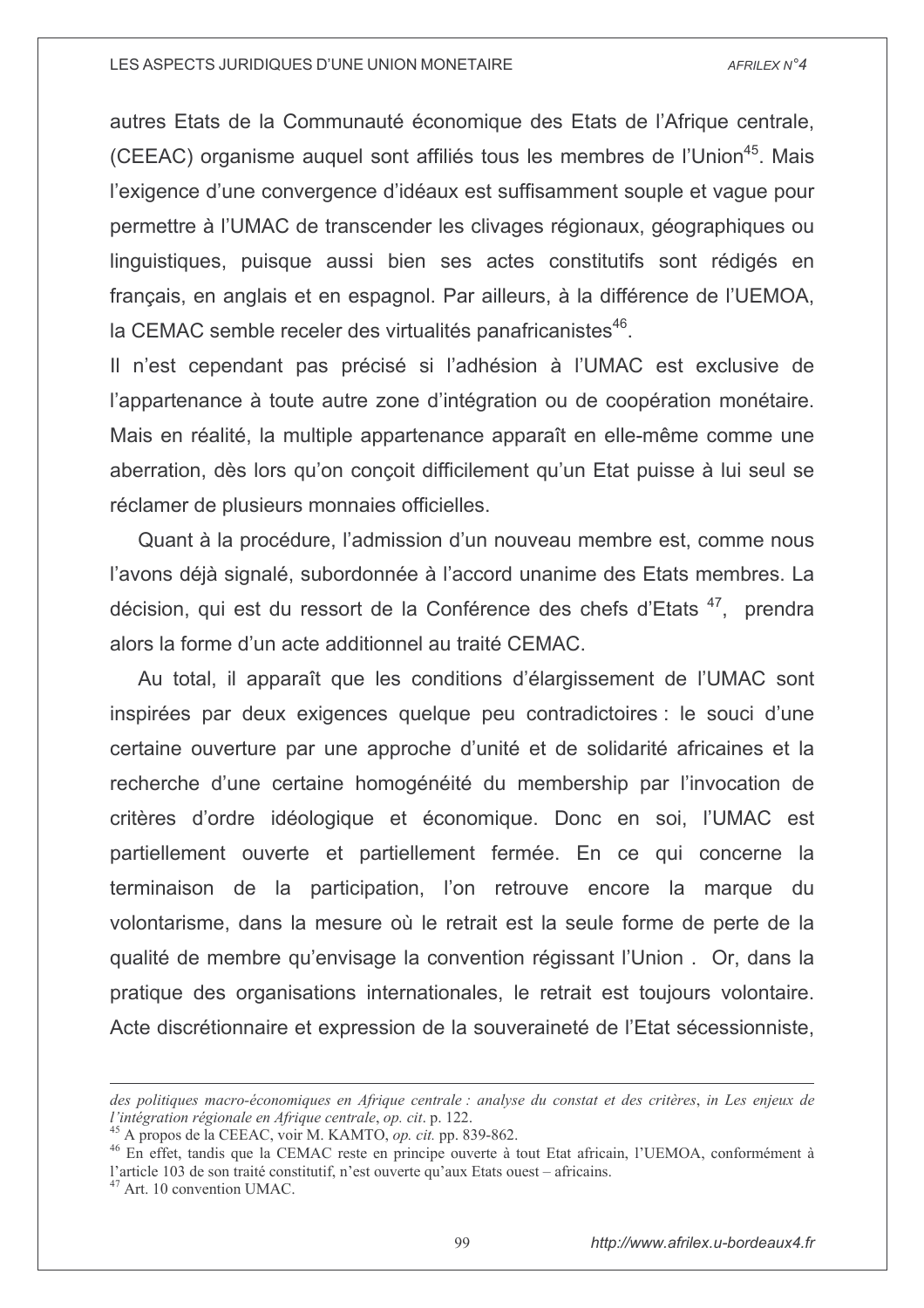il ne peut être analysé, selon Charles ROUSSEAU, comme la traduction d'une compétence liée <sup>48</sup>. Mais en l'occurrence, la rupture de la participation d'un Etat à l'UMAC apparaît comme le corollaire d'une situation pathologique engendrée par la violation des obligations concourant à la réalisation des objectifs fondamentaux et des missions essentielles de l'Union. Le retrait, déguisement élégant d'une mesure d'exclusion, est alors constaté par l'autorité suprême de l'UMAC, statuant à l'unanimité des chefs d'Etat des autres pays membres. Il y a là un compromis pragmatique, qui est la marque de la souplesse du droit institutionnel de l'Union. D'où le mutisme des textes constitutifs de celle-ci s'agissant des mesures d'exclusion, qu'envisage pourtant clairement le traité de l'UEMOA.<sup>49</sup> Il n'est rien dit ni de la suspension momentanée du droit de vote d'un Etat membre, ni de la suspension temporaire de son droit de représentation, ni de la perte provisoire des droits et privilèges inhérents à sa qualité de membre. Aucune sanction affectant la continuité de la participation n'est prévue par exemple en cas de manquement à des obligations financières ou de transgression de certaines normes de conduite formulées sur une base consensuelle par les actes constitutifs de l'Union dont le statut juridique apparaît, à bien des égards, classique.

# **B. LE CLASSICISME DU STATUT JURIDIQUE**

La coopération monétaire en Afrique centrale épouse les contours d'une organisation régionale classique, tant sur le plan de l'armature organique que sur celui de la personnalité juridique.

# Une structure organique classique

L'aménagement des structures de l'Union recoupe largement le schéma qui, traditionnellement, permet de distinguer d'une part les organes

<sup>&</sup>lt;sup>48</sup> Ch. ROUSSEAU. *Droit international public*, T. II : Les sujets de droit, Paris, Sirey, 1974, p. 320.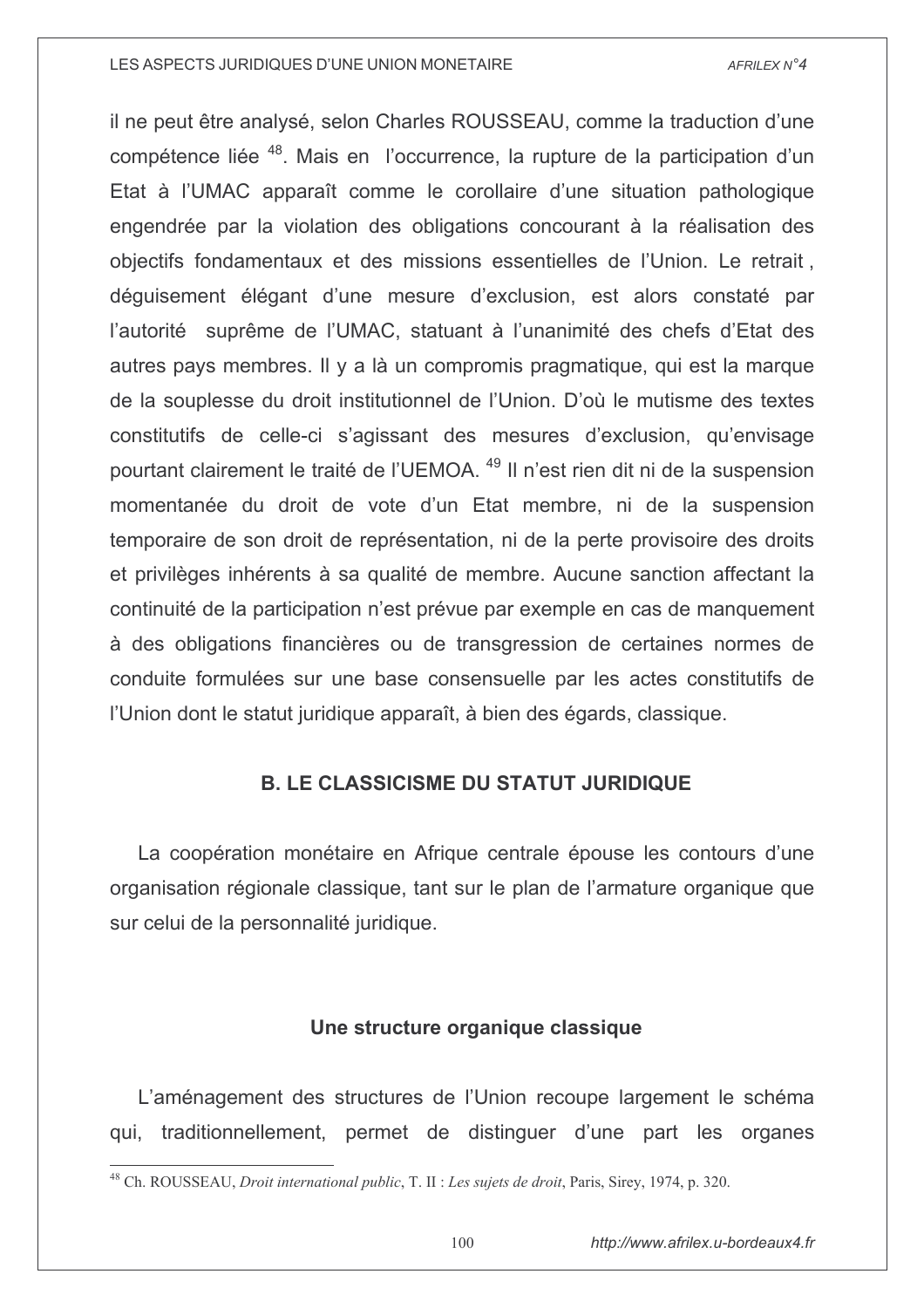intergouvernementaux et d'autre part les organes intégrés. Mais ainsi qu'on le verra, il évoque également d'autres typologies bien connues, mettant par exemple en évidence la coexistence, d'organes délibérants et d'organes administratifs, d'organes de décision, d'exécution et de contrôle et d'organes à compétences générales ou à compétences spécialisées. Tous ces organes apparaissent à des titres divers comme de véritables pouvoirs constitués.

# a) Les organes de décision intergouvernementaux et à compétence générale

Ce sont la conférence des chefs d'Etat et le comité ministériel.

La conférence des chefs d'Etat est l'autorité suprême de l'UMAC. La dénomination même de cet organe est révélatrice de sa suprématie.

Il ne s'agit pas, comme dans de nombreuses organisations internationales d'une "conférence des chefs d'Etat et de gouvernement". 50 Les Républiques membres de l'Union sont donc formellement représentées au plus haut niveau par leurs présidents, incarnations et garants de la souveraineté nationale, ordonnateurs des compétences internationales et coordonnateurs de l'action internationale de leurs Etats. Si la France, parraine et locomotive de la zone franc n'est pas représentée au sein de cet organe, son influence même diffuse sur les grandes options et décisions stratégiques de l'UMAC ne peut être éludée et ne doit être ignorée.

Les missions de la conférence des chefs d'Etat sont définies par l'article 3 de l'additif au traité CEMAC relatif au système institutionnel et juridique et par l'article 10 de la convention UMAC. Il ressort de la lecture combinée de ces dispositions que la Conférence, qui détermine la politique de la Communauté et oriente l'action du Comité ministériel, décide de l'adhésion d'un nouveau membre, prend acte du retrait d'un membre de l'Union et fixe le siège de

<sup>&</sup>lt;sup>49</sup> Précisément, art. 113-3 Traité UEMOA.

<sup>&</sup>lt;sup>50</sup> Au sein de l'UDEAC, l'organe suprême était le "Conseil des chefs d'Etat ou de Gouvernement" tandis que l'OUA est coiffée par une "Conférence des chefs d'Etat et de Gouvernement".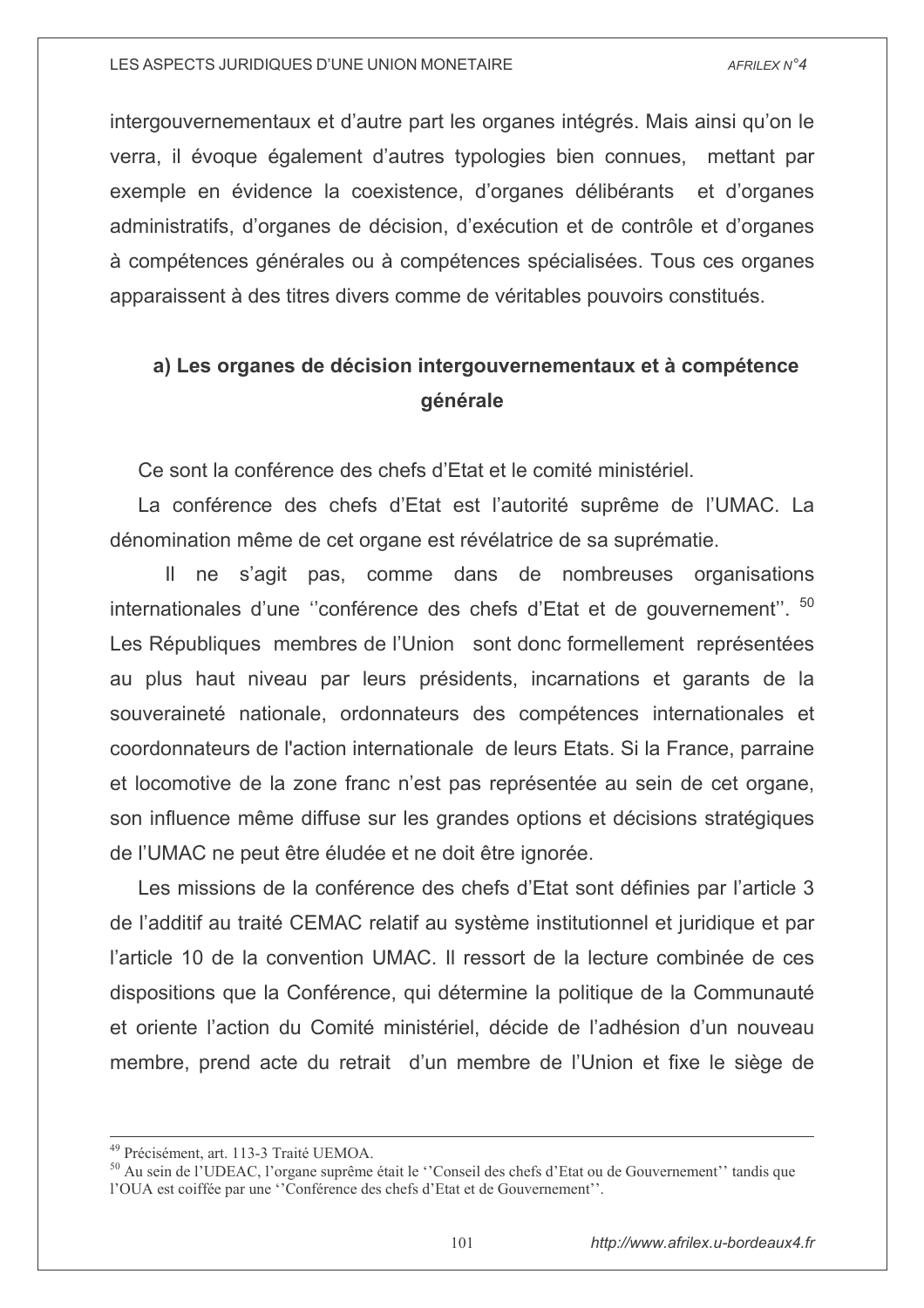l'institut d'émission dont il nomme et révoque le Gouverneur et le Vice-Gouverneur.

S'agissant de son fonctionnement, elle se réunit au moins une fois par an en session ordinaire sur convocation de son président. Sur l'initiative de celui - ci ou à la demande d'au moins deux de ses membres, elle peut se réunir en session extraordinaire. Il n'est rien dit du quorum nécessaire et aucune disposition ne prévoit expressément les mécanismes de représentation ou de suppléance d'un chef d'Etat en cas d'absence ou d'empêchement de celuici<sup>51</sup>. Le risque est cependant celui de la marginalisation du représentant personnel d'un chef d'Etat absent, comme semble l'avoir révélé la manière dont a été prise, au sommet de N'Djamena en décembre 2000, la décision de fixer le siège de la bourse sous-régionale à Libreville, en l'absence du Président camerounais Paul BIYA, représenté par son premier Ministre Peter MAFANY MUSONGE. Le Cameroun, qui s'est toujours opposé au choix de Libreville a immédiatement riposté en décidant d'accélérer le processus de la mise en place d'une bourse des valeurs à Douala.

Le gouverneur de la BEAC assiste aux réunions de la conférence, dont le secrétariat et assuré par le secrétaire exécutif de la CEMAC. La Présidence de l'organe est tournante. Elle est assurée successivement et annuellement par chaque Etat membre, selon l'ordre alphabétique. Les décisions et les actes sont pris par consensus. L'option en faveur de cette procédure de plus en courante dans les organisations internationales <sup>52</sup> témoigne d'un certain pragmatisme et est en adéquation avec la taille et le caractère politique de l'organe. En l'absence de vote formel, elle donne la satisfaction psychologique de l'unanimité à des Etats jaloux de leur souveraineté. Réducteur des tensions, le consensus facilite la convergence des positions et suscite l'harmonisation des points de vue. Porteur de "souplesse diplomatique", il

<sup>&</sup>lt;sup>51</sup> Mais dans la pratique, les Chefs d'Etat se font généralement représenter par un important personnage de l'Etat : Premier ministre, Vice-Président de la République, Président du Conseil économique et social...

 $52$  Voir par exemple H. CASSAN, Le consensus dans la pratique des Nations Unies, AFDI, 1974, pp. 456-485.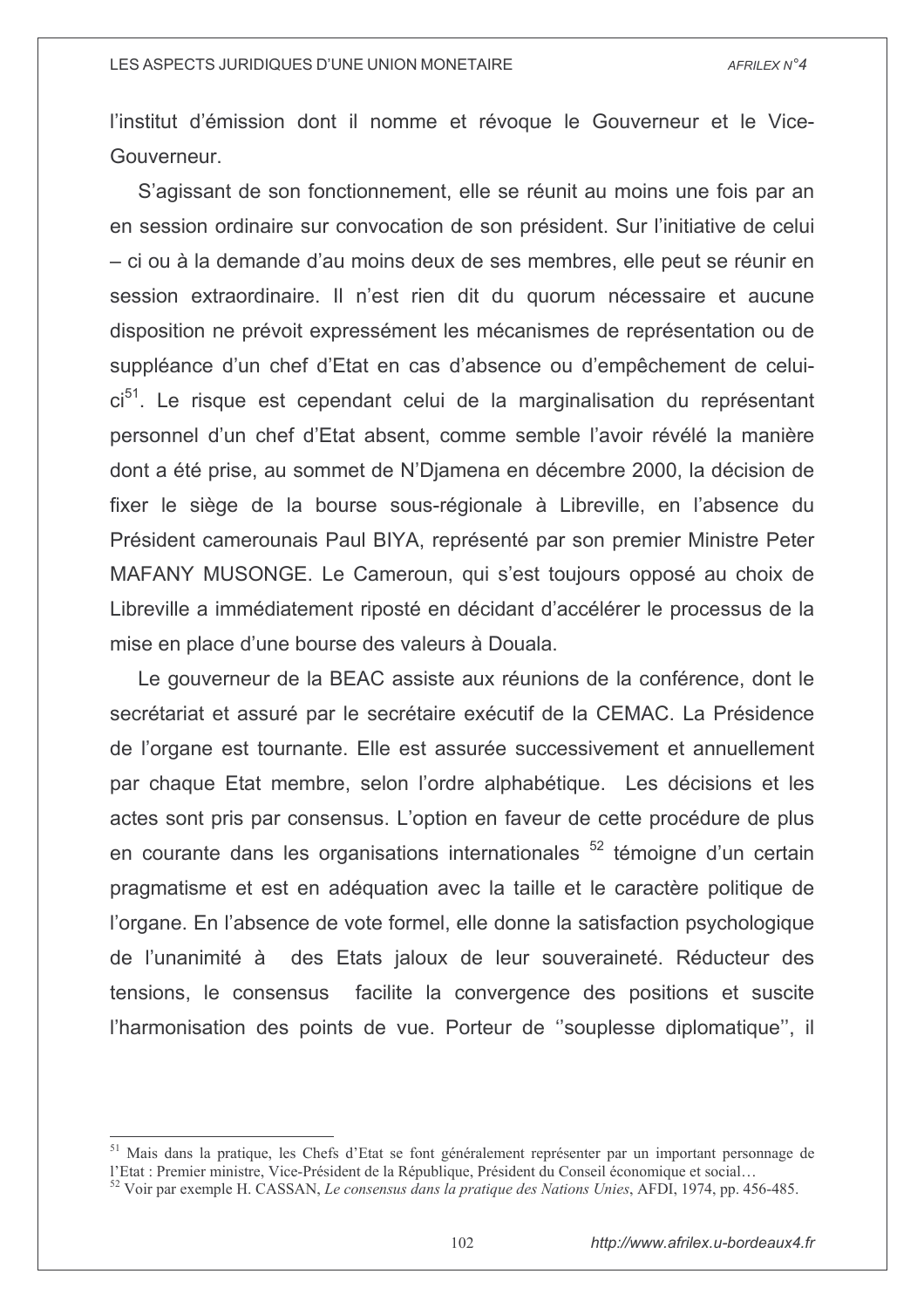neutralise les positions extrêmes et permet d'éviter le blocage juridique et politique de l'institution<sup>53</sup>.

Quant au Comité ministériel, il apparaît comme un rouage essentiel du dispositif institutionnel de l'Union. Organe de direction de celle-ci, il a pour mission principale d'examiner les grandes orientations des politiques économiques respectives des Etats membres, en vue d'en assurer la cohérence avec la politique monétaire commune<sup>54</sup>. Aussi bien, il s'assure de l'application des dispositions de la convention UMAC, et veille à ce que celle-ci soit adaptée à l'évolution économique et monétaire de l'Union. Le comité ministériel détermine, pour une part considérable, les activités et les options stratégiques de l'organisme. Ainsi, il décide de l'augmentation ou de la réduction du capital de la BEAC, donne un avis conforme sur les propositions de modification de ses statuts et ratifie ses comptes annuels, dont il décide de l'affectation des résultats. Il lui appartient également de proposer à la conférence des chefs d'Etat la nomination et la révocation du Gouverneur et du Vice-Gouverneur de la BEAC, dont il fixe par ailleurs le montant de la rémunération et des indemnités<sup>55</sup>. En outre, sont de son ressort les questions relatives à la création, à l'émission, au retrait ou à l'annulation des billets de banque et des monnaies métalliques, ainsi qu'à la détermination de la valeur faciale, de la forme et des modalités d'identification des coupures ainsi que des caractéristiques des monnaies métalliques<sup>56</sup>.

De par sa composition, le Comité apparaît comme un organe plénier. Tous les Etats membres y sont représentés chacun par deux ministres dont nécessairement celui chargé des finances. Seul ce dernier a vocation à assurer, pour le compte de son Etat d'origine et pour une année civile, la présidence du Comité, qui est tournante. Le Comité se réunit au moins deux fois par an, l'une de ces sessions étant consacrée à la ratification des comptes de la Banque centrale.

 $53$  M. BETTATI, op.cit., p. 71

<sup>&</sup>lt;sup>54</sup> Art. 11 convention UMAC et art. 12 Traité CEMAC.

<sup>&</sup>lt;sup>55</sup> Art. 12 convention UMAC.

<sup>&</sup>lt;sup>56</sup> Art. 13 convention UMAC.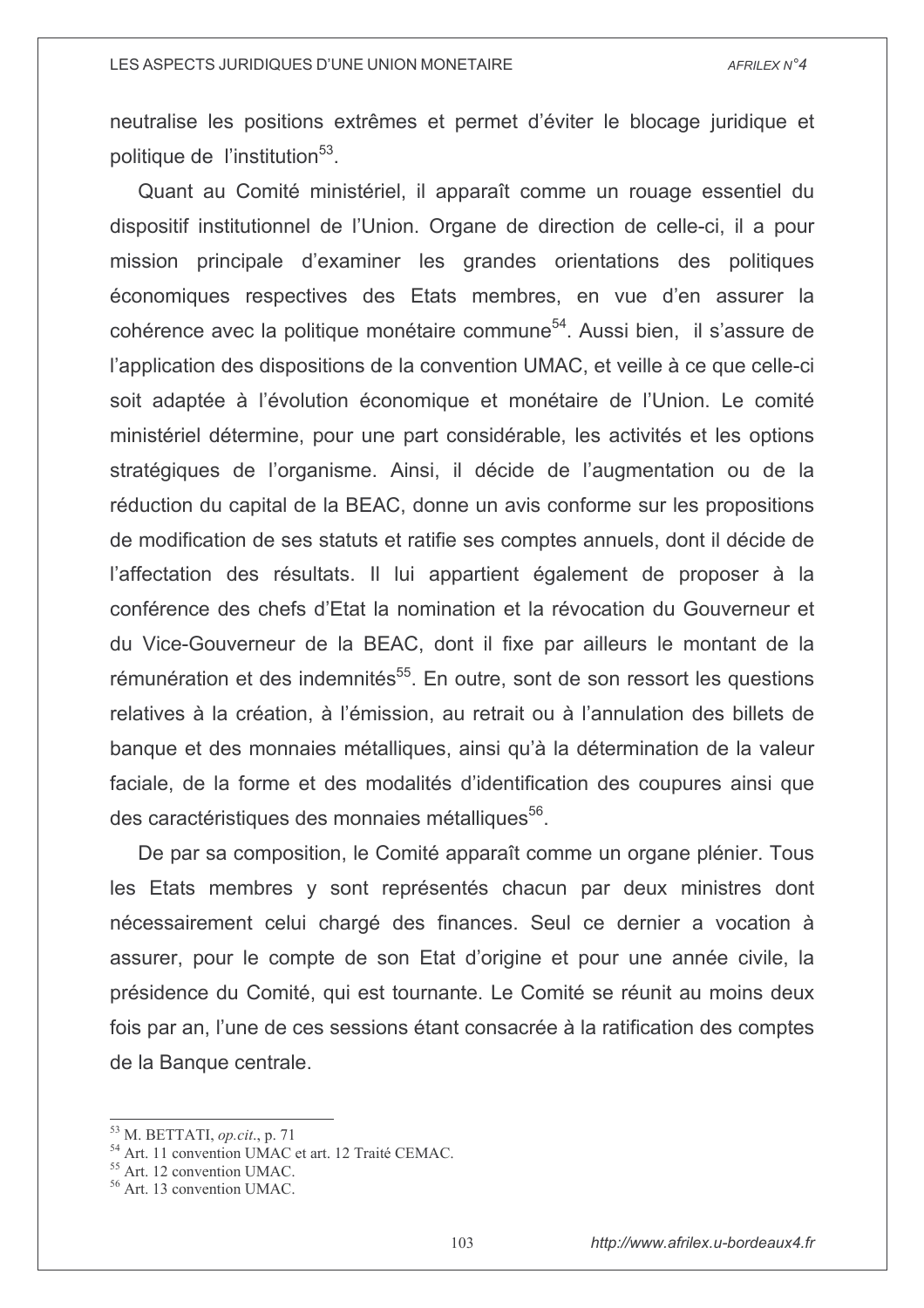Dans tous les cas, le Gouverneur de la BEAC assure la préparation et le secrétariat des réunions. Un souci de pragmatisme et d'efficacité imprègne les mécanismes de prise de décision au sein du et par le Comité. L'on sait qu'en général, les modes de votation expriment des rapports de force au sein de l'organisation internationale et portent la marque de la conception juridique dominante<sup>57</sup>. Précisément, dans la structure d'intégration qu'est l'Union monétaire, aucun Etat membre, quelles que soient sa taille, sa puissance ou sa richesse, ne doit être tenu en marge des décisions qui auront un impact direct sur son économie et ses finances publiques. De la sorte, le Comité ne peut délibérer valablement que lorsque chaque Etat membre est représenté. Cela se comprend d'autant plus que conformément à l'article 18 de la convention UMAC, l'unanimité est le principe de base du système délibératif de cet organe. Si, exceptionnellement, pour les questions mineures, la majorité requise est celle fortement qualifiée des cinq sixièmes, pour les matières les plus importantes, concernant les choix stratégiques et politiques de l'Union, l'unanimité est impérative et est acquise nonobstant l'abstention d'un membre. Cette abstention ne vaut en effet pas objection dirimante<sup>58</sup>. Elle ne fait obstacle ni à la prise de décision, ni à l'opposabilité ou à l'applicabilité de celle-ci à l'Etat qui s'abstient. L'exigence de l'unanimité concertée reviendrait en fait à accorder à chaque Etat membre un droit de veto, semblable à celui dont disposent au sein des Nations Unies les membres permanents du Conseil de sécurité. Un tel mécanisme, souple pour les Etats membres de par les garanties et les avantages qu'il présente, relativement au consensualisme et à protection de leur égalité souveraine, a cependant d'être générateur de « stagnation et de paralysie pour l'inconvénient l'organisation internationale, dont chaque délibération est à la merci du désaccord d'un seul de ses participants »<sup>59</sup>.

 $57$  M. BETTATI, op. cit, p. 66

<sup>&</sup>lt;sup>58</sup> L'on pense ici à une coutume née de la pratique onusienne, contestée par une partie de la doctrine mais confirmée par la jurisprudence CIJ, Avis consultatif du 21 juin 1971 sur Les Conséquences juridiques pour les Etats de la présence continue de l'Afrique du Sud en Namibie nonobstant la résolution 276 (1970) du Conseil de sécurité.

 $59$  M. BETTATI, op. cit., p. 66.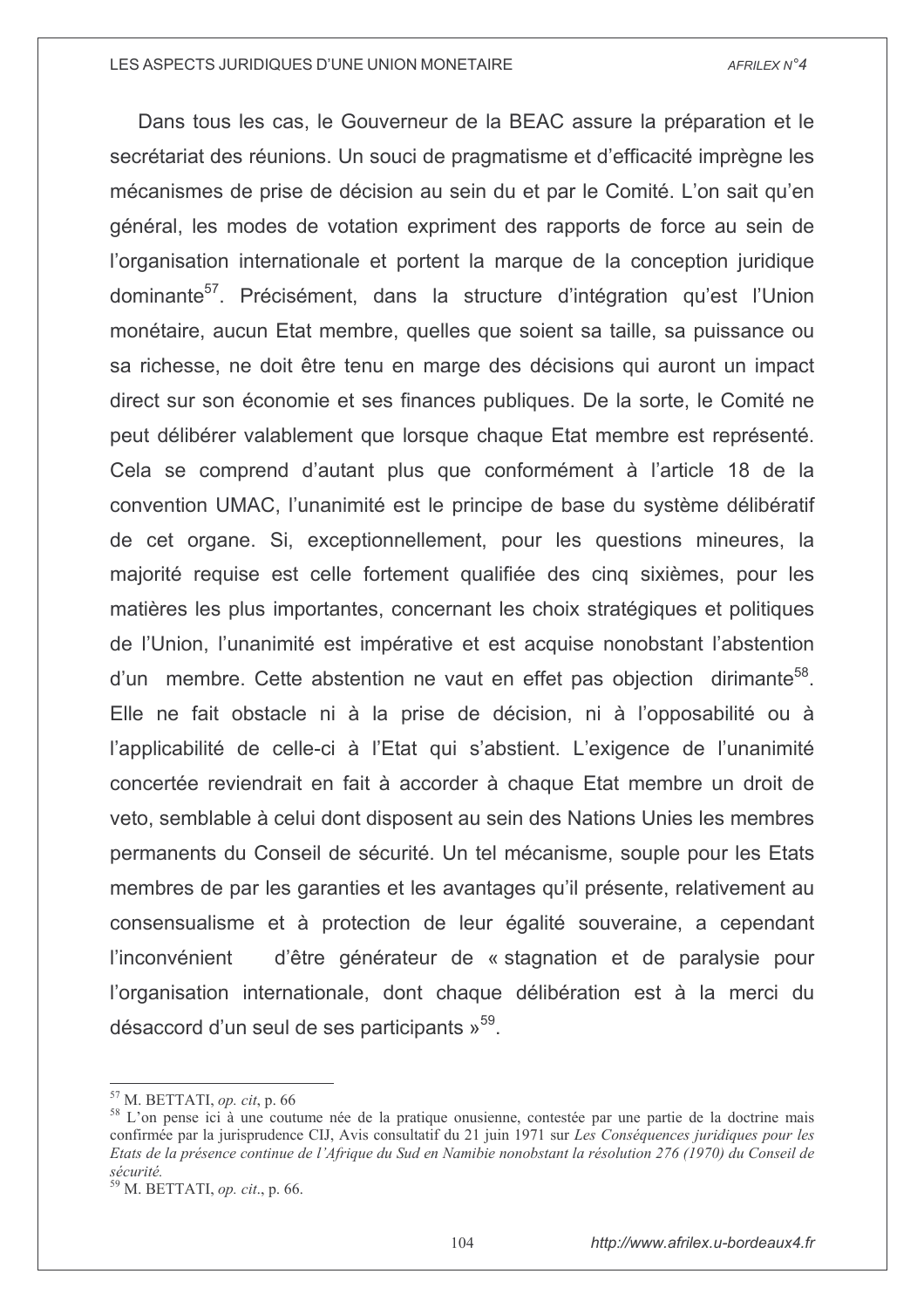Si la Conférence des Chefs d'Etat et le conseil des ministres sont des organes à compétence générale, il n'en va pas de même des autres organes de l'UMAC de caractère intégré et dont les compétences sont plus spécialisées.

# b) Les organes intégrés et à compétences spécialisées.

Ce sont la Banque des Etats de l'Afrique Centrale (BEAC) et la commission bancaire de l'Afrique centrale (COBAC)

S'agissant de la BEAC, elle comporte principalement deux organes, le Conseil d'administration et une administration dirigée par le Gouverneur. Elle comprend, en dehors de ses services centraux localisés à Yaoundé, capitale du Cameroun, des directions nationales, des agences, des bureaux et des délégations extérieures. Le Conseil d'administration est composé de treize membres dont quatre pour le Cameroun, deux pour le Gabon, un pour chacun des quatre autres Etats membres et trois pour la France. Désigné pour un mandat de trois ans renouvelable, chaque administrateur est doublé d'un suppléant. <sup>60</sup> Cet organe, investi des pouvoirs les plus étendus, définit et met en œuvre la politique monétaire de l'UMAC, assure la gestion de la monnaie et le bon fonctionnement de l'institut d'émission. Jusqu'à la réforme des statuts intervenue en avril 1998, sa présidence était assurée, à tour de rôle, par un représentant de chaque pays pour une durée d'un an. Depuis lors, en vue d'accroître l'indépendance de la Banque centrale, la présidence a été confiée en permanence au Gouverneur qui, au moins quatre fois par an en convoque les réunions, dont il arrête l'ordre du jour<sup>61</sup>. Les délibérations du Conseil présence d'au moins un représentant de chaque Etat y requièrent la participant. Les décisions sont normalement adoptées à la majorité simple et pour certaines questions spécifiquement indiquées, à la majorité des trois quarts. Il s'agit des matières énumérées par les alinéas 1 à 5 de l'article 34

<sup>&</sup>lt;sup>60</sup> Art. 29 Statuts de la BEAC.

 $<sup>61</sup>$  En vertu de l'art. 30 des statuts de la BEAC, le Conseil d'administration se réunit au moins quatre fois par an.</sup>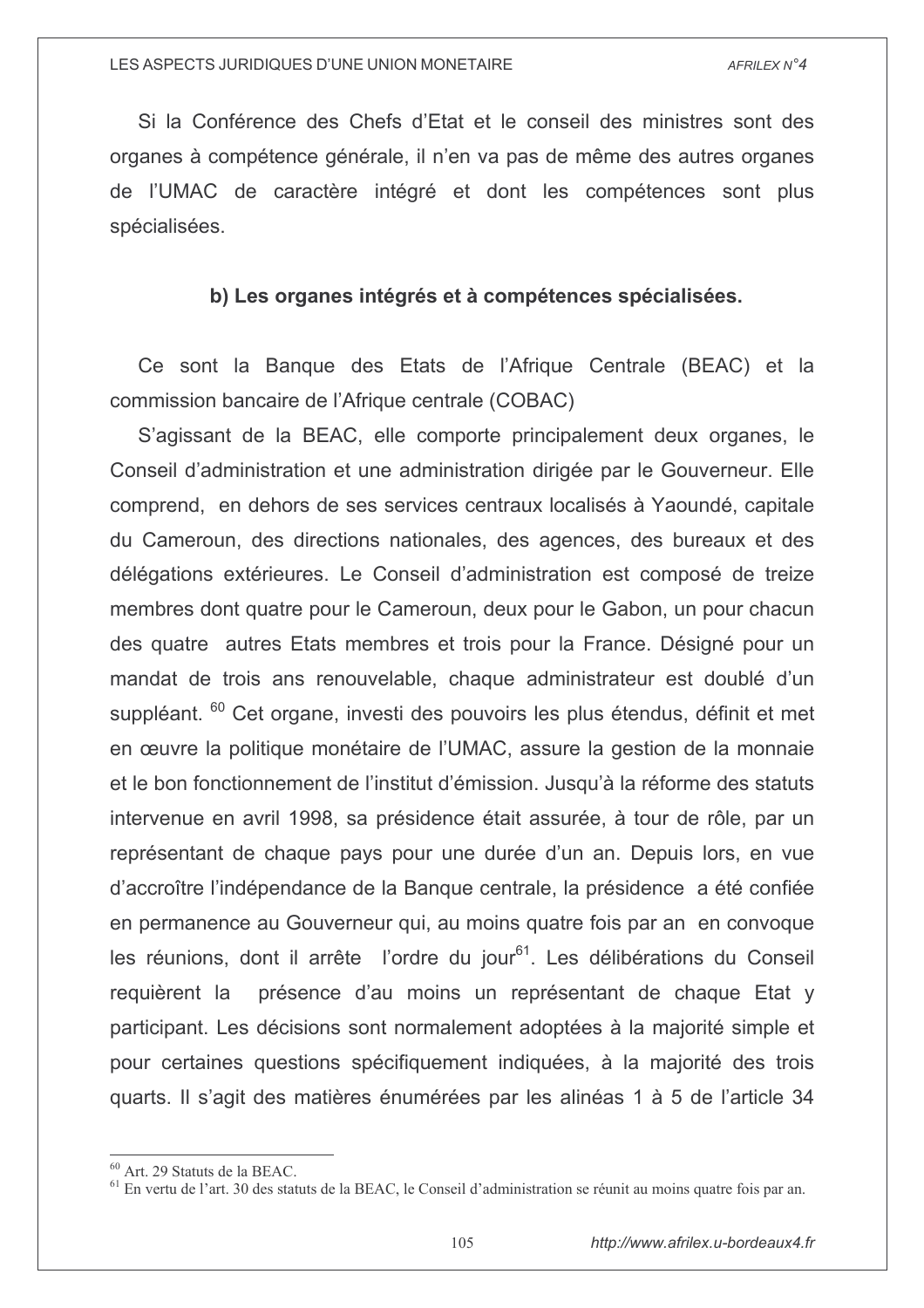des statuts de la BEAC. Cependant lorsqu'il s'agit de modifier lesdits statuts, cette instance doit statuer à l'unanimité.

Sous l'autorité du Conseil, le Gouverneur est chargé de la direction de la Banque et de l'organisation de ses services, de l'application des statuts, de l'exécution des décisions du conseil et des comités nationaux de crédit, de la protection des intérêts de la Banque et de sa représentation dans tous les actes de la vie civile. A la faveur d'un compromis formalisé par l'article 40 des statuts, il est présenté par le gouvernement gabonais et nommé par la conférence des chefs d'Etat, sur proposition du Conseil d'Administration, pour un mandat de cinq ans renouvelable<sup>62</sup>. Quant au Vice-Gouverneur et au secrétaire général qui l'assistent dans l'exercice de ses fonctions, ils sont respectivement présentés par le Congo et le Tchad. Ils ne sont cependant, ni fonctionnellement ni juridiquement, des représentants de leurs pays d'origine au sein de la Banque. En tant que fonctionnaires internationaux, ils sont dans leurs fonctions astreints au respect des principes d'indépendance et d'impartialité et de neutralité<sup>63</sup>. Par ailleurs se manifeste un certain souci d'équilibre dans la participation des différentes nationalités sous-régionales à la fonction publique communautaire. Il en va ainsi surtout de la ventilation des principaux postes de responsabilité, qui s'opère selon un subtil dosage<sup>64</sup>.

Dans chaque Etat membre existe une direction nationale. Celle-ci est coiffée par un Directeur national, centralisateur des opérations des Agences et Bureaux à l'intérieur du pays et représentant du Gouverneur. Y existe aussi un comité national du crédit chargé de procéder à l'examen des besoins généraux de financement de l'économie de l'Etat membre, de formuler des

<sup>&</sup>lt;sup>62</sup> Actuellement le poste de Gouverneur de la BEAC est occupé par le Gabonais Jean-Félix MAMALEPOT qui a succédé à son compatriote Casimir OYE MBA.

<sup>&</sup>lt;sup>63</sup> Pour une approche approfondie de ces principes, lire notamment A. PLANTEY, *Droit et pratique de la* fonction publique internationale, Paris, CNRS, 1977, 500 p; M. BEDJAOUI, Fonction publique internationale et influences nationales. Paris, Pedone, 1958, 674 p. A. MANIN, De quelques autorités internationales indépendantes, AFDI, 1989, pp. 229-259.

<sup>&</sup>lt;sup>64</sup> De la sorte, le Gabon contrôle actuellement les postes de Gouverneur et de Directeur des contrôles de banque et budgétaires ; le Congo ceux de Vice-Gouverneur et de Directeur des Etudes le Tchad ceux de Secrétaire général de la BEAC et de Secrétaire de la COBAC. Au Cameroun revient la Direction de l'Informatique et la Direction des Relations financières extérieures ; à la RCA la Direction des Ressources humaines et celle des Emissions monétaires. La Guinée équatoriale quant à elle désigne le Directeur de la Formation et le Directeur du Contrôle général.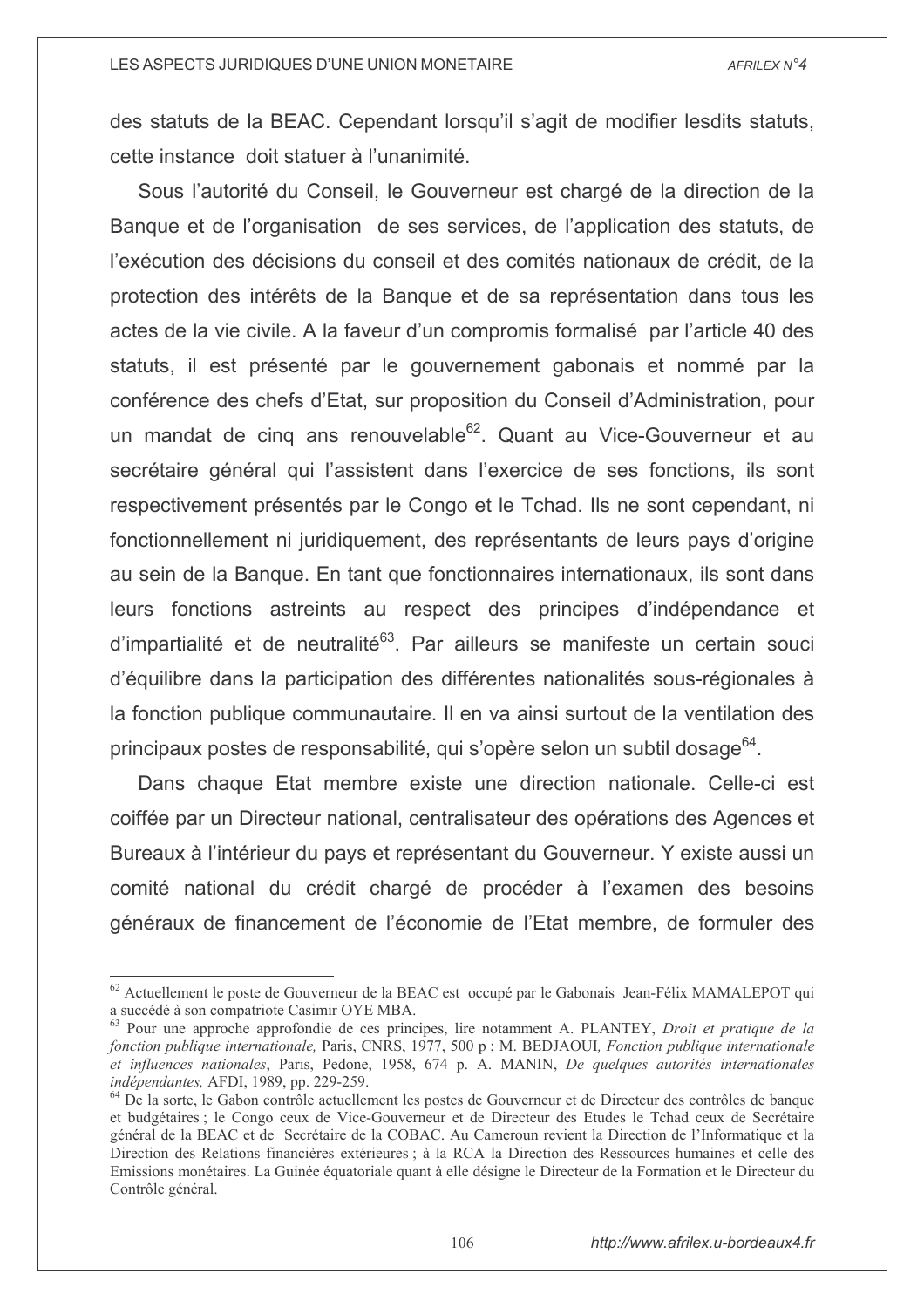propositions en vue de la coordination de la politique économique nationale avec la politique monétaire commune et de proposer au conseil d'Administration des mesures en matière d'objectifs monétaires et de crédit ainsi que d'octroi aux entreprises d'autorisations individuelles de réescompte à moyen terme. Présidé par le Ministre des Finances de l'Etat membre il est composé des représentants de celui-ci au Comité ministériel et au Conseil d'Administration, d'une personnalité nommée par le Gouvernement concerné et du Gouverneur de la BEAC ou son représentant.

S'agissant du contrôle de la régularité des opérations et des comptes de la BEAC ainsi que de l'exécution de son budget, il est confié à un collège des censeurs composé d'un censeur camerounais, d'un gabonais et d'un français.

La Commission bancaire de l'Afrique centrale (COBAC) est le dernier organe clé du dispositif institutionnel de l'UMAC. Créée par une convention signée à Yaoundé le 16 octobre 1990 par les ministres en charge des Finances des six Etats membres de la BEAC, convention enregistrée comme un "acquis" en vue de la réalisation des objectifs de l'Union monétaire, <sup>65</sup> la COBAC est chargée de veiller au respect par les établissements de crédit des dispositions législatives et réglementaires qui leur sont applicables, et de sanctionner les manquements constatés<sup>66</sup>.

Présidée par le Gouverneur de la BEAC, elle comprend les trois membres du collège des censeurs, sept personnalités nommées par le Conseil d'Administration pour un mandat de trois ans renouvelable deux fois, un Secrétaire général et un représentant de la Commission bancaire française désigné par le Gouverneur de la Banque de France. Se réunissant au moins deux fois par an sur l'initiative de son président, elle délibère valablement avec un quorum de deux tiers et arrête ses décisions à la majorité des deux tiers des voix exprimées.

Le classicisme de la structuration organique de l'Union monétaire n'est pas sans rapport avec le classicisme de sa personnalité juridique.

<sup>&</sup>lt;sup>65</sup> Art. 34 al 2 convention UMAC.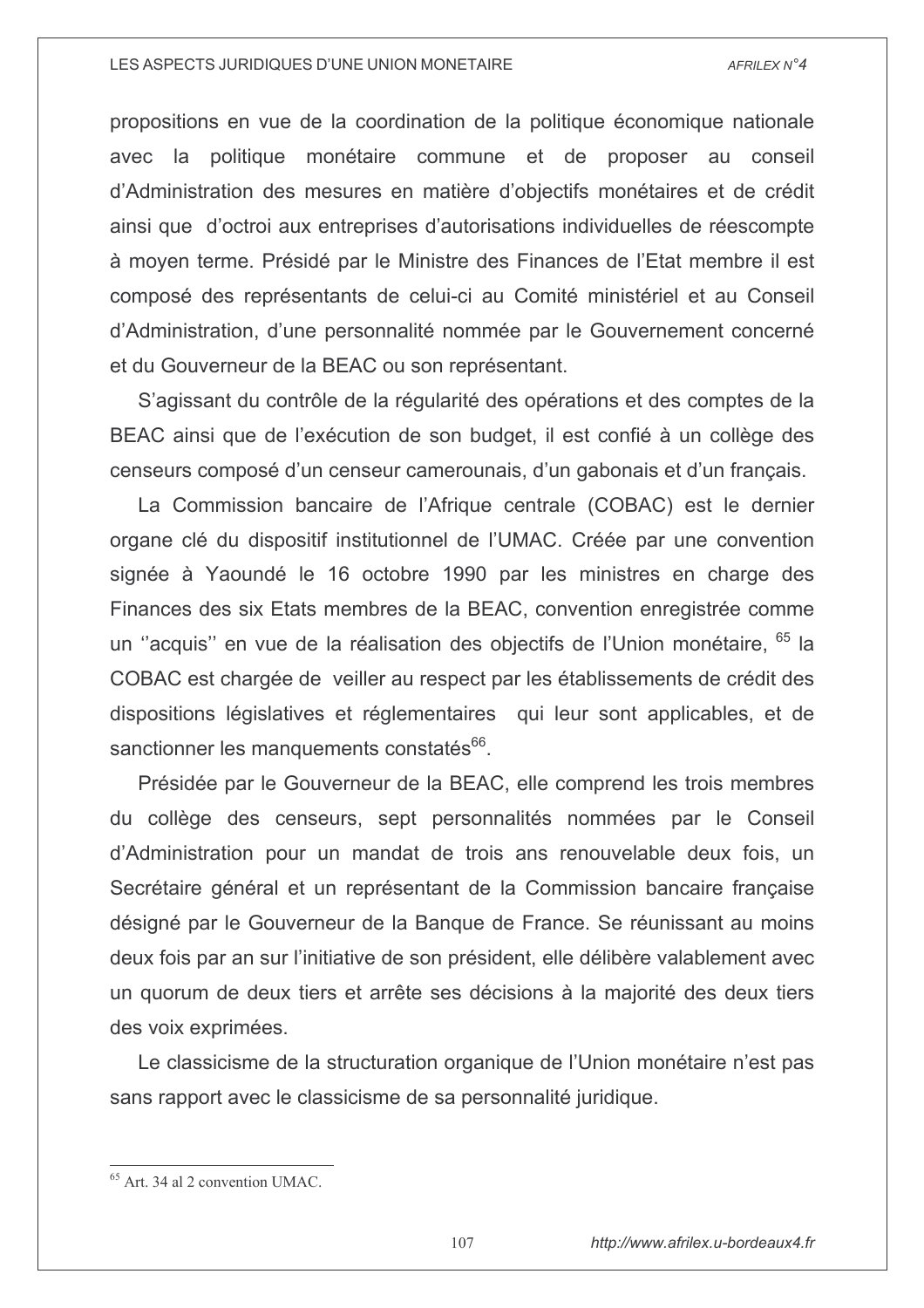# Une personnalité juridique classique :

De par la personnalité internationale dont elle est investie. l'UMAC jouit d'une capacité juridique adéquate et de privilèges et immunités fonctionnels.

# a) Une capacité juridique adéquate.

Bien qu'étant une instance supranationale, l'UMAC n'est pas une entité souveraine. La personnalité juridique qui est la sienne est inhérente à sa nature d'organisation internationale. <sup>67</sup>En tant que sujet dérivé du droit international, elle a une capacité fonctionnelle, finalisée, bornée par le principe de spécialité et déterminée par le droit originaire de l'Union. Cette personnalité, loin d'être simplement présumée, est explicitement reconnue par les actes constitutifs de la BEAC. L'article 5 des statuts de celle-ci précise en effet que « la banque jouit de la pleine personnalité juridique.... A cet effet, elle bénéficie dans chacun des Etats membres de la capacité juridique la plus large reconnue aux personnes morales par les législations nationales... ». Une question se pose à propos du champ opératoire de cette personnalité. A priori, la disposition susmentionnée ne vise expressément que la personnalité juridique dans l'ordre interne, donc l'aptitude à exercer certains droits et à répondre de certaines obligations conditionnés par le droit national et déterminés par les actes constitutifs<sup>68</sup>. L'UMAC dispose ainsi de la capacité de contracter, d'acquérir ou d'aliéner des biens mobiliers et immobiliers nécessaires à la réalisation de ses objectifs de même a-t-elle le droit d'ester en justice et d'accepter des dons et legs et libéralités de toute nature.

 $^{66}$  Cf. art. 1<sup>er</sup> de l'Annexe à la convention du 16 octobre 1990 portant création de la COBAC.

<sup>&</sup>lt;sup>67</sup> Rappelons que selon la définition proposée par la CDI et désormais considérée comme classique, une organisation internationale est une « association d'Etats constituée par traité, dotée d'une constitution et d'organes communs et possédant une personnalité juridique distincte de celle des Etats membres ». (Annuaire de la CDI, 1956 - II, p. 106). Cf. également M. VIRALLY, Définition et classification des organisations internationales : approche juridique in G. ABI – SAAB (dir.), Le concept d'organisation internationale, Paris, UNESCO, 1980, p. 51.

<sup>&</sup>lt;sup>68</sup> Voir à ce propos Chr. DOMINIQUE, Observations sur la personnalité juridique de droit interne des organisations internationales, in Mélanges Seidl-Hohenveldern (II), Carl Heymanns Verlag, Berlin, 1988, pp. 85-96.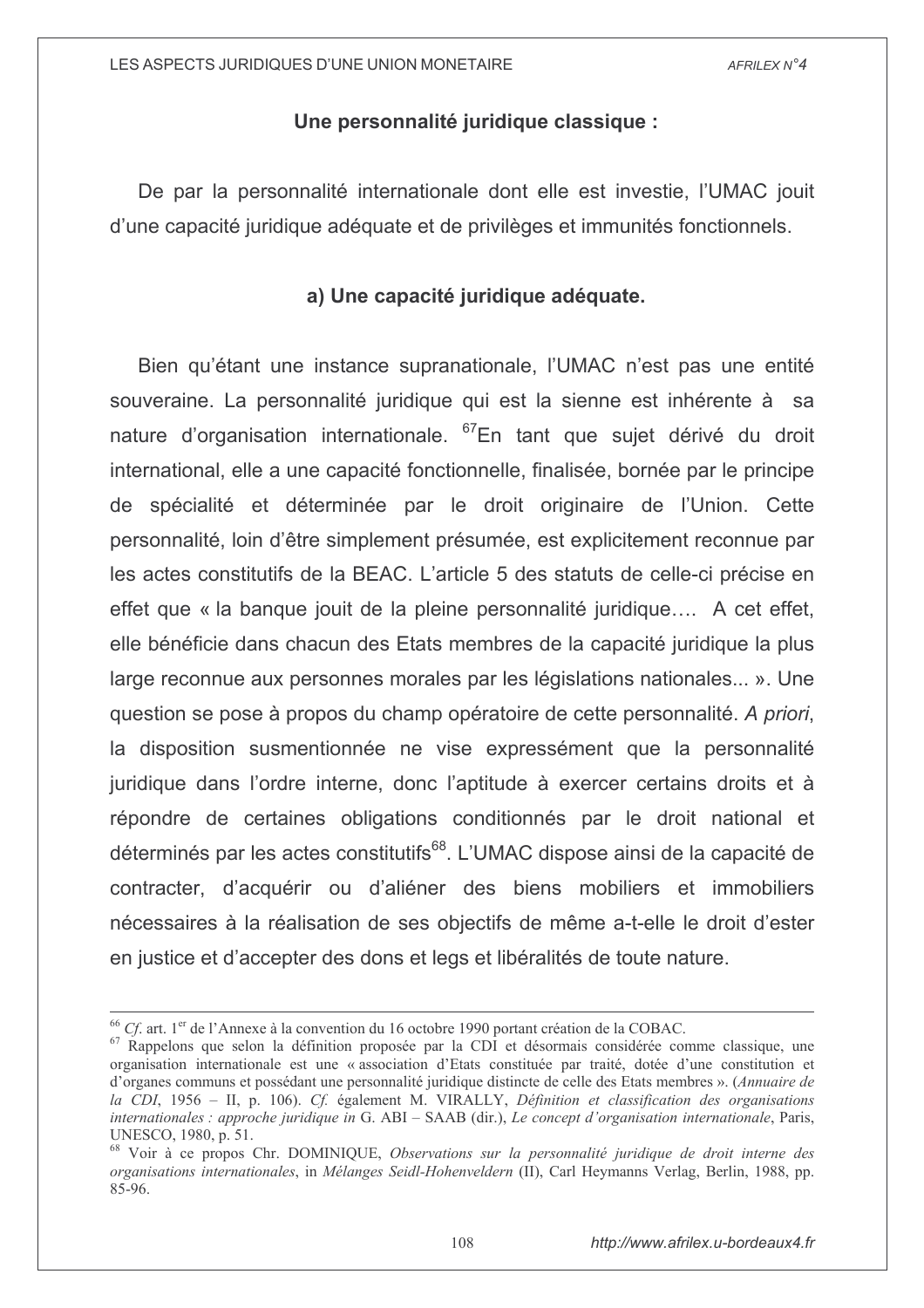S'agissant de l'effet de cette personnalité dans l'ordre international, même indépendamment de toute consécration expresse, il peut être déduit de la présomption de "personnalité internationale objective" au bénéfice des organisations intergouvernementales, présomption solidement établie en droit international coutumier. Car il est acquis, depuis le célèbre avis consultatif de la Cour Internationale de Justice de 1949 concernant l'affaire Bernadotte gu'une organisation internationale, institution indépendante par rapport aux Etats membres étant dotée d'organes et affectée à une mission donnée, « est une entité capable d'être bénéficiaire d'obligations incombant à ses membres ». <sup>69</sup> Plus significativement, l'accord de siège signé le 20 février 1985 entre le ministre des Affaires étrangères du Cameroun et le Gouverneur de la BEAC dispose en son article 1<sup>er</sup> que le Gouvernement camerounais « reconnaît la personnalité juridique pleine et entière à la banque en tant qu'institution internationale ».

La reconnaissance de la personnalité internationale entraîne des conséquences déterminées. Elle implique d'abord, pour l'Union, une capacité une compétence de *jus tractatum*. L'on sait que contractuelle et conformément à l'article 6 de la convention de Vienne du 21 Mars 1986 sur le droit des traités conclus par les organisations internationales, « la capacité d'une organisation internationale, de conclure des traités est régie par les règles pertinentes de l'organisation ». Précisément l'article 36 de l'additif au traité instituant la CEMAC fait état de la faculté pour l'organisation de passer des accords de coopération et d'assistance avec les Etats tiers ou d'autres organisations internationales. Il va sans dire qu'en vertu du principe de la spécialité, <sup>70</sup> la capacité contractuelle de l'UMAC, d'attribution, est limitée au domaine monétaire et financier et n'est pas susceptible d'extension en dehors d'une habilitation du droit originaire. Toutefois, dans ce domaine, la compétence conventionnelle de l'Union n'évince pas entièrement et ne se substitue pas intégralement à celle des Etats membres. Ceux-ci conservent le

<sup>&</sup>lt;sup>69</sup> CIJ, *Rec.* 1949, p. 178.

 $\frac{70}{10}$  Pour une approche élaborée de ce principe, lire Ch. CHAUMONT La signification du principe de spécialité dans les organisations internationales, in Mélanges Rolin, Pedone, 1964, pp. 55-66.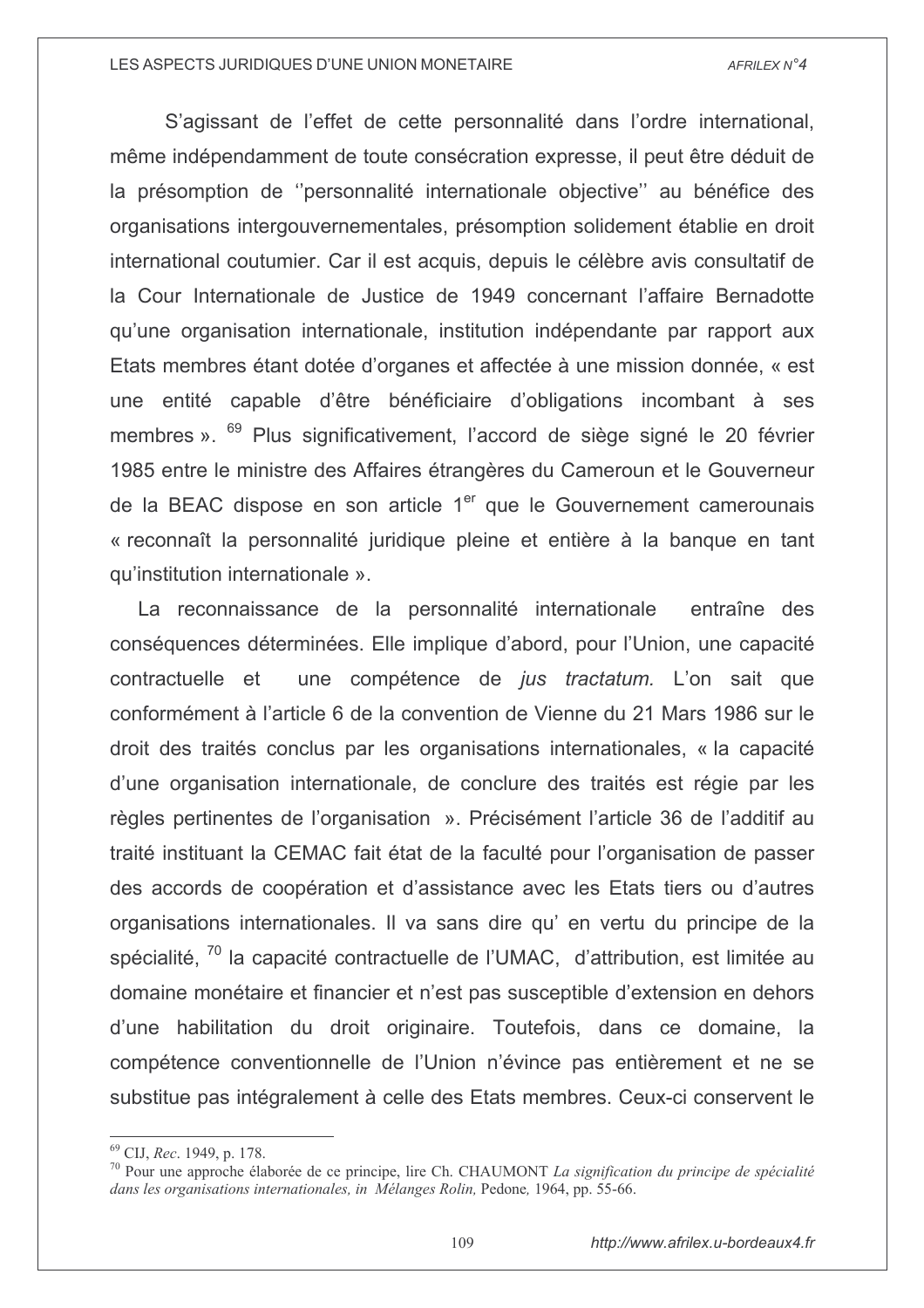droit de conclure des accords avec les institutions financières internationales telles que le FMI et la Banque mondiale.

La possession de la personnalité internationale implique également. pour l'Union, un certain nombre de droits dont les modalités d'exercice ne sont cependant pas prévues par ses actes constitutifs. Il en est ainsi du droit de légation active et passive et du droit de présenter, des réclamations internationales. De même le problème de la responsabilité internationale contractuelle et extracontractuelle de l'UMAC n'est pas expressément.

La personnalité juridique internationale de l'Union n'aurait pas de sens et ne serait pas efficacement garantie si celle-ci n'avait pas une autonomie financière. Outre le fait que la BEAC dispose en tant qu'établissement bancaire multinational, d'un capital fixé à quarante cinq milliards de francs CFA et souscrit en indivision entre les Etats membres<sup>71</sup>. l'UMAC bénéficie des ressources propres de la CEMAC, ressources constituées par les contributions des Etats membres<sup>72</sup>, les concours financiers extérieurs et les revenus de certaines prestations des organes de la communauté.

Le statut international de l'Union lui confère par ailleurs des privilèges et immunités.

# b) Des privilèges et immunités fonctionnels

Les Etats membres de l'UMAC attribuent à celle-ci et notamment à la BEAC qui en est le pilier et l'organe exécutif permanent, les privilèges et immunités généralement reconnus aux organisations internationales<sup>73</sup>. Ces privilèges et immunités ont une portée fonctionnelle dans la mesure où, nécessaires à la réalisation des buts de l'Union monétaire, ils sont destinés à

<sup>&</sup>lt;sup>71</sup> Art 2 statuts de la BEAC.

 $^{72}$  Ces contributions sont calculées sur une base égalitaire, ce qui peut paraître aberrant s'agissant d'une sousrégion où les Etats ont des poids économiques parfois très différents.

Art. 24 convention UMAC.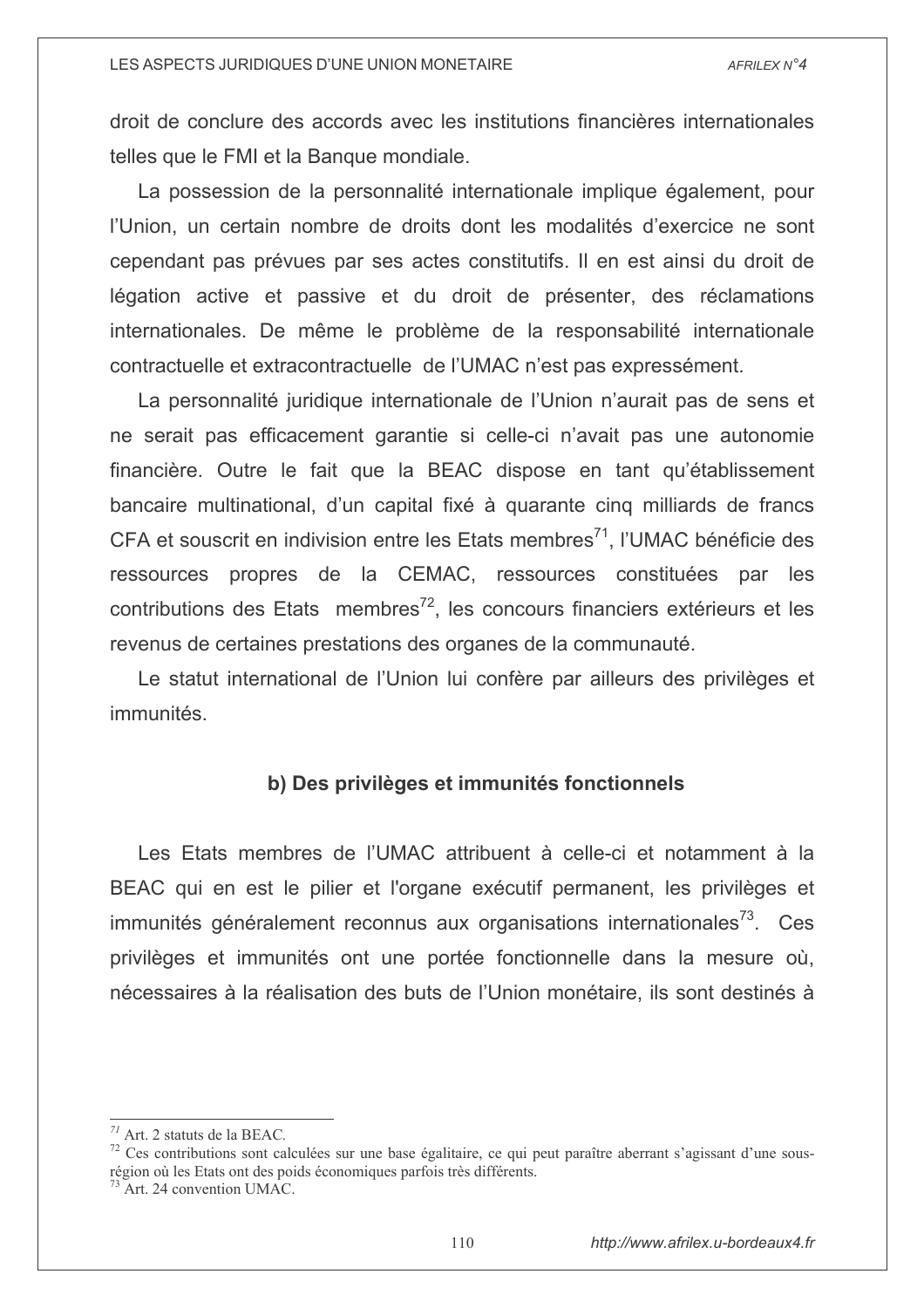faciliter l'exercice des fonctions et l'exécution des missions qui lui sont confiées<sup>74</sup>.

Ceux-ci, définis par l'article 6 des statuts de la BEAC et explicités, dans le détail, par l'accord de siège du 20 février 1985, consistent d'une part en l'immunité de juridiction et l'inviolabilité et d'autre part en des privilèges fiscaux et douaniers, augmentés de certaines facilités. L'immunité de juridiction couvre la Bangue, ses biens et ses avoirs en quelque lieu qu'ils se trouvent et quels qu'en soient les détenteurs. Elle n'est cependant pas absolue, puisqu'elle semble s'appliquer essentiellement et exclusivement aux actes de nature publique que la Banque accomplit et d'autant que celle-ci peut y renoncer expressément en vue d'une procédure déterminée ou en vertu d'un contrat<sup>75</sup>. Mais dans le cas où l'immunité de juridiction opère, le règlement des différends opposant la Banque aux Camerounais à propos de contrats ou autres actes de droit privé incombe à titre principal au Ministère camerounais des Affaires étrangères<sup>76</sup>. L'inviolabilité se traduit par l'exemption de perquisitions, réquisitions, confiscations, expropriations et séquestrations ou toute autre forme de contrainte exécutive ordonnée par les autorités publiques des Etats membres et de la France à l'égard des biens, avoirs et archives de la Banque. Et lors même que la Banque, en vertu des circonstances, ne serait pas couverte par l'immunité de juridiction, ses biens et avoirs ne peuvent faire l'objet de saisie avant qu'un jugement définitif ne soit rendu contre elle. Dans ce cas, seuls les soldes créditeurs nets des comptes ouverts dans les livres de la Banque pourront éventuellement faire l'objet de saisie<sup>77</sup>. Cela voudrait donc dire d'une part que l'immunité de juridiction de la Banque est restreinte et d'autre part que son immunité d'exécution est tout à fait relative.

 $74$  L'inspiration de base semble être ici le régime général défini par la convention sur les privilèges et immunités des Nations Unies du 13 février 1946 et celle relative aux institutions spécialisées du 21 novembre 1947.

<sup>&</sup>lt;sup>75</sup> L'on semble rejoindre ainsi une tendance notable à adhérer à la conception restrictive de l'immunité de juridiction, conception souvent appliquée à l'immunité des Etats étrangers et limitant celle-ci aux seuls actes accomplis dans l'exercice de leur puissance publique, à l'exclusion des actes de *jure gestionis*; Cf., M. BETTATI. op, cit., p. 107

<sup>&</sup>lt;sup>76</sup> Art. 0 de l'accord de siège précité.

<sup>77</sup> Art. 6 al. 3 Statuts de la BEAC.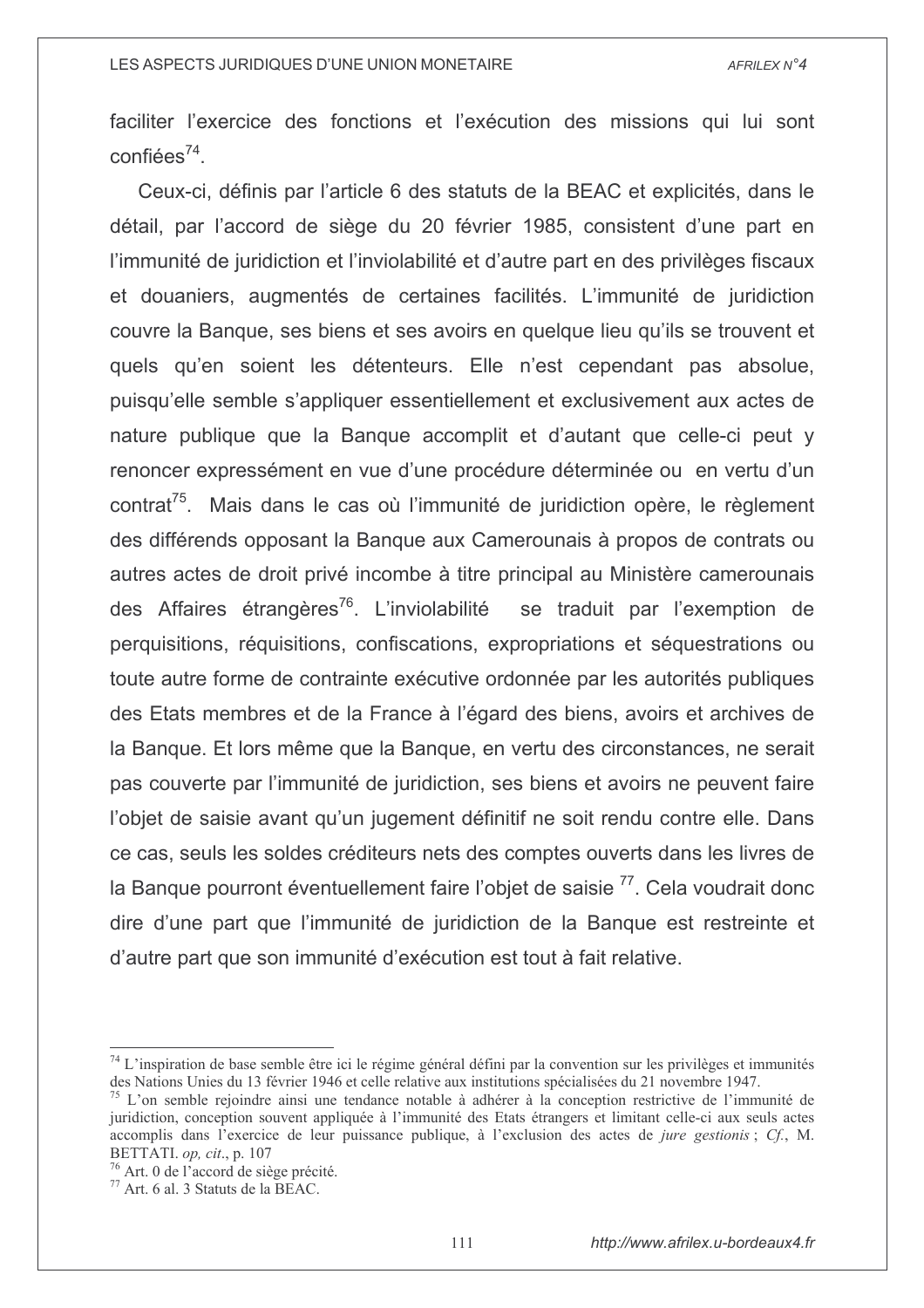Comme cela se doit, les agents de la Banque et les représentants des Etats membres aux réunions organisées par elle jouissent, dans l'exercice de leurs fonctions et y compris au cours des déplacements, d'une protection fonctionnelle. Celle-ci implique notamment l'immunité d'arrestation personnelle ou de détention, l'immunité de juridiction et l'inviolabilité de leurs papiers et documents. Allouées aux agents dans le but de favoriser l'indépendance dans l'exercice de fonction, ayant un "caractère exclusivement international"<sup>78</sup>, ces immunités peuvent être levées dans tous les cas où leur jouissance porterait atteinte aux intérêts de la Banque. Il va sans dire que les privilèges, exemptions et immunités dont jouissent les agents de l'UMAC au siège de la Banque ne peuvent être opposés au gouvernement camerounais par des ressortissants camerounais<sup>79</sup>. Il y a là l'application d'une règle classique du droit commun des privilèges et immunités des agents internationaux<sup>80</sup>.

S'agissant des privilèges financiers, fiscaux et douaniers, ils bénéficient tant à la Banque qu'à ses agents. Il en va de même de diverses facilités en matière de communications officielles, d'octroi de visa d'entrée, de conditions de séjour, de formalités relatives à l'immigration et de titres de circulation. L'article 6 de l'Accord de siège précise par ailleurs que le Gouverneur de la Banque jouit du statut accordé aux chefs de missions des organismes internationaux accrédités auprès de la République du Cameroun et ajoute que les dirigeants de la Banque et ses agents bénéficient tant en ce qui les concerne qu'en ce qui concerne leurs conjoints et enfants mineurs, des privilèges, immunités et facilités dont jouissent les agents diplomatiques. Ainsi se réalise formellement l'assimilation du statut des fonctionnaires de l'UMAC à celui du personnel des missions diplomatiques tel que défini par la convention de Vienne sur les relations diplomatiques<sup>81</sup>.Ces fonctionnaires concourent à la réalisation d'une œuvre dont le produit se caractérise par une certaine rigidité.

<sup>&</sup>lt;sup>78</sup> Pour reprendre les termes de l'art. 2 paragraphe 4 de la Charte des Nations Unies.

<sup>79</sup> Art. 8 al. 6 de l'accord de siège précité.

 $80$  CF; D. RUZIE, La condition juridique des fonctionnaires internationaux, JDI (Clunet), 1978, p. 868 et ss.

 $81$  A cet égard, voir CL. A. COLLIARD, La convention de Vienne sur les relations diplomatiques, AFDI, 1961, pp. 3-42.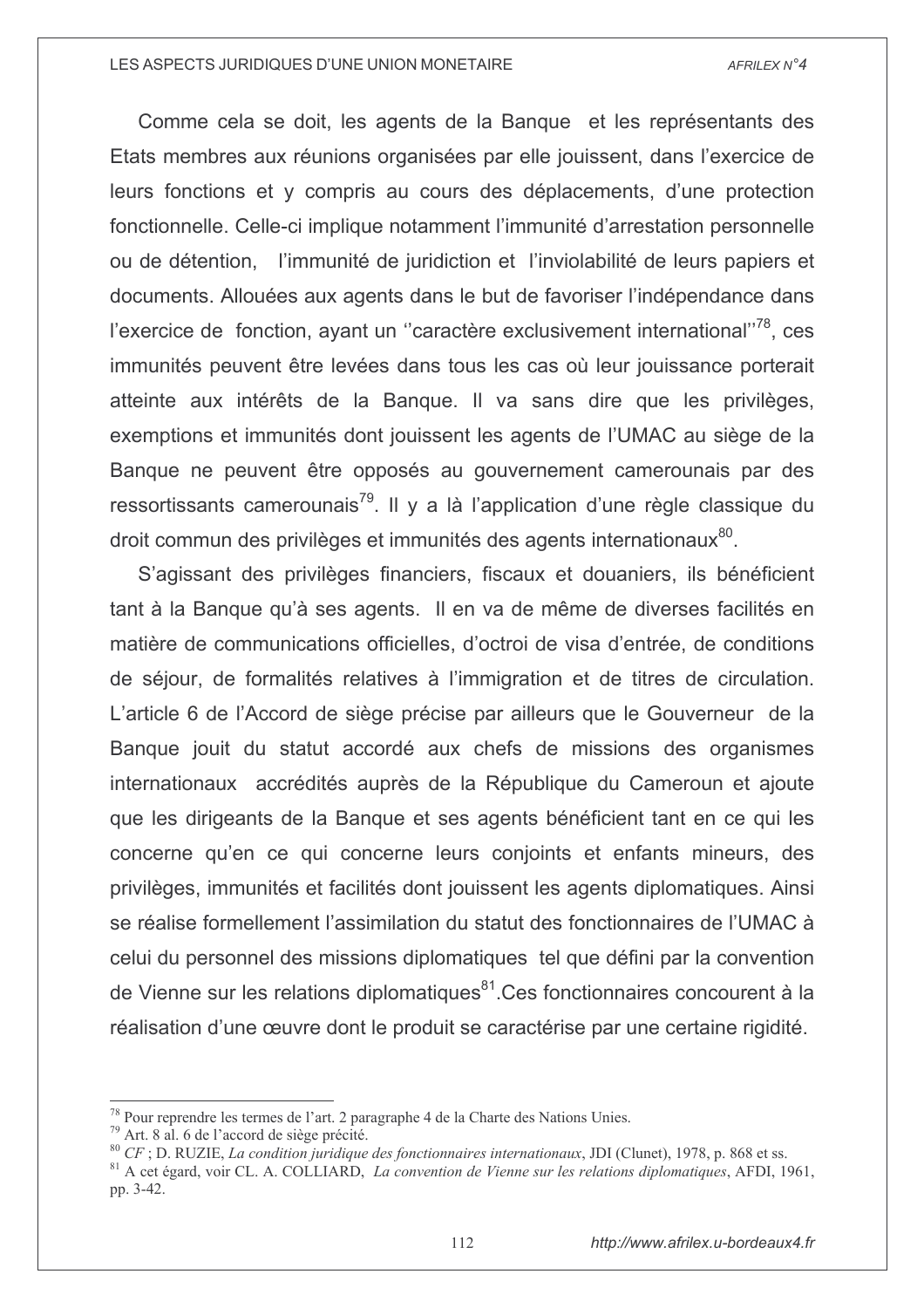# II - LA RIGIDITE DU PRODUIT NORMATIF.

Certes, le produit normatif relève du jus dispositivum et non du jus cogens. Les normes du droit monétaire sous régionale n'ayant pas de valeur impérative et ne se caractérisant pas par une intangibilité absolue sont susceptibles d'amendement et de modification, au gré de la volonté concertée des Etats membres. Mais ayant un effet obligatoire et s'imposant erga omnes, elles sont marquées du sceau d'une certaine rigidité. Cette rigidité procède du caractère supranational des compétences de l'Union et se traduit par la primauté du droit qui la régit et qu'elle engendre.

# A. La supranationalité des compétences de l'Union.

Les Unions monétaires du genre UMAC et UMOA représentent les rares expériences d'intégration sous-régionale véritablement réussies en Afrique. <sup>82</sup> Dans ce contexte, les Etats membres ont renoncé à l'exaltation tous azimuts de leur souveraineté en adoptant une conception moins fervente et moins ardente de celle-ci. Ils acceptent ainsi l'existence d'organismes de subordination que sont les banques centrales, seuls organismes supranationaux à compétence décisionnelle réelle. Le Cameroun, la Centrafrique, le Congo, le Gabon, la Guinée équatoriale et le Tchad ont ainsi intégralement transféré leurs compétences monétaires à l'UMAC (1), qui dispose dès lors d'un monopole en matière de politique monétaire (2).

# Le transfert intégral des compétences monétaires à l'Union

Il y a lieu de s'interroger successivement sur les bases constitutionnelles de ce transfert et sur la consistance des compétences transférées à l'Union.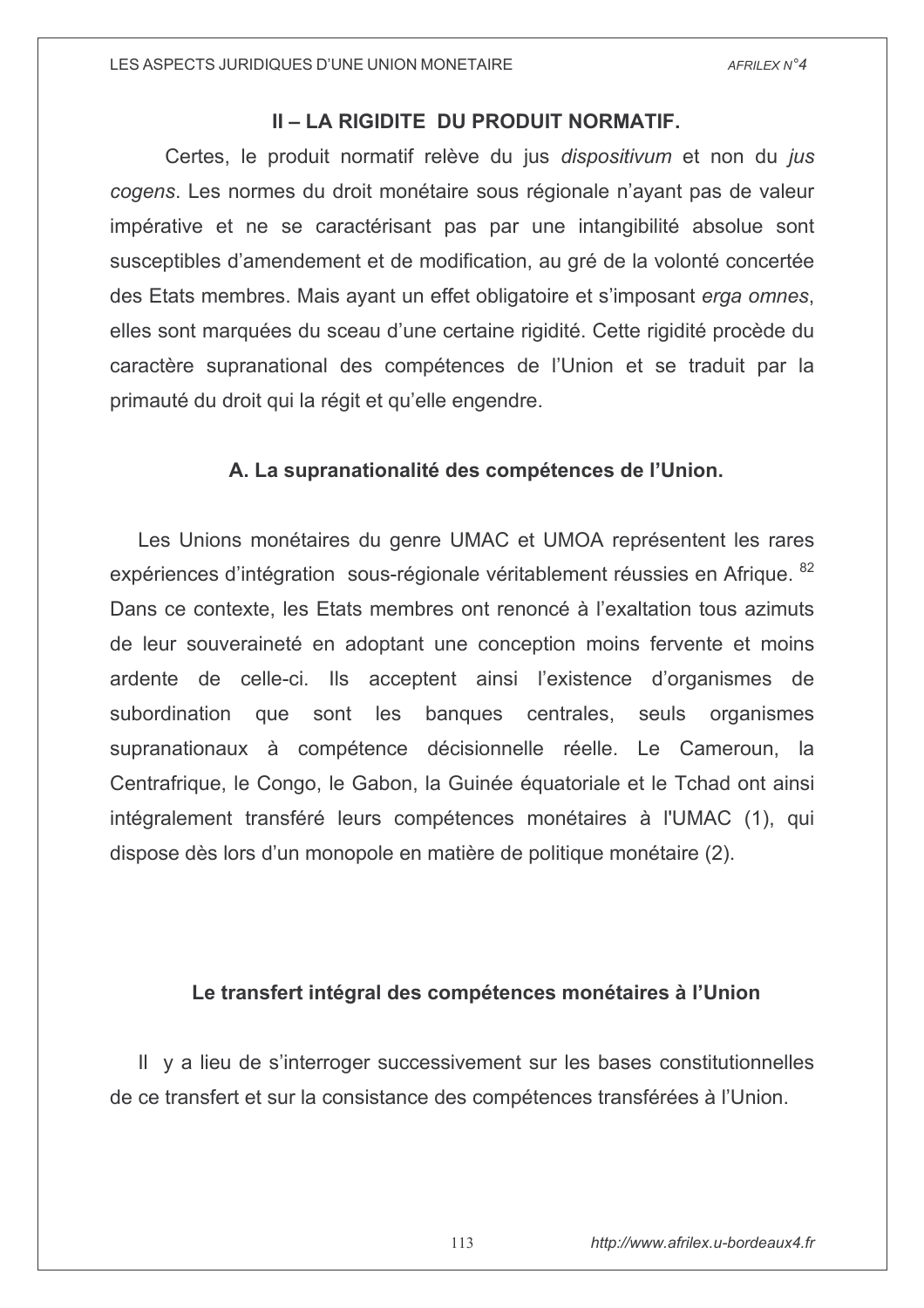# a) Les bases constitutionnelles du transfert des compétences monétaires.

Comme le soulignait la CPJI dans son arrêt du 12 juillet 1929 sur l'affaire des emprunts serbes et brésiliens, « c'est un principe généralement admis que tout Etat a le droit de déterminer lui-même ses monnaies ». Parce qu'attribut essentiel de la souveraineté étatique, ce droit régalien implique exclusivité, plénitude et autonomie de la compétence monétaire de l'Etat<sup>83</sup>. S'il est intégralement reconnu par le droit international, ce principe est différemment reçu et aménagé par les Etats selon que ceux-ci optent pour la maximaliste menant au nationalisme monétaire ou pour la voie voie minimaliste de l'autolimitation de la compétence monétaire, à la faveur d'un transfert de celle-ci à une organisation internationale. S'étant engagés dans cette seconde voie, quelles conséquences les Etats de l'UMAC en ont – ils tirées sur le plan constitutionnel ?

Dans un premier temps, les lois fondamentales des Etats concernés avalisent le principe selon lequel la faculté de battre monnaie est une prérogative des pouvoirs publics nationaux. Les constitutions camerounaises (art. 26), gabonaise (art 47), congolaise (art. 104), centrafricaine (art 58), tchadienne (art. 125) font relever le régime d'émission de la monnaie du domaine de la loi. Cela englobe, a priori les règles concernant la définition de l'unité monétaire et celles relatives à la création des instruments monétaires. Dans un deuxième temps, parce que « la faculté de contracter des engagements internationaux est précisément un attribut de la souveraineté de l'Etat »<sup>84</sup>. ces constitutions reconnaissent à l'exécutif la capacité de conclure des accords et traités, y compris sur des matières relevant du domaine de la

 $82$  Cf. A. POULLIEUTE, Bilan et perspectives de l'intégration sous-régionale en Afrique, in Afrique contemporaine, n° 193, janvier mars 2000, p. 67 et ss.

<sup>&</sup>lt;sup>83</sup> Nous reprenons ici des critères chers à Ch. ROUSSEAU in L'indépendance de l'Etat dans l'ordre international, RCADI, 1948-II, vol. 73, pp. 171-251.

<sup>&</sup>lt;sup>84</sup> CPJI, arrêt sur l'affaire du vapeur Wimbledon, série A, n° 1, p.25.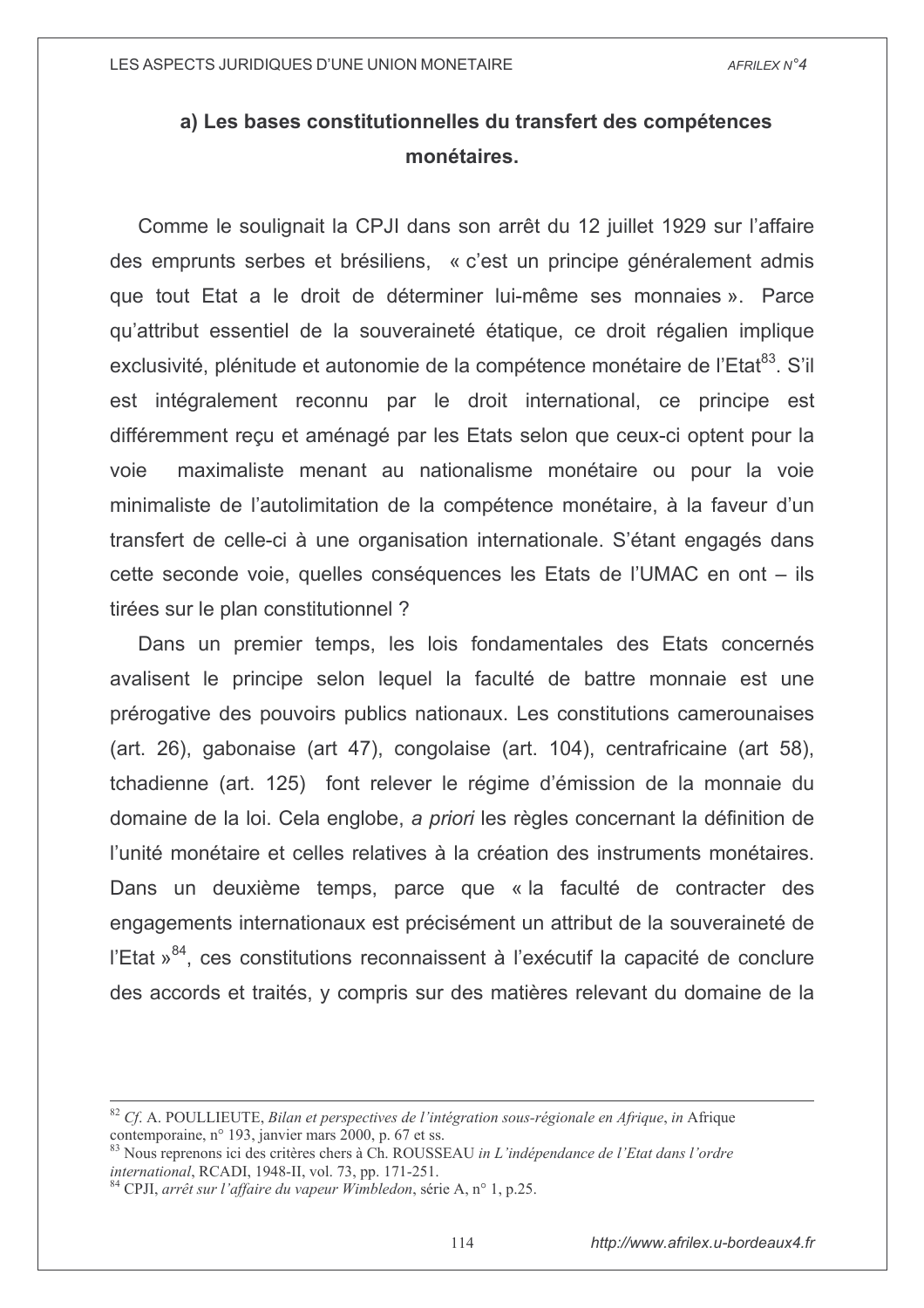loi, sous réserve pour leur ratification, de leur approbation, en forme législative, par le Parlement<sup>85</sup>.

Toutefois, dans la mesure où ils interfèrent avec un attribut essentiel de la souveraineté étatique, les engagements ayant pour finalité la constitution d'une union monétaire posent l'épineux problème du transfert des compétences. A cet égard, seule la constitution du Tchad mentionne explicitement la possibilité, pour ce pays, de créer avec d'autres Etats des organismes de gestion commune, de coordination et de coopération dans les domaines économiques, monétaire et financier. La constitution centrafricaine, en son article 67 qui envisage la possibilité de la conclusion d'accords d'association ou de fusion comprenant « abandon partiel ou total de souveraineté », dispose que la RCA peut créer avec tous les Etats des « organismes intergouvernementaux de gestion commune, de coordination et de libre coopération ». Une formule similaire se retrouve dans l'article 115 de la constitution gabonaise. Elle figurait également dans l'article 177 de la constitution congolaise de 1992 qui y ajoutait les organismes d'intégration. A la différence de celles-ci, la loi fondamentale camerounaise ne consacre spécialement aucune disposition aux accords d'association ou d'intégration.

il n'existe, dans les textes concernés, aucune stipulation Aussi Bien semblable à celles des articles 23 et 24 de la loi fondamentale allemande, qui prévoient la possibilité, pour la RFA de transférer des droits de souveraineté à l'Union européenne ou à des institutions internationales<sup>86</sup>. Ou encore à celle de l'article 88-2 de la constitution française issu de la révision constitutionnelle du 25 juin 1992, qui dispose expressément que « la France consent aux transferts de compétences nécessaires à l'établissement de l'union économique et monétaire européenne ». Au demeurant, l'article premier de la convention de coopération monétaire du 22 Novembre 1972 précisait que les Etats signataires se réservaient « le droit de décider en toute souveraineté de

<sup>85</sup> Notamment les dispositions suivantes : Cameroun (art. 43), Congo (art. 80), Centrafrique (art. 66), Gabon (art. 114), Tchad (art. 220).

<sup>86</sup> Par ailleurs, l'article 88 de la loi fondamentale allemande affirmait que les missions et pouvoirs de la Bundesbank pouvaient être transférés à la Banque centrale européenne, toutes choses faites depuis!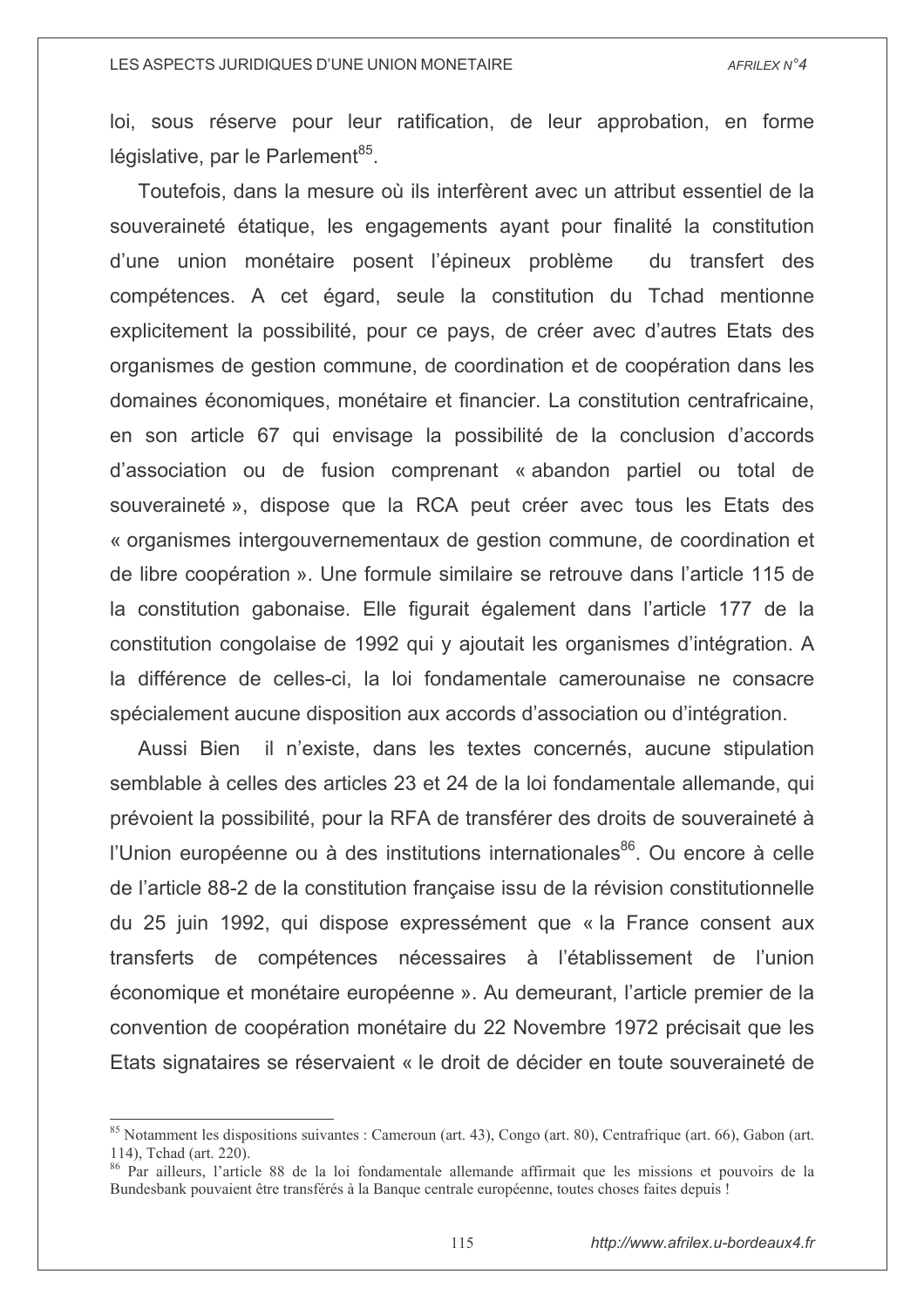l'émission d'une monnaie nationale et de la création d'un institut d'émission propre ».

Il apparaît donc que c'est sur un socle constitutionnel assez indécis que repose l'intégration monétaire en UMAC, eu égard à l'absence de constitutionnalisation du transfert de droits de souveraineté monétaire à l'Union.

Cet état de choses s'explique certainement par l'antériorité de l'unification monétaire dans cette aire géographique. L'Union ici s'est imposée ab initio comme une évidence à des Etats qui n'avaient jamais assumé leur souveraineté monétaire. Les accords de coopération, en la matière, venant simplement entériner une situation de fait, ratifier un acquis de l'histoire.

A la différence des pays européens, où le droit constitutionnel a été confronté aux incertitudes juridiques inhérentes au phénomène de la construction communautaire. le constituant dans aucun des pays concernés ne s'est véritablement soucié de la question de savoir comment pouvait être concilié le principe de la souveraineté national, pourtant fortement affirmé, et les limitations de souveraineté procédant notamment du dessaisissement, par les Etats de leurs compétences monétaires au profit d'une organisation internationale. Sauf à considérer que l'UMAC participe plus de l'exercice en commun de leurs compétences monétaires par les Etats membres que de l'éviction de ceux-ci d'un domaine où sont en cause les conditions essentielles d'exercice de leur souveraineté nationale.

Le transfert de la compétence monétaire des Etats membres vers l'UMAC a des implications notables tant sur le plan interne que sur le plan international.

Sur le plan interne : les sources formelles fondamentales du droit monétaire et bancaire cessent d'être des sources nationales et revêtent un caractère international. Si la constitution intègre expressément les questions monétaires dans le domaine de la loi, en vérité la capacité monétaire du législateur en la matière est purement symbolique. Il n'a plus de pouvoir d'initiative, il n'a plus la faculté de présenter une proposition de loi sur les

116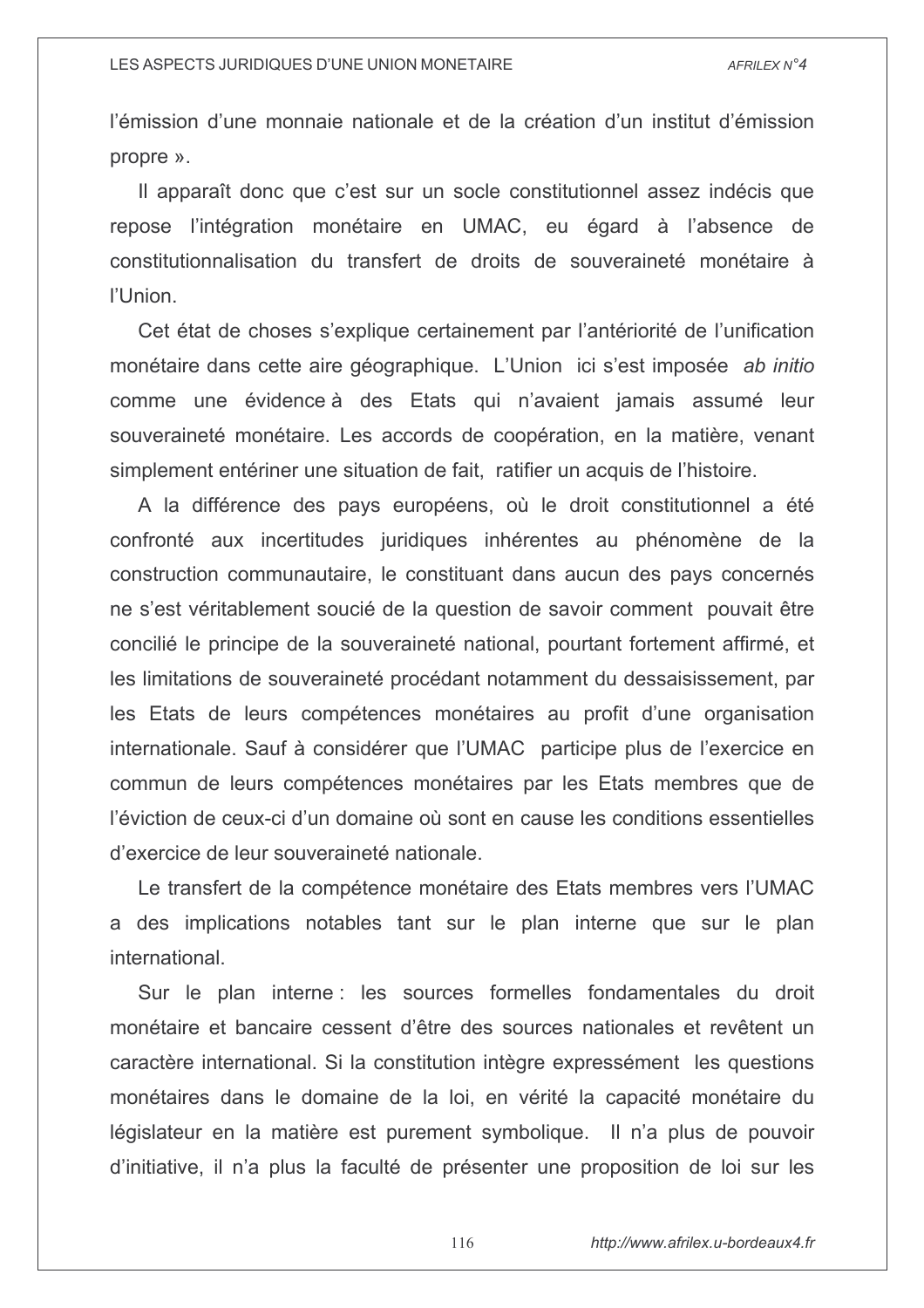matières transférées à l'Union. Il dispose simplement d'un droit de regard au second degré, dans le cadre du contrôle parlementaire des conventions internationales qui, interférant avec le domaine de la loi, nécessitent avant ratification, son approbation.

La supranationalité des compétences de l'Union a surtout pour effet que les actes de celle-ci bénéficient de l'immédiateté communautaire : de la sorte, ils sont d'application immédiate, produisent des effets directs dans l'ordre interne tant à l'égard de l'administration qu'à l'égard des particuliers.

Sur le plan international, la souveraineté monétaire n'a plus, depuis la fin de la deuxième querre mondiale, une portée absolue. Elle se voit imposer quelques restrictions et limitations, du fait de l'existence d'un certain nombre de standards de base auxquels adhèrent les Etats, de règles de jeu qui structurent ce que l'on a pu appeler le système monétaire international et qui conditionnent, à bien des égards, la sécurité et la stabilité des relations économiques et financières internationales<sup>87</sup>. Aucun des Etats concernés ne se situe en marge de ce système. Dès leur accession à l'indépendance, le Cameroun, le Congo, le Gabon, la Guinée équatoriale la RCA, et le Tchad ont chacun adhéré aux statuts du Fonds monétaire international. De la sorte, ils ont accepté de restreindre le champ opératoire de leur souveraineté monétaire, par consentement exprès à la soumission aux règles générales du droit international monétaire<sup>88</sup>.

Ces règles établissent pour eux, diverses obligations de discipline monétaire. Si depuis les accords de Kingston du 8 janvier 1976 portant amendement aux statuts du FMI et entrés en viqueur le 1<sup>er</sup> avril 1978 les Etats ne sont plus liés par la nécessité de définir la parité de leur unité monétaire par référence à l'étalon or, ils ont l'obligation de procéder à la détermination de la parité initiale de cette unité en accord avec le FMI et ne peuvent la modifier sans consultation du Fonds. De même leur est-il interdit de recourir à des

<sup>&</sup>lt;sup>87</sup> Voir L. FOCSANEANU. Le droit international monétaire à la recherche d'un système, JDI (Clunet), 1973, pp. 643-675 et D. CARREAU. Le système monétaire international, aspects iuridiaues. Paris. A. Colin. 1972.  $398n$ 

 $^{88}$  Cf., G. BURDEAU, L'exercice des compétences monétaires par les Etats, RCADI, 1989-VIII, Vol. 215, pp. 205-286.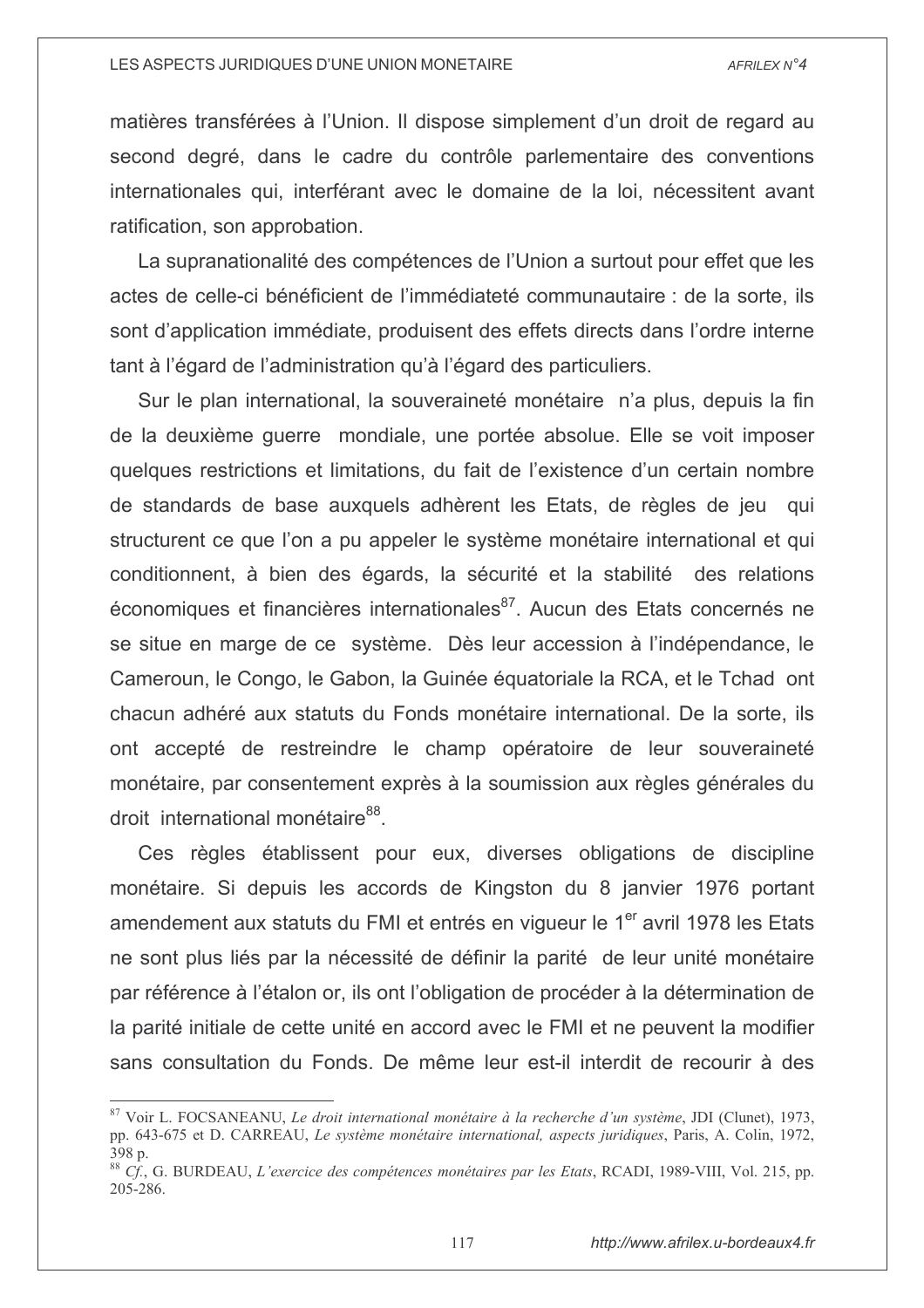pratiques monétaires discriminatoires. Par ailleurs, les Etats membres du Fonds ont l'obligation d'assurer la convertibilité extérieure de leur monnaie (article VIII des statuts) sauf dérogations expressément prévues par les statuts  $(art XIV)$ .

De la sorte, la souveraineté monétaire des Etats est conditionnée par les impératifs du code international de bonne conduite monétaire et par les contraintes de la tutelle vigilante du FMI qui, depuis las accords de Brettons Wood, exerce une « ferme surveillance » sur les politiques de change des Etats membres <sup>89</sup> (ce qui d'ailleurs, à notre sens, relève plus de l'incantation que de la réalité, dès que l'on relit l'histoire monétaire de ces vingt dernières années).

Dans ce contexte, c'est dans le champ ouvert à la souveraineté monétaire résiduelle des Etats, que vont se déployer les compétences de l'UMAC.

### b) La consistance des compétences supranationales de l'Union :

Les compétences de l'Union couvrent essentiellement trois domaines : l'émission monétaire, la politique monétaire, et la réglementation monétaire, bancaire et financière. La portée supranationale de ces compétences a pour corollaire le caractère exclusif et monopolistique de certaines d'entre elles. C'est – à dire que dans leur champ matériel, les Etats membres renoncent à la faculté d'exercer des compétences propres ou de mener une politique unilatéralement conçue. C'est dans le cadre de la concertation, et de la coordination que chaque Etat membre peut faire valoir ses intérêts et ses vues.

## L'exclusivité de l'émission monétaire.

Une union monétaire n'a de sens que par rapport à une monnaie. L'UMAC se caractérise par l'adoption d'une même unité monétaire, dont l'émission est

118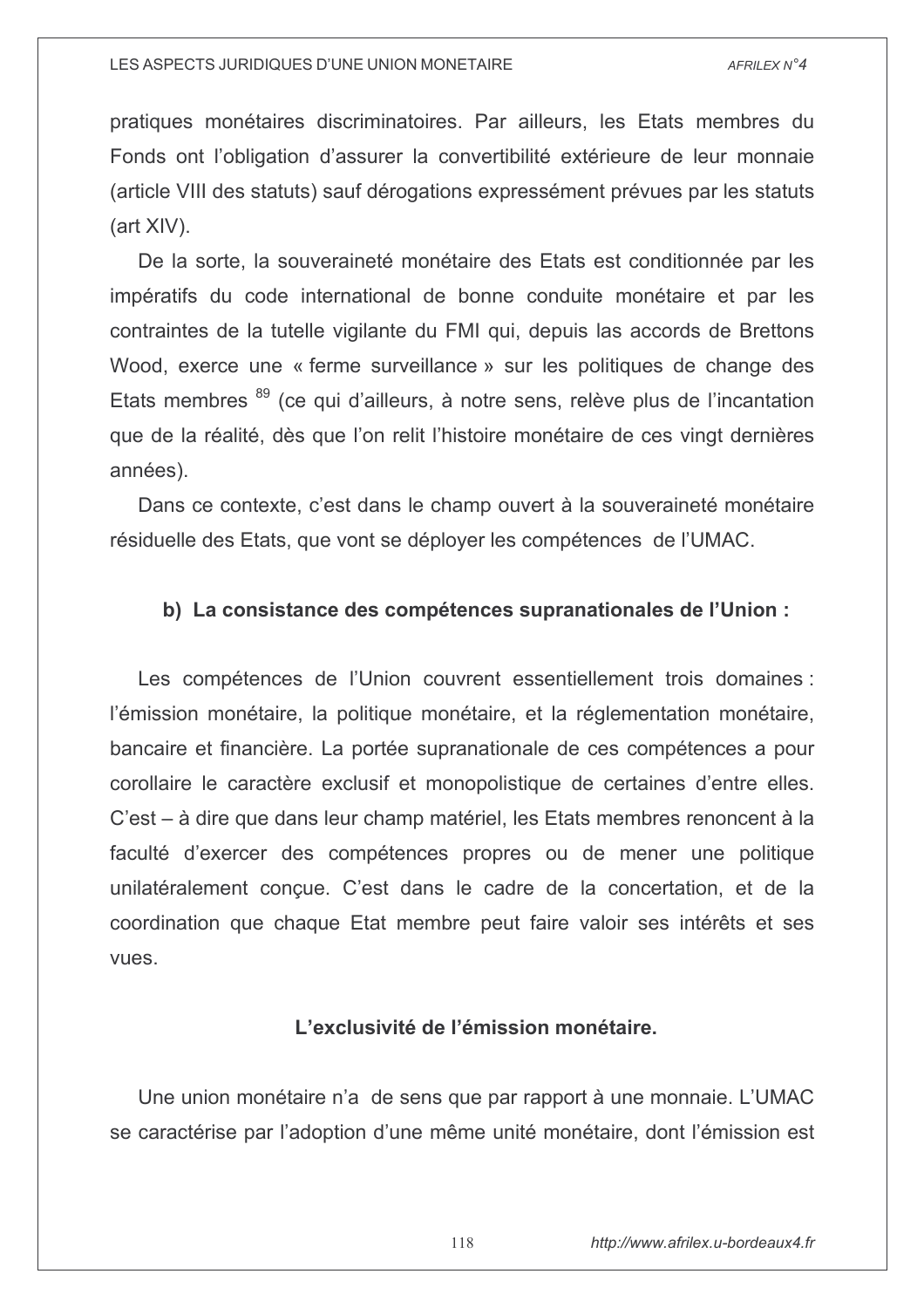confiée à un institut d'émission commun : la BEAC. Le privilège exclusif dont cet Institut bénéficie implique qu'il est seul à pouvoir émettre des signes monétaires et que nul autre organisme dans l'espace de l'Union ne peut en émettre. La monnaie ainsi émise est l'instrument de référence. le seul et avant cours légal et pouvoir libératoire<sup>90</sup>. Evidement, l'émission unique concerne les deux types de signes monétaires classiques : la monnaie métallique et les billets de banques, monnaie fiduciaire<sup>91</sup>.

La maîtrise du processus de la création monétaire et la gestion de la monnaie unique constituent les missions fondamentales de la Banque Centrale.

Aussi l'organisme fédérateur qu'est l'UMAC  $a - t - il$  seul pouvoir de décision en matière de définition et de dénomination de l'unité monétaire, le franc de la coopération financière en Afrique (CFA). Il en est de même de la détermination des règles concernant l'émission monétaire et des règles de circulation des signes monétaires et les transferts de ceux-ci entre les Etats de l'Union<sup>92</sup>. Sont également du domaine de compétence de l'Union, les questions relatives au retrait et à l'annulation des signes monétaires, aux caractéristiques descriptives des monnaies (valeur faciale, formes, signes distinctifs) ainsi qu'aux modalités d'identification, dans chaque Etat membre, des signes monétaires.

L'unicité de l'institut d'émission de même que l'unicité de la monnaie supposent également l'unité d'inspiration de la politique monétaire.

# a. Le monopole de la définition et de la conduite de la politique monétaire.

En entrant dans l'Union monétaire, les Etats membres perdent leur autonomie de décision en matière de politique monétaire. Celle-ci est

<sup>89</sup> A ce propos, voir D. CARREAU, Souveraineté et coopération monétaire internationale, Paris, Cujas, 1970,  $530n$ 

<sup>&</sup>lt;sup>90</sup> Art. 6 convention UMAC et art. 7 statuts de la BEAC.

<sup>&</sup>lt;sup>91</sup> La création et la diffusion de la monnaie scripturale sont du ressort des banques ordinaires.

<sup>&</sup>lt;sup>92</sup> Art. 5 convention UMAC.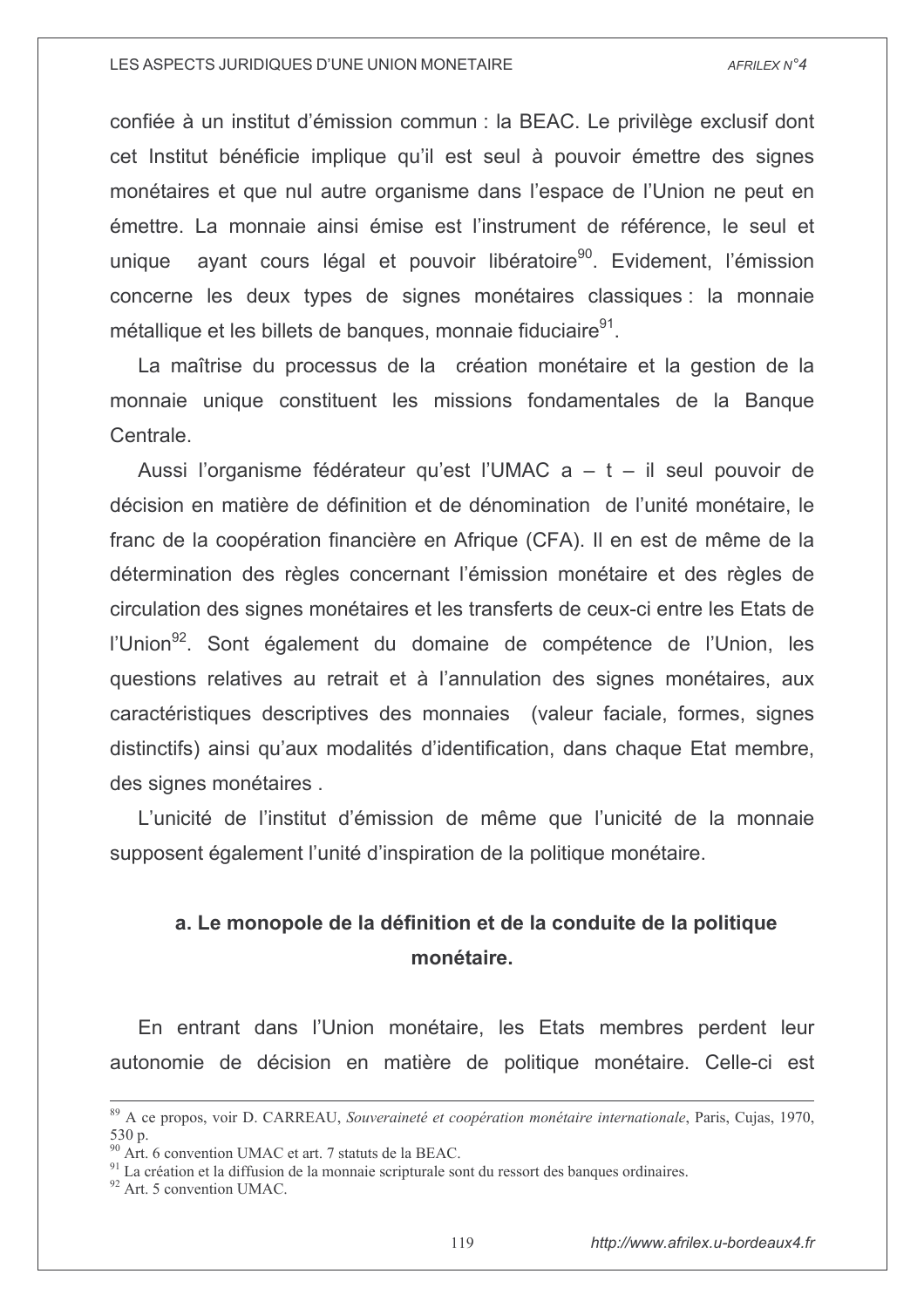dénationalisée, internationalisée, et intégrée. Echappant à la détermination et à l'emprise d'un seul gouvernement, elle ne porte pas l'estampille d'un Etat particulier, et ne relève du domaine réservé d'aucune souveraineté. Elle devient terre de co-souveraineté. Et même en matière économique et financière, les gouvernements concernés voient leur marge de manœuvre relativement réduite par les exigences de la coordination des politiques économiques au sein de l'Union Economique de l'Afrique Centrale (UEAC), et par les contraintes de la mise en cohérence des politiques budgétaires nationales avec la politique monétaire commune. Cette politique monétaire est le monopole de l'instance supranationale. Sa définition et sa conduite relèvent des missions fondamentales confiées à la BEAC <sup>93</sup>.

Certes, l'on ne peut totalement ignorer la pression naturelle des Etats membres sur ces missions, du fait de la tutelle technique des ministres chargés de l'Economie et des Finances, tutelle impliquant un certain degré d'assujettissement de la BEAC aux directives gouvernementales, via le comité ministériel<sup>94</sup>. Mais, la Banque Centrale concentre un faisceau d'attributions auxquelles sont en principe subordonnés les pouvoirs publics nationaux et les agents économiques des Etats membres. Il lui appartient notamment de garantir la stabilité de la monnaie, d'en fixer la valeur et la parité, de prendre des initiatives en matière de dévaluation ou de réévaluation de la monnaie en concertation avec la France, comme ce fut le cas en janvier 1994. Sont également de son ressort les politiques de change et de réserves officielles des Etats membres<sup>95</sup>. Il est à souligner que c'est à la BEAC que revient le soin d'assurer la convertibilité externe du franc CFA.

En matière de pratique de change, l'article IV des statuts du FMI laisse une certaine liberté aux Etats, qui ont le choix entre plusieurs formules : définir et stabiliser leur monnaie par rapport aux droits de Tirages spéciaux, la rattacher à une autre monnaie ou à un panier de monnaies ou encore la

 $93$  Aux termes de l'art. 22 de la convention UMAC.

<sup>&</sup>lt;sup>94</sup> Les méthodes de travail et les modalités de décision de cette instance sont déterminées par le règlement n° 01/99/CEMAC/SE/UMAC/CM du 16 décembre 1999 portant règlement intérieur du Comité ministériel de  $1'$ IMAC

 $95$  Art. 22 convention UMAC et art.  $1<sup>er</sup>$  statuts de la BEAC.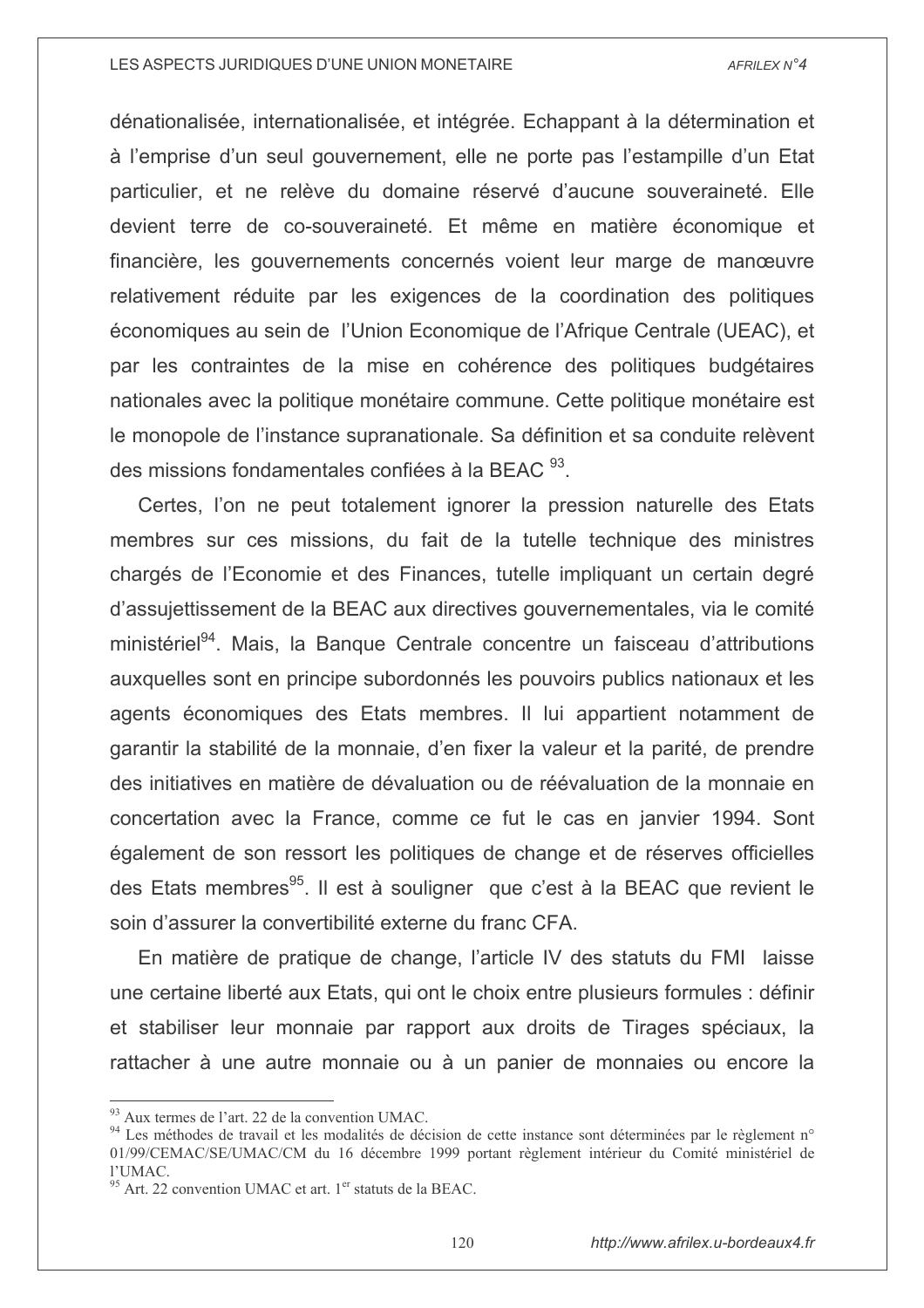laisser flotter, soit librement, soit par rapport à une certaine base; la seule limitation étant l'interdiction formelle de toute référence à l'or<sup>96</sup>. Précisément. les Etats membres de l'UMAC avaient choisi de rattacher leur monnaie au franc français, ce qui a entraîné, naturellement, son arrimage à l'euro lorsque la monnaie européenne fut instituée. Il en résulte que les Etats doivent mettre en commun leurs avoirs extérieurs dans un fonds de réserve de change. C'est le fameux « Compte d'opérations » ouvert auprès du Trésor Français et dont les conditions d'approvisionnement et de fonctionnement sont précisées par une convention spéciale conclue entre le gouverneur de la BEAC et le Directeur du Trésor Francais<sup>97</sup>.

Par ailleurs, la BEAC joue un rôle non négligeable en matière de définition de la politique monétaire internationale des Etats de la sous-région. Elle assiste ceux-ci dans leurs relations avec les institutions financières internationales et leur prête son concours pour toutes opérations d'ordre monétaire ou financier. <sup>98</sup> Aussi est-elle tenue informée des accords conclus en la matière et de leur exécution ainsi que des engagements internationaux des Etats membres qui seraient de nature à affecter le fonds commun de réserve de change.

Enfin, ses attributions s'étendent à l'harmonisation et au contrôle des réglementations pertinentes.

# b. L'harmonisation et le contrôle des réglementations bancaires, monétaires et financières.

L'entreprise d'intégration va généralement de pair avec un projet d'unification ou d'harmonisation juridique. En matière d'intégration monétaire dans la sous-région d'Afrique centrale, l'UMAC est le laboratoire institutionnel de ce projet. Elle entend promouvoir une réglementation commune en matière

 $^{96}$  Cf; M. LELART, Le système monétaire international, op. cit., p. 81.

<sup>97</sup> Voir la convention de compte d'opérations entre le Ministre de l'économie et des finances de la République française et le Président du conseil d'administration de la BEAC du 13 mars 1973 ainsi que les conventions bilatérales de compte d'opérations entre la France et ses partenaires africains du 23 novembre 1972. On trouvera des informations utiles sur le mécanisme du compte d'opérations in M. LELART, Zone monétaire et convertibilité : l'expérience africaine, in Economies et Marchés, Série F, n° 30, 1986, pp. 135-167.

<sup>&</sup>lt;sup>98</sup> Art. 12 statuts de la BEAC.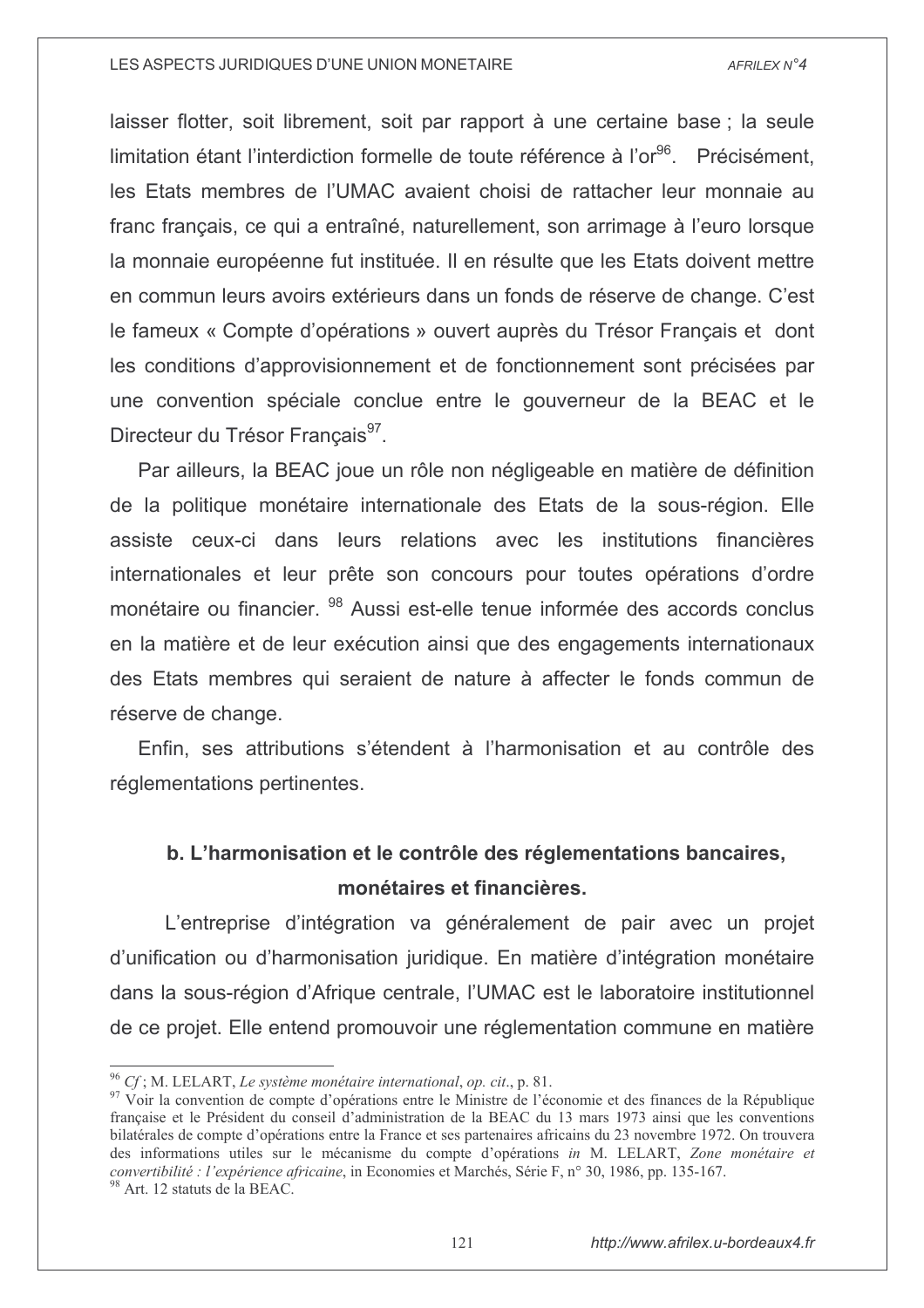monétaire, bancaire et financière. En conséquence, les compétences des parlements nationaux des Etats membres sont délestées des matières relatives à cette réglementation. L'objectif visé est l'harmonisation des activités bancaires, monétaires et financières.

Cette mission est confiée à la Commission bancaire de l'Afrique centrale  $(COBAC)$ qui édicte les règles concernant l'exercice de la profession bancaire, la répression de la falsification des signes monétaires, la collecte et l'affectation de l'épargne financière ainsi que le régime des changes.

La COBAC dont le siège est fixé à Libreville exerce une surveillance étroite sur les établissements de crédit dès lors qu'elle est chargée de veiller au respect par ceux-ci des dispositions législatives et réglementaires qui leur sont applicables et de sanctionner les manquements constatés<sup>99</sup>. La commission est une instance supranationale. En effet, elle a autorité sur le territoire de tous les Etats membres de l'UMAC et ses décisions sont exécutoires de plein droit dès leur notification aux autorités monétaires nationales et aux établissements concernés. Les autorités nationales n'ont pas le droit d'assouplir ces décisions : elles ont en revanche la faculté d'imposer des normes plus strictes que celles édictées par la Commission<sup>100</sup>. On retrouve là la marque de la rigidité du droit matériel de l'Union monétaire.

La COBAC fixe également les règles relatives à la comptabilité, à la liquidité et à la solvabilité des établissements de crédit et, plus généralement, celles visant à assurer l'équilibre de leur structure financière. <sup>101</sup> Le secret professionnel ne lui est pas opposable et elle recoit mandat de procéder à des enquêtes auprès des établissements de crédit, de leur filiale ou de toute autre société apparentée.

La COBAC dispose d'un important pouvoir disciplinaire. En cas de violation des règles communautaires pertinentes par un établissement de crédit, la Commission peut mettre en œuvre une batterie de sanctions allant de

<sup>&</sup>lt;sup>99</sup> Art. 7 bis de la Convention de Yaoundé du 16 octobre 1990 portant création de la COBAC et art. 1<sup>er</sup> de l'annexe à cette convention.

<sup>&</sup>lt;sup>100</sup> Art. 7 de l'annexe à la convention COBAC précitée.

<sup>&</sup>lt;sup>101</sup> A cet égard, une convention portant harmonisation de la réglementation bancaire a été signée à Douala le 17 ianvier 1992.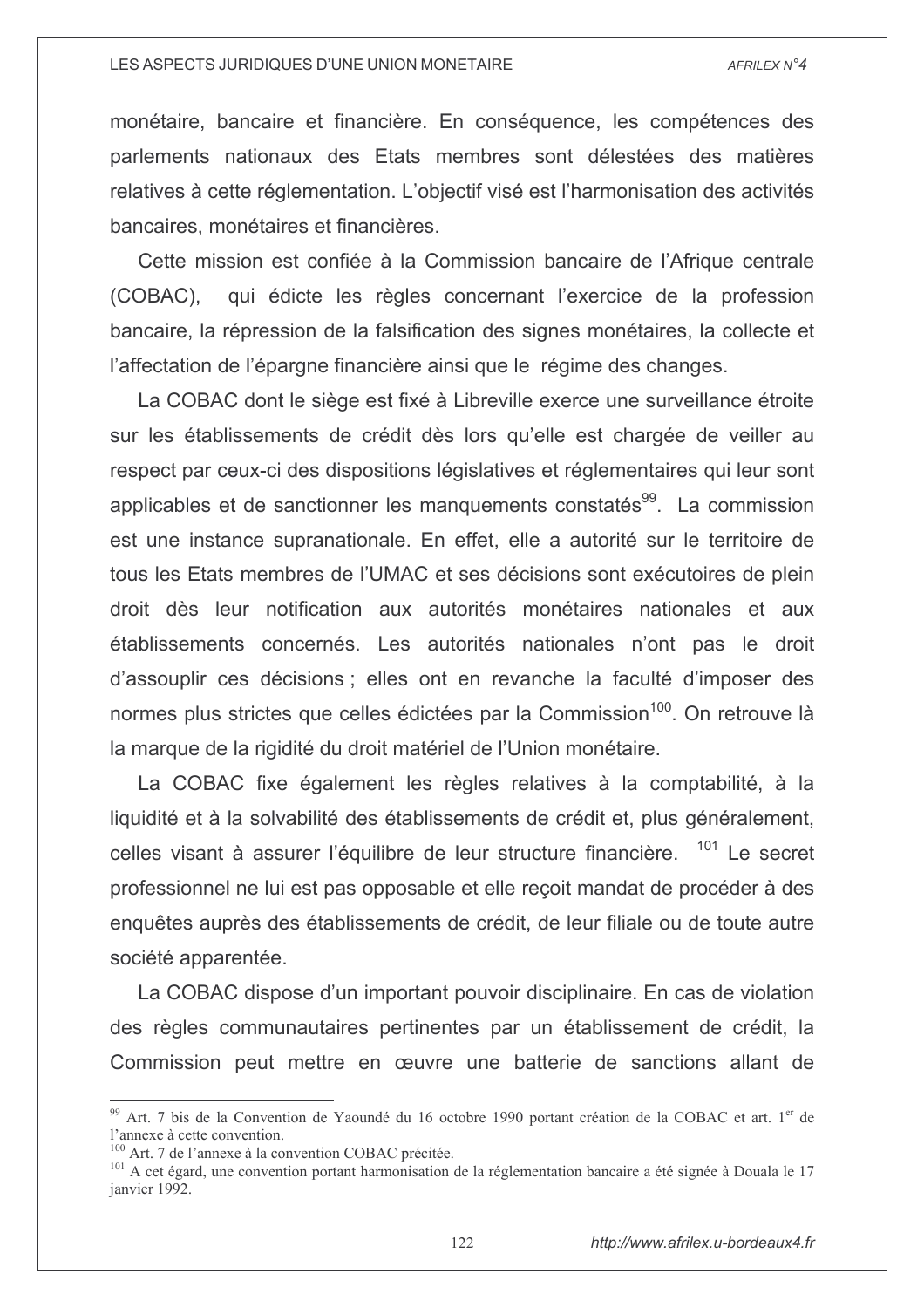l'avertissement ou du blâme au retrait d'agrément, en passant par l'interdiction d'effectuer certaines opérations, la révocation des commissaires aux comptes ou l'éviction des dirigeants. Les décisions disciplinaires, nécessairement motivées, sont exécutoires dès leur notification aux intéressés. <sup>102</sup> Ainsi se manifeste la primauté du droit monétaire sous-régional.

# c. La primauté du droit monétaire sous-régional

L'organisation, les mécanismes de fonctionnement, les compétences et les activités de l'UMAC sont régis et encadrés par des normes juridiques. Ces normes, qui constituent le droit monétaire communautaire de l'espace BEAC sont soit originaires, soit secrétées par les organes de l'Union, en tant que droit dérivé. Toutes ont une valeur juridique certaine. A l'autorité prééminente des unes correspond la force contraignante des autres.

# 1. La prééminence du droit originaire

Le système normatif de l'UMAC est constitutif d'un ordre juridique particulier, c'est- à - dire d'un ensemble cohérent et coordonné de règles, dotées de force obligatoire à l'égard de ses sujets et dont la méconnaissance est sanctionnée. Cet ordre juridique a une structure, celle d'une pyramide au sommet de laquelle trônent les actes fondateurs et fondamentaux que sont les traités constitutifs. Ceux-ci apparaissent en effet comme les sources formelles primordiales de l'Union monétaire. Comme on l'a déjà vu, il s'agit, en l'occurrence du traité instituant la CEMAC et de la convention régissant l'UMAC à laquelle est annexée la convention de coopération monétaire avec la France. Ces instruments, bien que conclus sous la forme d'accords internationaux, n'en constituent pas moins « la charte constitutionnelle d'une communauté de droit »<sup>103</sup>. La communauté monétaire mise en place par

<sup>&</sup>lt;sup>102</sup> Art. 13 de l'annexe à la convention COBAC.

<sup>&</sup>lt;sup>103</sup> Pour reprendre les termes de l'avis n° 1/91 rendu par la Cour de Justice de Communautés européennes le 14 décembre 1991 au sujet de la compatibilité de l'accord sur l'Espace économique européen avec le Traité CEE.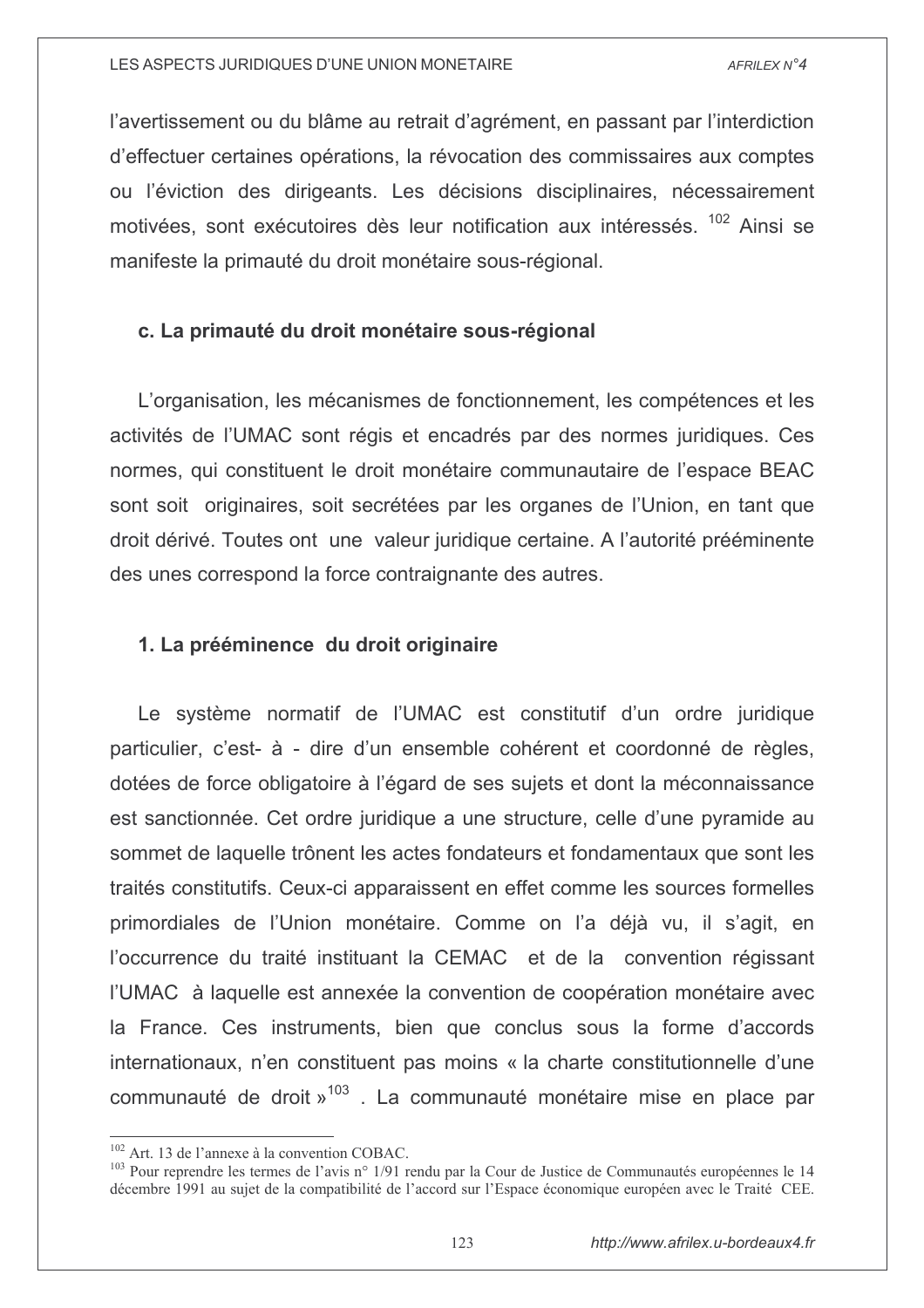lesdits instruments se signale par ceci qu'elle est plus limitative de la souveraineté de ses Etats membres qu'une organisation internationale classique.

Les sources du droit originaire de l'UMAC, auxquelles il convient d'aiouter les actes additionnels les statuts de la BEAC et les conventions de la COBAC (et éventuellement les accords d'adhésion ultérieure d'autres Etats) trouvent leur légitimité dans la volonté souveraine même des Etats membres, dont elles procèdent directement. Définissant et déterminant la légalité monétaire de l'Union, ces sources ont, sur les ordres juridiques nationaux des Etats membres une primauté fondée sur les principes tant du droit international que du droit constitutionnel et a *fortiori* du droit communautaire<sup>104</sup>.

Aussi bien, le droit originaire de l'UMAC se caractérise par divers traits.

D'abord sa supériorité de plein droit sur les réglementations nationales même et surtout en cas de contrariété<sup>105</sup>. Ensuite son homogénéité et son indivisibilité, dès lors que les actes constitutifs de l'Union n'admettent pas de réserves. En effet, si elle est en soi un hommage au consensualisme, la pratique des réserves a pour effet de contribuer à l'accroissement du relativisme dans l'ordre conventionnel en ce sens qu'elle remet en cause l'uniformité du traité, porte atteinte à son intégrité et provoque son morcellement en un faisceau d'engagements bilatéraux<sup>106</sup>. C'est donc dire que la participation à l'Union monétaire, l'adhésion à ses buts et principes ne sauraient être partielles. Tous les Etats membres sont également impliqués dans la construction de l'édifice communautaire et souscrivent à des engagements formellement identiques.

En outre, le droit originaire de l'UMAC se caractérise par son immédiateté et son applicabilité directe et intégrale dans chacun des Etats membres.

<sup>104</sup> Pour une vue systématique de la question, notamment avec l'expérience européenne voir l'importante contribution de J. Cl. GAUTRON et L. GIRARD, Le droit international dans la construction de l'Union européenne (139 p.) au colloque SFDI de Bordeaux (30 sept. 2 oct. 1999) sur le thème Droit international et droit communautaire. Perspectives actuelles.

<sup>105</sup> Art. 3 de la convention portant harmonisation de la réglementation bancaire en Afrique centrale.

106 Pour une approche complète et approfondie de la matière des réserves, se référer à P.H. IMBERT, Les réserves aux traités multilatéraux. Paris. Pédone, 1979, 503 p.

Cf, J. DUTHEIL de la ROCHERE, Introduction au droit de l'Union européenne, Paris, Hachette, 1995, pp. 89 et  $115.$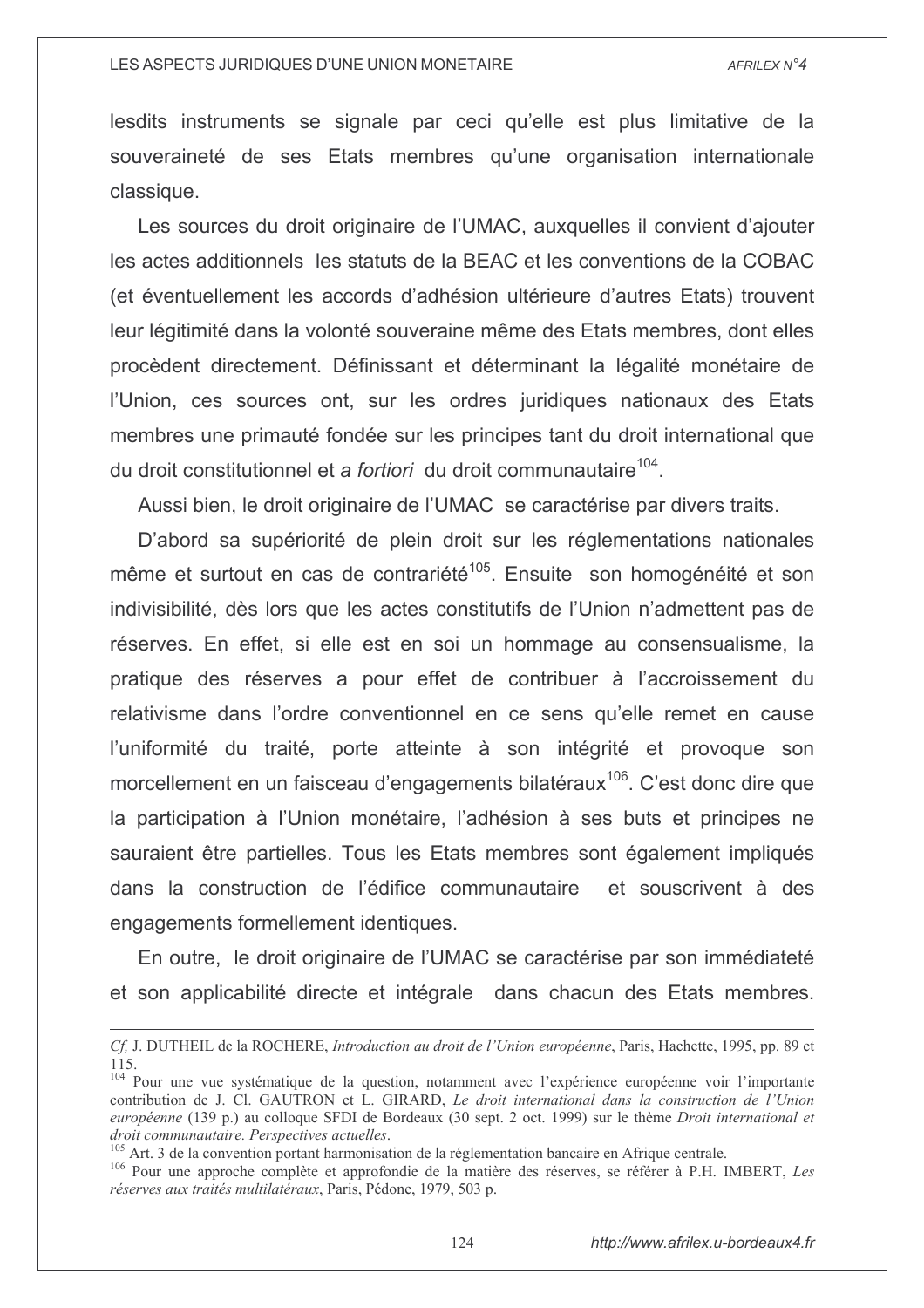Ceux-ci ont d'ailleurs l'obligation d'assurer son effectivité et le devoir de ne pas le priver de ses buts et objet. Ainsi, aux termes de l'article 8 de la convention régissant l'Union, « les Etats membres apportent leur concours à la réalisation des objectifs de l'Union monétaire, en adoptant toutes mesures internes propres à assurer l'exécution des obligations découlant de la présente convention. Ils s'abstiennent de toute mesure susceptible de faire obstacle à l'application de la présente convention et des actes juridiques adoptés pour sa mise en œuvre ». Il s'agit là de la traduction circonstanciée de deux principes fondamentaux du droit international. Celui en vertu duquel « tout traité en vigueur lie les parties et doit être exécuté de bonne foi » (pacta sunt servanda) et celui selon lequel « une partie ne peut invoquer les dispositions de son droit interne comme justifiant la non-exécution d'un traité ».<sup>107</sup>

L'on remarquera, au demeurant, que les dispositions du droit conventionnel de l'UMAC sont libellées en des termes impératifs : « Les Etats membres apportent ... ils s'abstiennent de  $108$ .... s'engagent à  $109$ ... s'obligent à  $110$ .... » . Le choix du présent de l'indicatif, de préférence au futur ou au mode conditionnel n'est pas un simple caprice rédactionnel. Au contraire, il indique clairement une défiance à l'égard des formules "programmatoires" ou "incantatoires" qui n'engendreraient que des devoirs facultatifs, des obligations molles <sup>111</sup>. Il s'agit, par conséquent, de mettre à la charge des Etats membres des engagements rigoureusement définis, induisant de véritables obligations de moyens et de résultat, signe de la rigidité du droit matériel de l'Union.

Aussi bien, afin d'éviter des lésions dans l'édifice normatif communautaire du fait d'éventuels conflits de sources ou de normes, il est fait obligation aux

 $107$  Principes codifiés et formulés respectivement par les articles 26 et 27 de la convention de Vienne sur le droit des traités.

<sup>&</sup>lt;sup>108</sup> Convention UMAC, art. 8.

 $109$  *Ibid.,,* art. 5.

 $110$  *Ibid.*, art 28.

<sup>&</sup>lt;sup>111</sup> On pense ici la notion anglaise de "Soft law" chère à Lord Mc NAIR. Pour R.J. DUPUY, cette notion, « évocatrice certes de ce transit dans lequel se situent des normes dont le contenu reste imprécis et la portée vague, ne saurait trouver d'autre traduction en français que "droit mou" ou mieux "droit vert", pour exprimer la maturité insuffisante de la règle de droit .» in Droit déclaratoire et droit programmatoire : de la coutume sauvage à la "soft law" in SFDI, L'élaboration du droit international public, Paris, Pédone, 1975, pp. 139 – 140.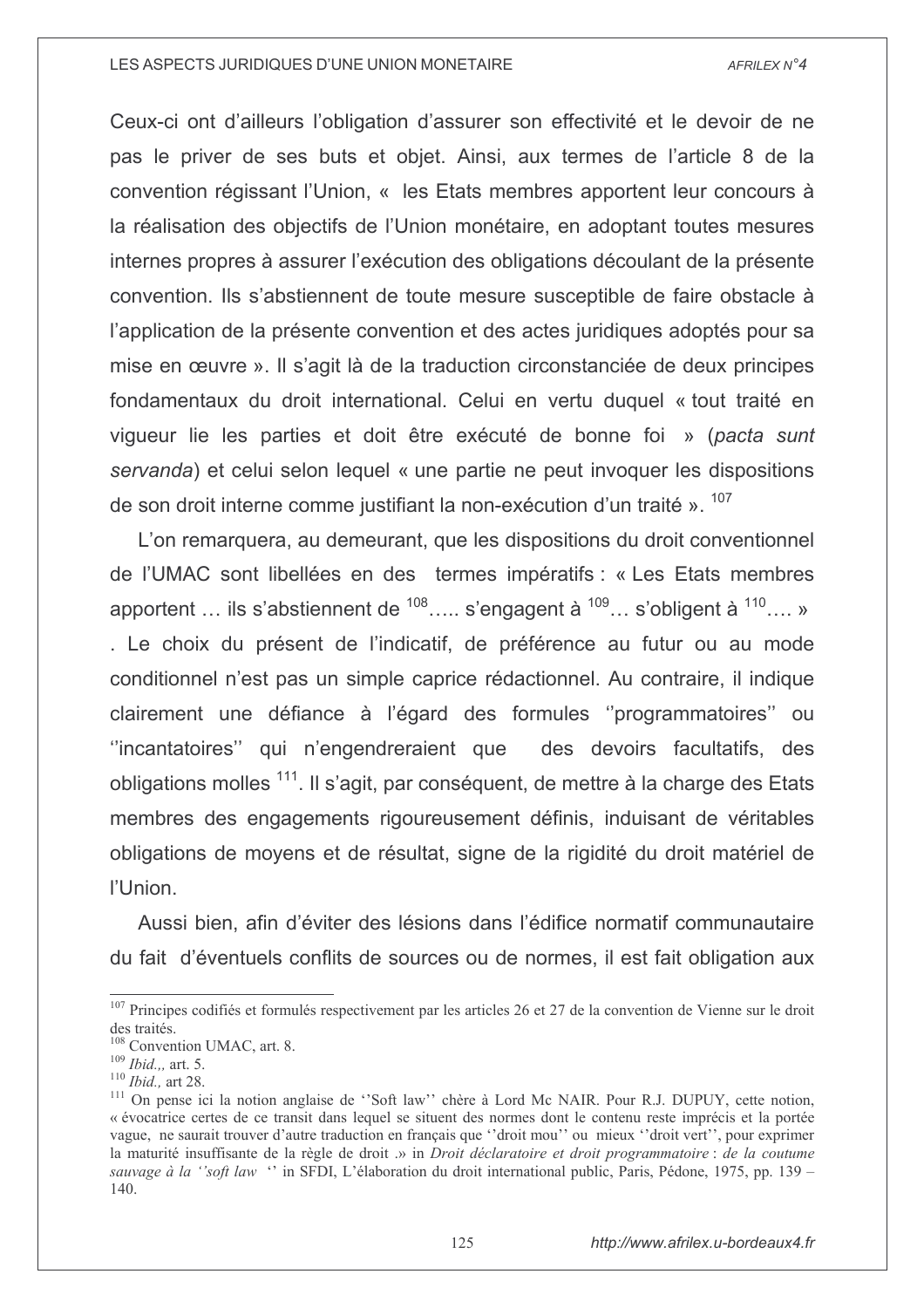Etats membres de se concerter afin de prendre toutes mesures destinées à éliminer les incompatibilités ou les doubles emplois entre, d'une part le droit et les compétences de la communauté et d'autre part les conventions conclues par un ou plusieurs d'entre eux, spécialement celles instituant des organisations internationales économiques spécialisées. <sup>112</sup>

Les actes constitutifs de l'UMAC se caractérisent également par leur intangibilité relative, du fait de la rigidité de leur procédure de révision. Si l'initiative de la révision appartient à toute partie contractante, son adoption et sa validation requièrent le consentement unanime des Etats membres. 113 Le texte modificatif ne peut entrer en vigueur qu'après avoir été ratifié par tous ces Etats selon leurs règles constitutionnelles respectives. Alors que pour la plupart des actes constitutifs d'organisations internationales de coopération, une maiorité simple ou qualifiée suffit.<sup>114</sup>

Enfin, le droit originaire de l'UMAC s'impose au droit dérivé, qui n'est pas non plus dénué de force contraignante.

# La force contraignante du droit dérivé

L'UMAC est, en tant qu'organisation internationale, investie d'un pouvoir normatif, dont le contenu et les limites sont déterminés par le principe de la spécialité des compétences. Ce pouvoir normatif, se traduisant par la capacité d'édicter unilatéralement des normes opposables aux Etats membres tire ses caractéristiques de son essence supranationale. Au demeurant, l'article 7 de la convention régissant l'UMAC précise que « les actes juridiques pris par les organes de l'Union monétaire pour la réalisation des objectifs de la présente convention et conformément aux procédures instituées par elle, sont appliquées dans chaque Etat membre ». Quels sont donc ces actes juridiques unilatéraux, sources du droit dérivé de l'Union?

<sup>&</sup>lt;sup>112</sup> Art. 38 de l'Additif au traité CEMAC relatif au système institutionnel et juridique de la Communauté.

<sup>&</sup>lt;sup>113</sup> Art. 36 convention UMAC.

<sup>&</sup>lt;sup>114</sup> Par exemple la majorité requise pour les amendements aux Chartes de l'ONU et de l'OUA est de deux tiers.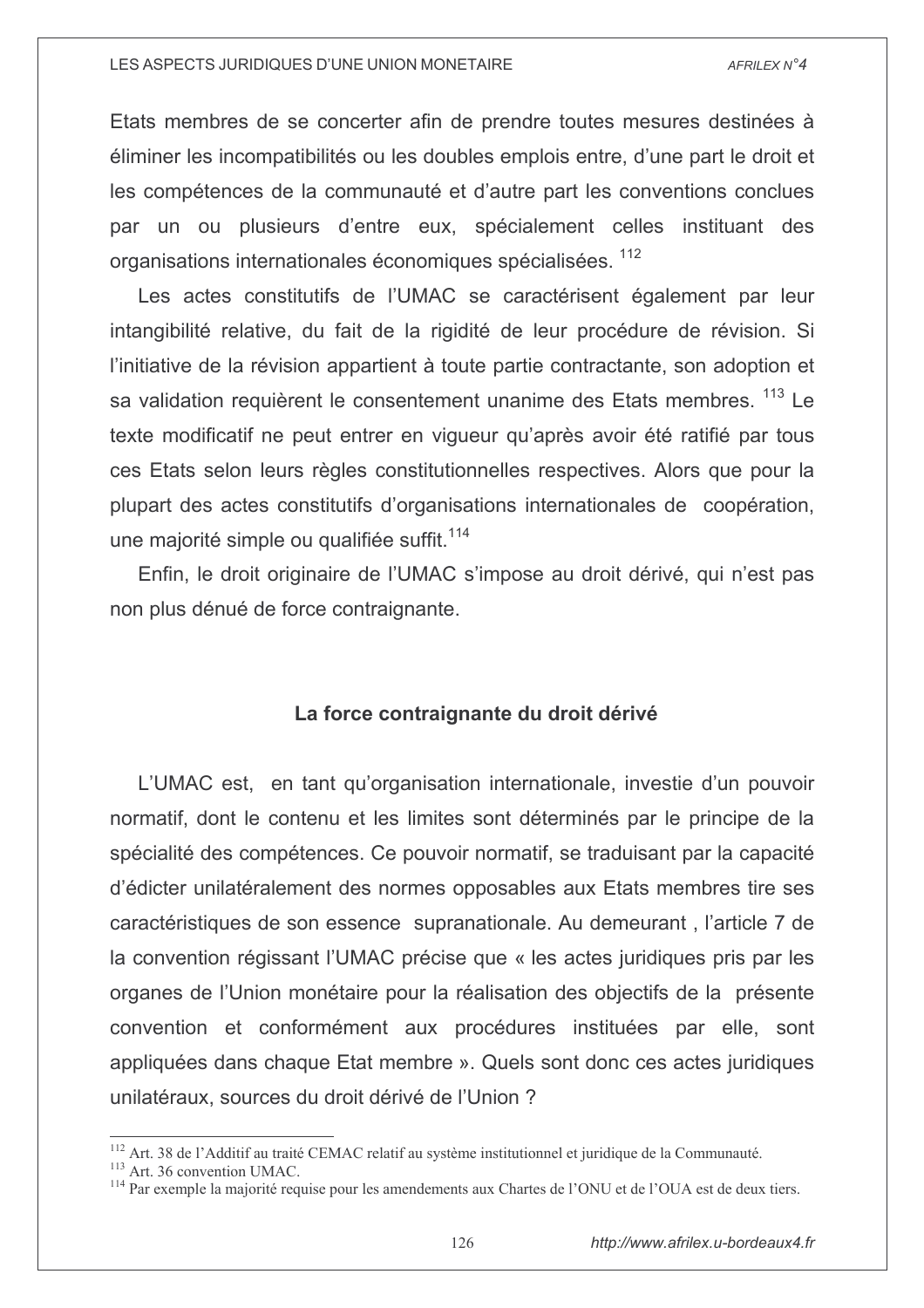Leur typologie et leur nomenclature reproduisent intégralement les canons du droit communautaire européen<sup>115</sup>. En effet, la terminologie usitée par l'article 20 de l'additif au traité CEMAC relatif au système institutionnel et juridique de la Communauté s'inspire intégralement de celle consacrée par l'article 190 du traité de la Communauté européenne. Ici comme là, l'on distingue les règlements, les directives, les décisions, les recommandations et les avis. Au sein de l'UMAC, les organes habilités à prendre ces actes sont tantôt le comité ministériel. tantôt le Gouverneur de la BEAC ou la COBAC. Si le comité ministériel a une compétence étendue à toutes ces catégories d'actes, le Gouverneur de la BEAC ne peut adopter des directives. Mais il conserve le droit d'arrêter des règlements d'application, de prendre des décisions et de formuler des recommandations ou des avis. Tandis que la COBAC prend uniquement des décisions.

Sans doute existe-il une similitude frappante dans la définition de la portée juridique et dans la gradation des effets des actes constitutifs du droit dérivé de l'UMAC d'une part et de l'Union européenne d'autre part<sup>116</sup>.

Ainsi, s'agissant des règlements, ils ont « une portée générale ». En ce sens, ils s'apparentent à la loi ou au règlement dans l'ordre interne. Ils sont impersonnels et s'adressent à des destinataires envisagés abstraitement. «Obligatoires dans tous leurs éléments», ils font l'objet d'une application intégrale et non sélective, sauf pour les règlements cadres. « Directement applicables dans tout Etat membre », ils sont immédiatement exécutoires. Du reste produisent – ils automatiquement des effets juridiques dans l'ordre interne des Etats membres, ceci indépendamment, en principe, de toute procédure de réception ou de transformation. Leur entrée en vigueur étant subordonnée à leur publication au bulletin officiel de la CEMAC.

<sup>&</sup>lt;sup>115</sup> A cet égard, on se référera notamment à J. RIDEAU, Droit institutionnel de l'Union et des Communautés européennes, Paris, LGDJ, 1994, 893 p. ou à J. BOULOUIS, Droit institutionnel des communautés européennes, Paris, Montchrestien, 4<sup>e</sup> éd., 1993, 382 p.

<sup>&</sup>lt;sup>116</sup> Un rapprochement significatif peut être fait entre l'article 21 de l'Additif au Traité CEMAC relatif au système institutionnel, et juridique de la communauté d'une part et l'article 249 (ex-article 189) du Traité instituant la Communauté européenne d'autre part (version consolidée du Traité de Rome du 25 mars 1957).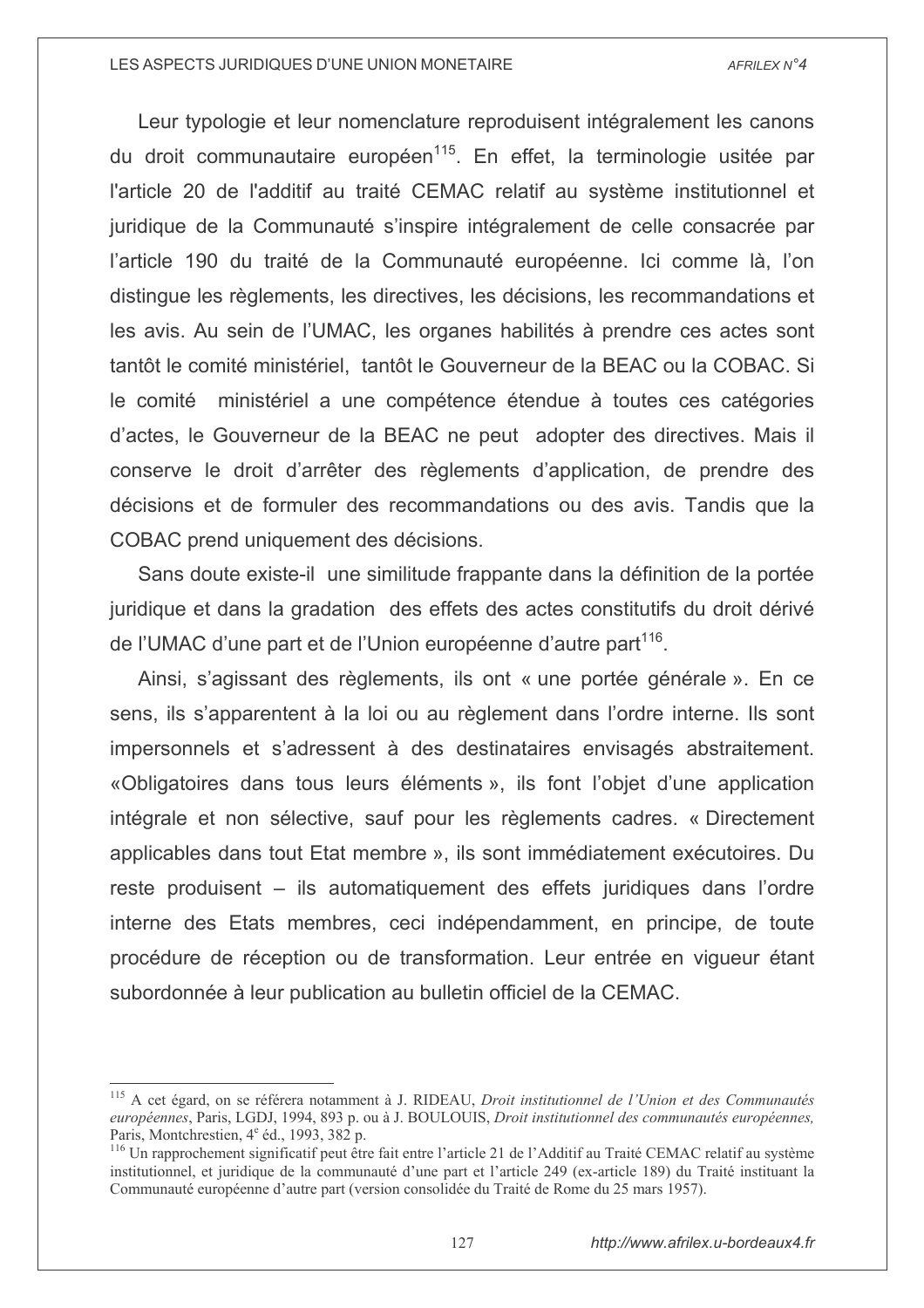Quant aux directives, elles « lient tout Etat membre destinataires quant au résultat à atteindre, tout en laissant aux instances nationales leur compétence en ce qui concerne la forme et les moyens. ». Ainsi, chaque Etat membre a la liberté de prendre les mesures de transposition et d'application conformes à son droit interne, mais à condition de rester fidèle à la lettre de la directive et de garantir l'efficacité et l'effectivité de ses objectifs.

En ce qui concerne les décisions, elles sont « obligatoires dans tous leurs éléments pour les destinataires qu'elles désignent ». Ces destinataires pouvant être soit des Etats, soit des personnes morales quelconques ou encore des personnes physiques. Les décisions leur sont notifiées et sont exécutoires de plein droit dès le lendemain de la notification, sans qu'il soit besoin d'une mesure d'application. <sup>117</sup> Du reste, les décisions qui impliquent, à la charge des personnes autres que les Etats, une obligation pécuniaire sont réputées former titre exécutoire<sup>118</sup>. Ce privilège permet de mettre en œuvre leur exécution forcée sans le recours préalable à une procédure judiciaire.

Parce que créateurs de droit et s'imposant à leurs destinataires, les règlements, les directives et les décisions doivent être motivés. Cette exigence, posée par l'article 22 de l'Additif relatif a système institutionnel et juridique de la CEMAC fait de la motivation une formalité substantielle dont le non-accomplissement ou l'insuffisance est une cause d'invalidité de l'acte.

Pour ce qui est des recommandations et avis, sources subsidiaires du droit dérivé de l'Union, ils « ne lient pas ». C'est-à-dire qu'en principe, ils ne créent pas d'obligations. Mais rien n 'interdit, en théorie, que les organes de l'Union, puissent, dans le cadre de leurs attributions respectives et en vue de la réalisation des objectifs de l'intégration monétaire, formuler en direction des Etats membres, des recommandations d'un certain type, assorties de sanctions.

Il va sans dire que les actes unilatéraux émis par les organes compétents de l'UMAC sont subordonnés à ses actes constitutifs et aux instruments de nature conventionnelle qui leur sont annexés. Ainsi bien, les normes créatrices

<sup>&</sup>lt;sup>117</sup> Art. 23 al 2 de l'Additif précité.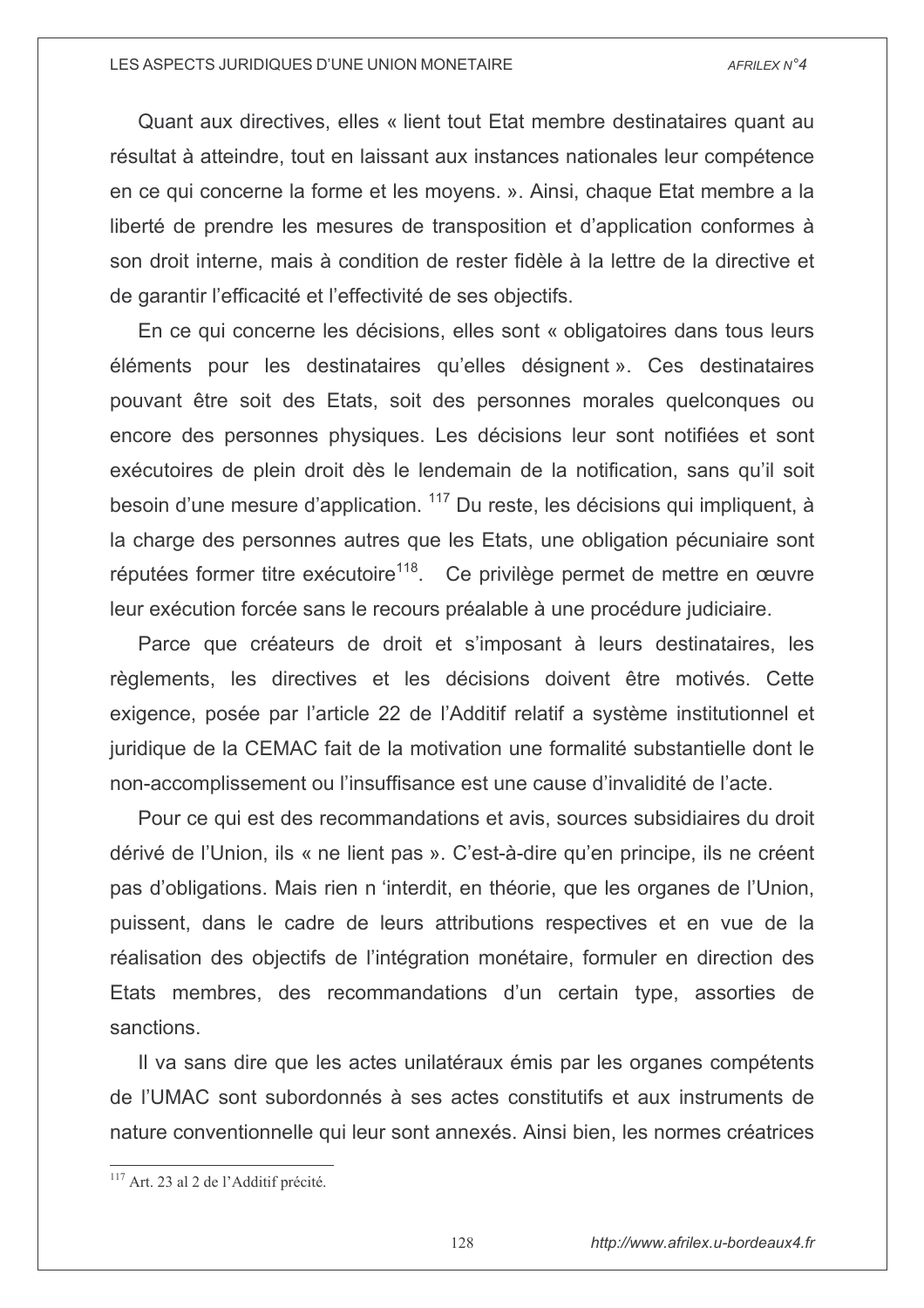de droit secrétées par ces actes doivent être conformes aux normes du droit originaire de l'Union. Cette conformité formant la base légale de leur caractère obligatoire et devant par conséquent être contrôlée par la chambre judiciaire de la Cour de justice de la CEMAC, dont le siège est à N'Djamena.

Ajoutons qu'en tant qu'institution de la CEMAC et en vertu d'une habilitation octroyée par l'article 36 de l'Additif susmentionnée, l'UMAC dispose également d'une compétence conventionnelle. A ce titre, elle peut conclure des accords de coopération et d'assistance avec des Etats tiers ou des organisations internationales. Le régime juridique de ces instruments n'est pas explicité, pas plus que n'est précisé leur statut et leur place dans la hiérarchie des normes communautaires<sup>119</sup>. Toutefois, par analogie, l'on peut établir que, comme en Union européenne, ces accords font partie intégrante de l'ordre juridique communautaire, et s'y situent à un niveau inférieur au droit originaire et supérieur au droit dérivé<sup>120</sup>.

L'on peut toutefois s'interroger sur la sanction du caractère obligatoire des actes des autorités monétaires sous-régionales. A cet égard, il y a lieu de souligner que la performance et l'efficacité des moyens d'exécution de ces actes seront variables, en fonction de la nature de leurs destinataires : Etats particuliers ou établissements bancaires. Dérisoires contre les Etats, les moyens de coercition seront plus opératoires envers les personnes physiques ou morales de droit privé.

En conclusion, l'UMAC apparaît comme une structure exemplaire. Cette exemplarité est à l'image de la vitalité et de la vivacité de la coopération monétaire en Afrique centrale. Bâtie sur le socle d'un volontarisme intégrateur, l'architecture juridique et institutionnelle de ladite coopération résiste aux

<sup>&</sup>lt;sup>118</sup> Art. 24 de l 'Additif.

<sup>&</sup>lt;sup>119</sup> Cf, Arrêt CJCE, 30 avril 1974, *Haegeman*, 181/73, R., p. 449.

<sup>&</sup>lt;sup>120</sup> Cf. Arrêt CJCE, 12 décembre 1972, International Fruit Company, 21 à 24/72, R., p. 1219.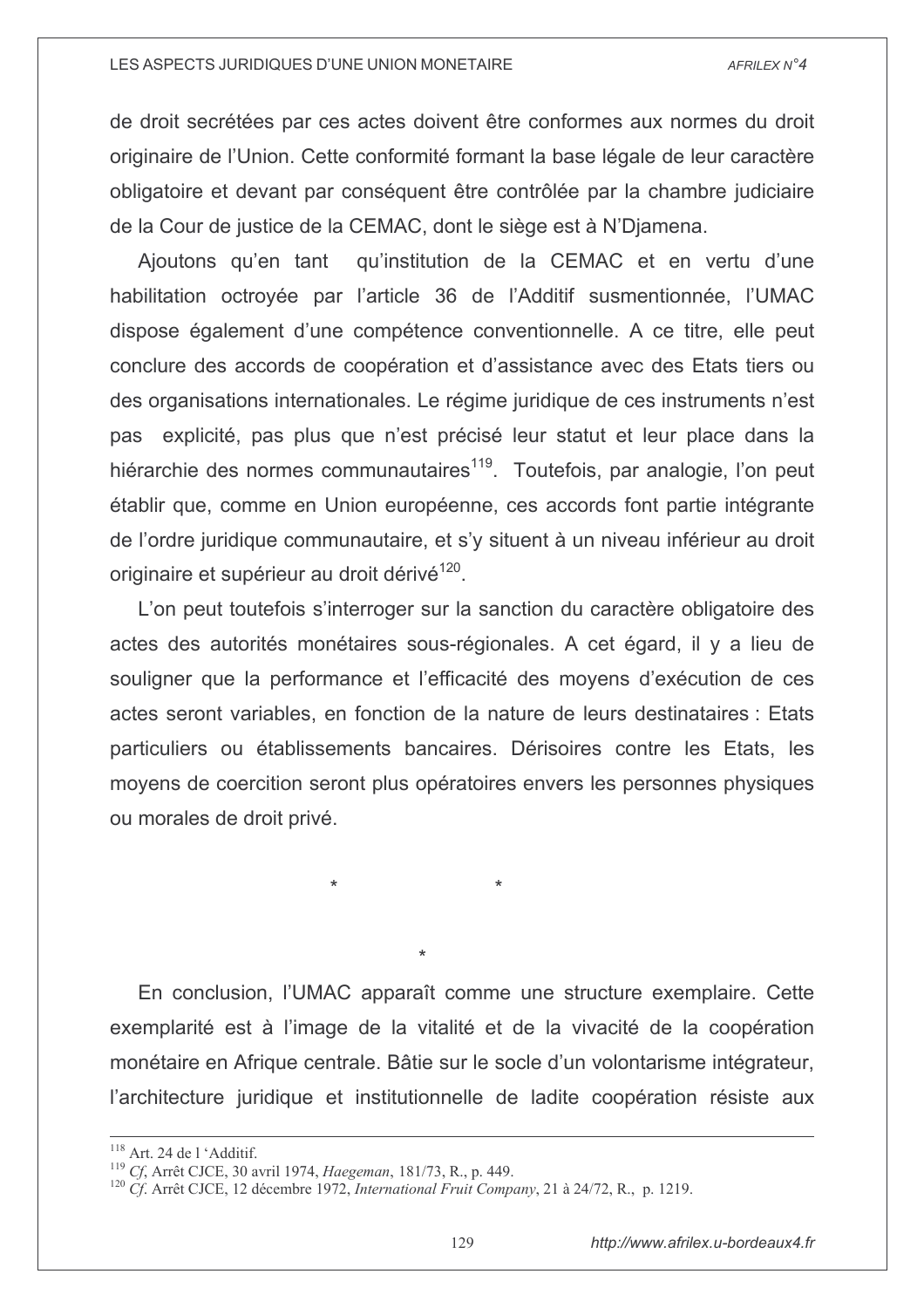intempéries nocives des égoïsmes nationaux. S'il en est ainsi, c'est parce que les six Etats membres, ayant renoncé à une instrumentalisation autarcique et introvertie de leur souveraineté monétaire ont su, sur ce terrain précis, créer les conditions optimales d'une osmose entre leurs intérêts individualistes et l'intérêt commun à coopérer. Car, comme le souligne à juste titre le professeur COHEN – JONATHAN, « la volonté politique d'un Etat de soutenir une organisation est à la mesure de l'utilité qu'elle représente pour la conduite de sa politique nationale. Et les Etats cherchent, par leur stratégie de participation aux organisations, à maximiser le profil qu'ils peuvent en attendre, dans le domaine normatif, opérationnel ou politique »<sup>121</sup>.

Il en résulte pour les Etats membres de l'UMAC la nécessité d'un d'osmose et d'harmonie, qui permet de minimum surmonter les dysfonctionnements et les crises nés de dissentiments inévitables, mais parfois corrosifs. Faute de ceci, bien d'expériences d'intégration régionale ont été condamnées à l'échec. Sans doute les aspérités des égoïsmes nationaux, des particularismes tenaces, des vellétiés hégémoniques et des querelles de leadership ne sont – elles pas entièrement gommées par la seule vertu d'une construction juridique. Toutefois, l'édification communautaire doit être la traduction d'un compromis permanent et d'un consensus toujours négocié, dès lors qu'il s'agit d'éviter rigoureusement l'érosion du ciment intégrateur mais aussi dès lors qu'il s'agit de consolider la légitimité du projet fédérateur.

Au sein de l'UMAC, le compromis communautaire se reflète dans un équilibre fondamental : l'équilibre entre d'une part la flexibilité nécessaire à l'aménagement institutionnel de toute organisation internationale, et d'autre part la rigidité caractérisant les compétences d'une structure supranationale.

Il reste que la coopération monétaire en Afrique centrale n'a pas encore démontré son pouvoir d'attraction et sa capacité séductrice. Et le moins que l'on puisse dire c'est que la zone BEAC ne se singularise pas par un grand magnétisme. Il n'en irait autrement que si se dessinaient clairement des

 $^{121}$  Voir sa contribution consacrée à L'Etat face à la prolifération des organisations internationales, au colloque de Strasbourg (mai 1987) de la SFDI sur les organisations internationales contemporaines : crise, mutation, développement. Paris. Pedone. 1988. 386 p.